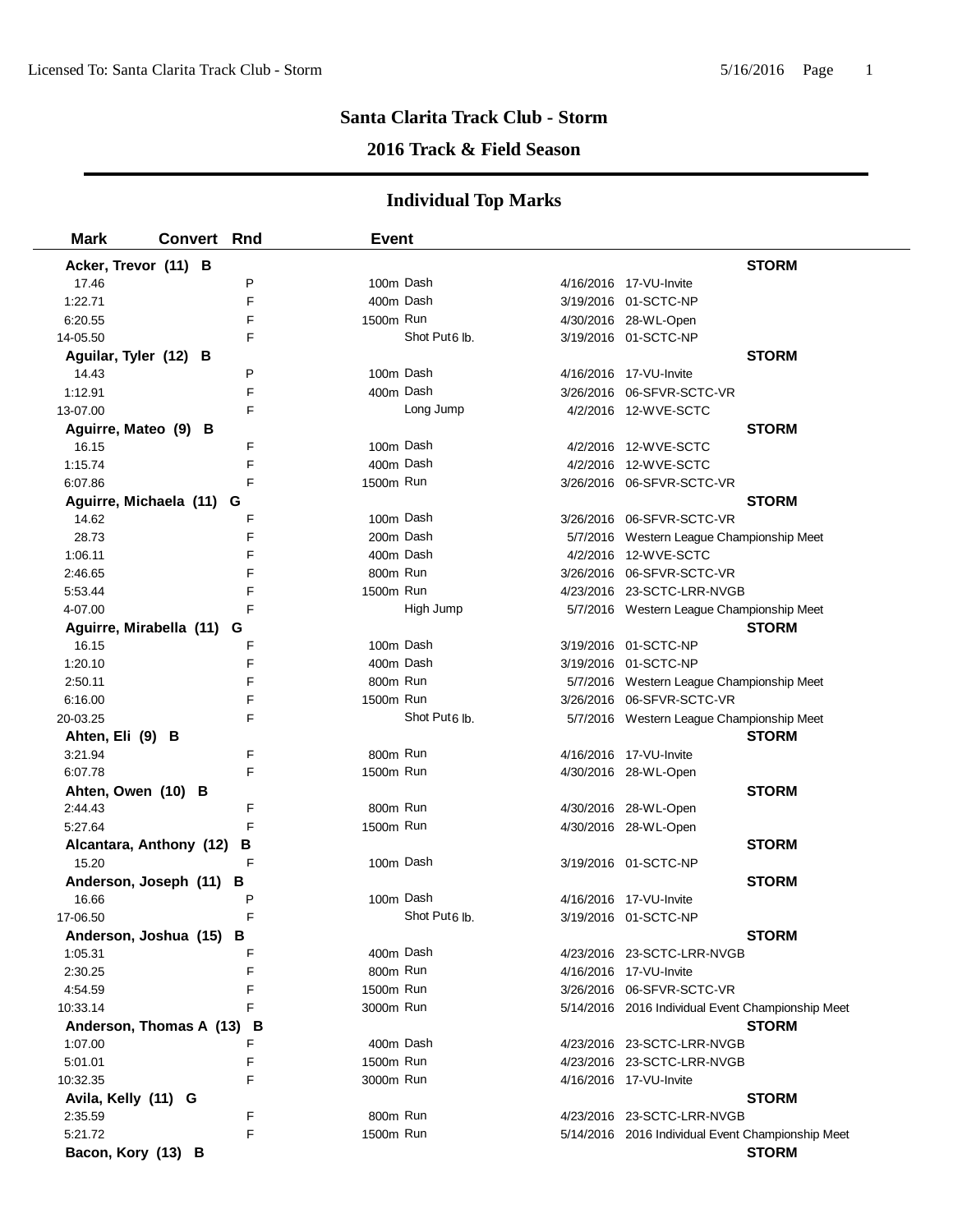### **2016 Track & Field Season**

| <b>Mark</b>            | <b>Convert Rnd</b> |   | <b>Event</b> |                           |                                                   |              |
|------------------------|--------------------|---|--------------|---------------------------|---------------------------------------------------|--------------|
| Bacon, Kory (13) B     |                    |   |              |                           |                                                   | <b>STORM</b> |
| 12.34                  |                    | P | 100m Dash    |                           | 4/16/2016 17-VU-Invite                            |              |
| 25.41                  |                    | F | 200m Dash    |                           | 5/7/2016 Western League Championship Meet         |              |
| 57.36                  |                    | F | 400m Dash    |                           | 4/23/2016 23-SCTC-LRR-NVGB                        |              |
| Badie, Kayla (13) G    |                    |   |              |                           |                                                   | <b>STORM</b> |
| 30.54                  |                    | F | 200m Dash    |                           | 4/2/2016 12-WVE-SCTC                              |              |
| 1:07.19                |                    | F | 400m Dash    |                           | 4/2/2016 12-WVE-SCTC                              |              |
| 4-02.00                |                    | F |              | High Jump                 | 3/26/2016 06-SFVR-SCTC-VR                         |              |
| Barcus, Carter (9) B   |                    |   |              |                           |                                                   | <b>STORM</b> |
| 19.23                  |                    | P | 100m Dash    |                           | 4/16/2016 17-VU-Invite                            |              |
| 8-10.00                |                    | F |              | Long Jump                 | 4/23/2016 23-SCTC-LRR-NVGB                        |              |
| Barcus, Kaden (9) B    |                    |   |              |                           |                                                   | <b>STORM</b> |
| 1:23.51                |                    | F | 400m Dash    |                           | 3/26/2016 06-SFVR-SCTC-VR                         |              |
| 2:58.99                |                    | F | 800m Run     |                           | 4/30/2016 28-WL-Open                              |              |
| 5:54.01                |                    | F | 1500m Run    |                           | 4/30/2016 28-WL-Open                              |              |
| Barnes, Amelia (9) G   |                    |   |              |                           |                                                   | <b>STORM</b> |
| 16.87                  |                    | F | 100m Dash    |                           | 3/19/2016 01-SCTC-NP                              |              |
| 35.32                  |                    | F | 200m Dash    |                           | 4/23/2016 23-SCTC-LRR-NVGB                        |              |
| 9-03.75                |                    | F |              | Long Jump                 | 4/23/2016 23-SCTC-LRR-NVGB                        |              |
| Barron, Noah (5) B     |                    |   |              |                           |                                                   | <b>STORM</b> |
| 30.39                  |                    | F | 100m Dash    |                           | 3/19/2016 01-SCTC-NP                              |              |
| 2:15.72                |                    | F | 400m Dash    |                           | 4/30/2016 28-WL-Open                              |              |
| Barron, Zachary (7) B  |                    |   |              |                           |                                                   | <b>STORM</b> |
| 20.35                  |                    | F | 100m Dash    |                           | 4/23/2016 23-SCTC-LRR-NVGB                        |              |
| 1:31.71                |                    | F | 400m Dash    |                           | 4/30/2016 28-WL-Open                              |              |
| 3:45.76                |                    | F | 800m Run     |                           | 3/26/2016 06-SFVR-SCTC-VR                         |              |
| 5-07.25                |                    | F |              | Long Jump                 | 3/19/2016 01-SCTC-NP                              |              |
| Barron, Zoe (12) G     |                    |   |              |                           |                                                   | <b>STORM</b> |
| 16.77                  |                    | F | 100m Dash    |                           | 3/19/2016 01-SCTC-NP                              |              |
| 1:27.12                |                    | F | 400m Dash    |                           | 4/23/2016 23-SCTC-LRR-NVGB                        |              |
| Bates, Olivia (13) G   |                    |   |              |                           |                                                   | <b>STORM</b> |
| 16.00                  |                    | F | 100m Dash    |                           | 3/19/2016 01-SCTC-NP                              |              |
| 19.70                  |                    | F |              | 100m Hurdles 30"          | 4/16/2016 17-VU-Invite                            |              |
| 25-11.00               |                    | F |              | Shot Put <sub>6</sub> lb. | 4/23/2016 23-SCTC-LRR-NVGB                        |              |
| Benitez, Lily (6) G    |                    |   |              |                           |                                                   | <b>STORM</b> |
| 22.61                  |                    | F | 100m Dash    |                           | 4/30/2016 28-WL-Open                              |              |
| 5-03.50                |                    | F |              | Long Jump                 | 3/26/2016 06-SFVR-SCTC-VR                         |              |
| Benitez, Sarah (13) G  |                    |   |              |                           |                                                   | <b>STORM</b> |
| 2:47.54                |                    | F | 800m Run     |                           | 4/23/2016 23-SCTC-LRR-NVGB                        |              |
| 5:31.33                |                    | F | 1500m Run    |                           | 4/16/2016 17-VU-Invite                            |              |
| 11:49.81               |                    | F | 3000m Run    |                           | 4/2/2016 12-WVE-SCTC                              |              |
| Berretta, Kaela (13) G |                    |   |              |                           |                                                   | <b>STORM</b> |
| 2:36.32                |                    | F | 800m Run     |                           | 4/23/2016 23-SCTC-LRR-NVGB                        |              |
| 5:11.63                |                    | F | 1500m Run    |                           | 5/14/2016 2016 Individual Event Championship Meet |              |
| 11:11.61               |                    | F | 3000m Run    |                           | 5/14/2016 2016 Individual Event Championship Meet |              |
| Bertola, Hailey (9) G  |                    |   |              |                           |                                                   | <b>STORM</b> |
| 3:32.31                |                    | F | 800m Run     |                           | 4/16/2016 17-VU-Invite                            |              |
| 6:57.03                |                    | F | 1500m Run    |                           | 4/23/2016 23-SCTC-LRR-NVGB                        |              |
| Bertola, Jacob (5) B   |                    |   |              |                           |                                                   | <b>STORM</b> |
| 25.92                  |                    | F | 100m Dash    |                           | 4/30/2016 28-WL-Open                              |              |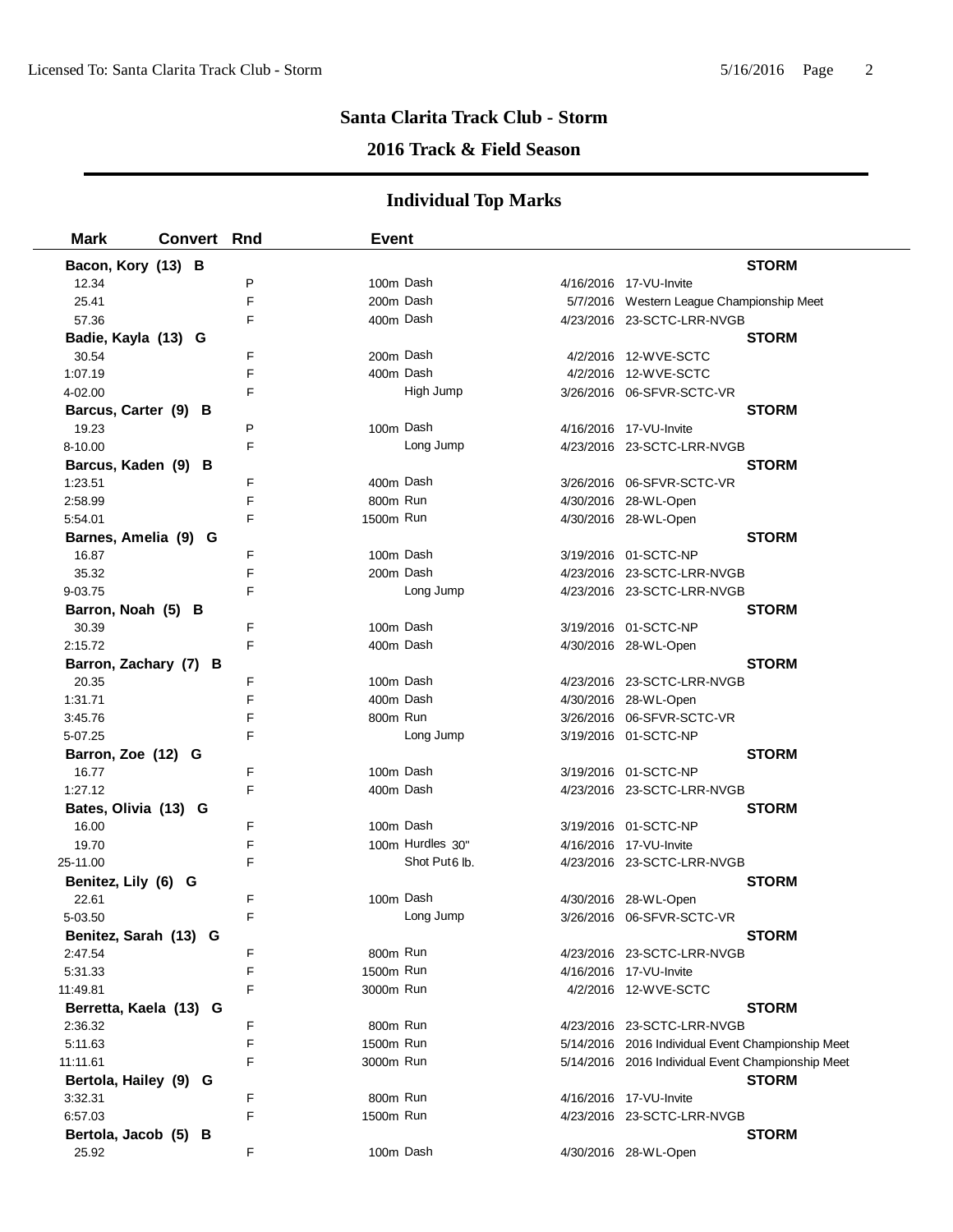## **2016 Track & Field Season**

| <b>Mark</b>             | <b>Convert Rnd</b> |   | <b>Event</b> |                           |                                                   |              |
|-------------------------|--------------------|---|--------------|---------------------------|---------------------------------------------------|--------------|
| Bertola, Jacob (5) B    |                    |   |              |                           |                                                   | <b>STORM</b> |
| 2:04.97                 |                    | F | 400m Dash    |                           | 4/30/2016 28-WL-Open                              |              |
| Bertola, Megan (7) G    |                    |   |              |                           |                                                   | <b>STORM</b> |
| 1:35.05                 |                    | F | 400m Dash    |                           |                                                   |              |
| 3:55.94                 |                    | F | 800m Run     |                           | 4/2/2016 12-WVE-SCTC                              |              |
| 7:12.96                 |                    | F | 1500m Run    |                           | 4/30/2016 28-WL-Open                              |              |
| Betty, Evan (9) B       |                    |   |              |                           |                                                   | <b>STORM</b> |
| 16.06                   |                    | P | 100m Dash    |                           | 4/16/2016 17-VU-Invite                            |              |
| 34.66                   |                    | F | 200m Dash    |                           | 4/16/2016 17-VU-Invite                            |              |
| 1:17.03                 |                    | F | 400m Dash    |                           | 4/30/2016 28-WL-Open                              |              |
| 3-00.00                 |                    | F |              | High Jump                 | 4/2/2016 12-WVE-SCTC                              |              |
| 8-00.00                 |                    | F |              | Long Jump                 | 3/19/2016 01-SCTC-NP                              |              |
| Bingham, Adrianna (12)  |                    | G |              |                           |                                                   | <b>STORM</b> |
| 30.68                   |                    | F | 200m Dash    |                           | 4/30/2016 28-WL-Open                              |              |
| 2:41.43                 |                    | F | 800m Run     |                           | 4/16/2016 17-VU-Invite                            |              |
| 5:51.34                 |                    | F | 1500m Run    |                           | 4/2/2016 12-WVE-SCTC                              |              |
| Bingham, Baylin (9) B   |                    |   |              |                           |                                                   | <b>STORM</b> |
| 2:46.03                 |                    | F | 800m Run     |                           | 5/7/2016 Western League Championship Meet         |              |
| 5:35.23                 |                    | F | 1500m Run    |                           | 5/14/2016 2016 Individual Event Championship Meet |              |
| Bingham, Savannah (10)  |                    | G |              |                           |                                                   | <b>STORM</b> |
| 2:59.00                 |                    | F | 800m Run     |                           | 4/30/2016 28-WL-Open                              |              |
| 6:10.41                 |                    | F | 1500m Run    |                           | 4/23/2016 23-SCTC-LRR-NVGB                        |              |
| 12:38.09                |                    | F | 3000m Run    |                           | 4/30/2016 28-WL-Open                              |              |
| Bohne, Brody (7) B      |                    |   |              |                           |                                                   | <b>STORM</b> |
| 4-11.25                 |                    | F |              | Long Jump                 | 3/19/2016 01-SCTC-NP                              |              |
| Bohne, Maxx (8) B       |                    |   |              |                           |                                                   | <b>STORM</b> |
| 18.18                   |                    | P | 100m Dash    |                           | 4/16/2016 17-VU-Invite                            |              |
| 42.15                   |                    | F | 200m Dash    |                           | 3/26/2016 06-SFVR-SCTC-VR                         |              |
| 1:25.01                 |                    | F | 400m Dash    |                           | 4/30/2016 28-WL-Open                              |              |
| 3:35.36                 |                    | F | 800m Run     |                           | 3/26/2016 06-SFVR-SCTC-VR                         |              |
| 8-01.50                 |                    | F |              | Long Jump                 | 4/2/2016 12-WVE-SCTC                              |              |
| Boisel, Rylee (10) G    |                    |   |              |                           |                                                   | <b>STORM</b> |
| 20.60                   |                    | F | 100m Dash    |                           | 3/19/2016 01-SCTC-NP                              |              |
| Bojorquez, Paige (13) G |                    |   |              |                           |                                                   | <b>STORM</b> |
| 15.50                   |                    | F | 100m Dash    |                           | 3/19/2016 01-SCTC-NP                              |              |
| 27-05.00                |                    | F |              | Shot Put <sub>6</sub> lb. | 5/14/2016 2016 Individual Event Championship Meet |              |
| Bondarczuk, Emma (6) G  |                    |   |              |                           |                                                   | <b>STORM</b> |
| 22.25                   |                    | Р | 100m Dash    |                           | 4/16/2016 17-VU-Invite                            |              |
| 1:54.52                 |                    | F | 400m Dash    |                           | 3/26/2016 06-SFVR-SCTC-VR                         |              |
| 4:10.27                 |                    | F | 800m Run     |                           | 4/30/2016 28-WL-Open                              |              |
| 4-09.00                 |                    | F |              | Long Jump                 | 3/19/2016 01-SCTC-NP                              |              |
| Bondarczuk, Nathan (7)  |                    | В |              |                           |                                                   | <b>STORM</b> |
| 19.66                   |                    | F | 100m Dash    |                           | 4/30/2016 28-WL-Open                              |              |
| 45.15                   |                    | F | 200m Dash    |                           | 3/19/2016 01-SCTC-NP                              |              |
| 1:44.75                 |                    | F | 400m Dash    |                           | 3/26/2016 06-SFVR-SCTC-VR                         |              |
| 7-01.75                 |                    | F |              | Long Jump                 | 3/26/2016 06-SFVR-SCTC-VR                         |              |
| Boorman, Jaxon (8) B    |                    |   |              |                           |                                                   | <b>STORM</b> |
| 17.50                   |                    | P | 100m Dash    |                           | 4/16/2016 17-VU-Invite                            |              |
| 39.58                   |                    | F | 200m Dash    |                           | 3/26/2016 06-SFVR-SCTC-VR                         |              |
| 1:26.53                 |                    | F | 400m Dash    |                           | 4/2/2016 12-WVE-SCTC                              |              |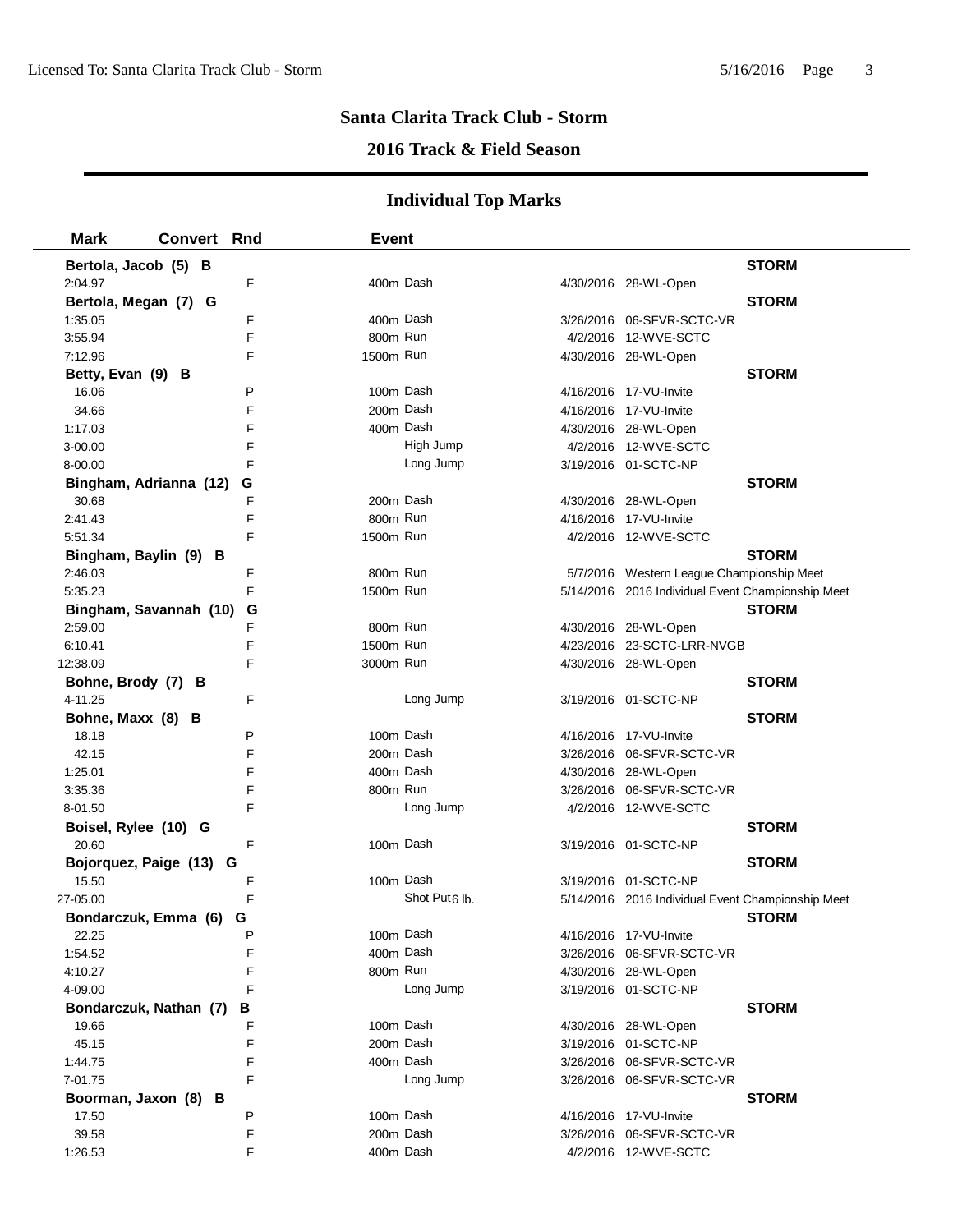## **2016 Track & Field Season**

| <b>Mark</b>           | <b>Convert Rnd</b>      |   | <b>Event</b> |                           |                                                   |              |
|-----------------------|-------------------------|---|--------------|---------------------------|---------------------------------------------------|--------------|
|                       | Boorman, Jaxon (8) B    |   |              |                           |                                                   | <b>STORM</b> |
| 5-08.00               |                         | F |              | Long Jump                 | 3/19/2016 01-SCTC-NP                              |              |
| Boyd, Sophia (9) G    |                         |   |              |                           |                                                   | <b>STORM</b> |
| 17.39                 |                         | F | 100m Dash    |                           | 3/19/2016 01-SCTC-NP                              |              |
| 37.54                 |                         | F | 200m Dash    |                           | 4/23/2016 23-SCTC-LRR-NVGB                        |              |
| 1:28.50               |                         | F | 400m Dash    |                           | 3/26/2016 06-SFVR-SCTC-VR                         |              |
| Branda, Alysa (14) G  |                         |   |              |                           |                                                   | <b>STORM</b> |
| 1:12.93               |                         | F | 400m Dash    |                           | 4/23/2016 23-SCTC-LRR-NVGB                        |              |
| 2:46.11               |                         | F | 800m Run     |                           | 4/16/2016 17-VU-Invite                            |              |
| 5:46.07               |                         | F | 1500m Run    |                           | 5/7/2016 Western League Championship Meet         |              |
| 13:09.71              |                         | F | 3000m Run    |                           | 3/26/2016    06-SFVR-SCTC-VR                      |              |
|                       | Branda, Nathan (11) B   |   |              |                           |                                                   | <b>STORM</b> |
| 2:50.84               |                         | F | 800m Run     |                           | 4/30/2016 28-WL-Open                              |              |
| 5:33.49               |                         | F | 1500m Run    |                           | 4/30/2016 28-WL-Open                              |              |
| 12:26.01              |                         | F | 3000m Run    |                           | 3/26/2016 06-SFVR-SCTC-VR                         |              |
|                       | Brennan, Laura (11) G   |   |              |                           |                                                   | <b>STORM</b> |
| 15.96                 |                         | F | 100m Dash    |                           | 3/19/2016 01-SCTC-NP                              |              |
| 32.54                 |                         | F | 200m Dash    |                           | 3/19/2016 01-SCTC-NP                              |              |
|                       | Brenner, Nicholas (14)  | в |              |                           |                                                   | <b>STORM</b> |
| 12.25                 |                         | F | 100m Dash    |                           | 5/14/2016 2016 Individual Event Championship Meet |              |
| 26.17                 |                         | F | 200m Dash    |                           | 3/19/2016 01-SCTC-NP                              |              |
|                       | Brown, Anthony (7) B    |   |              |                           |                                                   | <b>STORM</b> |
| 18.75                 |                         | F | 100m Dash    |                           | 4/30/2016 28-WL-Open                              |              |
| 42.76                 |                         | F | 200m Dash    |                           | 4/23/2016 23-SCTC-LRR-NVGB                        |              |
| 7-06.00               |                         | F |              | Long Jump                 | 4/23/2016 23-SCTC-LRR-NVGB                        |              |
| Brown, Jonah (9) B    |                         |   |              |                           |                                                   | <b>STORM</b> |
| 19.71                 |                         | F | 100m Dash    |                           | 3/19/2016 01-SCTC-NP                              |              |
| 46.86                 |                         | F | 200m Dash    |                           | 3/19/2016 01-SCTC-NP                              |              |
| 1:56.06               |                         | F | 400m Dash    |                           | 3/26/2016 06-SFVR-SCTC-VR                         |              |
| 7-00.50               |                         | F |              | Long Jump                 | 3/19/2016 01-SCTC-NP                              |              |
| Burns, Devin (9) B    |                         |   |              |                           |                                                   | <b>STORM</b> |
| 20.00                 |                         | P | 100m Dash    |                           | 4/16/2016 17-VU-Invite                            |              |
| 12-04.50              |                         | F |              | Shot Put <sub>6</sub> lb. | 4/30/2016 28-WL-Open                              |              |
| Burns, Tyler (11) B   |                         |   |              |                           |                                                   | <b>STORM</b> |
| 13.87                 |                         | P | 100m Dash    |                           | 4/16/2016 17-VU-Invite                            |              |
| 1:11.99               |                         | F | 400m Dash    |                           | 4/23/2016 23-SCTC-LRR-NVGB                        |              |
| 15.26                 |                         | F |              | 80m Hurdles 30"           | 5/7/2016 Western League Championship Meet         |              |
| 12-06.00              |                         | F |              | Long Jump                 | 4/2/2016 12-WVE-SCTC                              |              |
| Calhoun, Khalil (7) B |                         |   |              |                           |                                                   | <b>STORM</b> |
| 17.69                 |                         | P | 100m Dash    |                           | 4/16/2016 17-VU-Invite                            |              |
| 1:28.53               |                         | F | 400m Dash    |                           | 4/2/2016 12-WVE-SCTC                              |              |
| 3:05.56               |                         | F | 800m Run     |                           | 5/7/2016 Western League Championship Meet         |              |
| 6:07.32               |                         | F | 1500m Run    |                           | 5/14/2016 2016 Individual Event Championship Meet |              |
|                       | Calhoun, Khallid (12) B |   |              |                           |                                                   | <b>STORM</b> |
| 13.39                 |                         | P | 100m Dash    |                           | 4/16/2016 17-VU-Invite                            |              |
| 28.11                 |                         | F | 200m Dash    |                           | 4/23/2016 23-SCTC-LRR-NVGB                        |              |
| 1:03.74               |                         | F | 400m Dash    |                           | 3/19/2016 01-SCTC-NP                              |              |
| 4-08.00               |                         | F |              | High Jump                 | 5/7/2016 Western League Championship Meet         |              |
| Campbell, Brianna (9) |                         | G |              |                           |                                                   | <b>STORM</b> |
| 3:00.88               |                         | F | 800m Run     |                           | 5/7/2016 Western League Championship Meet         |              |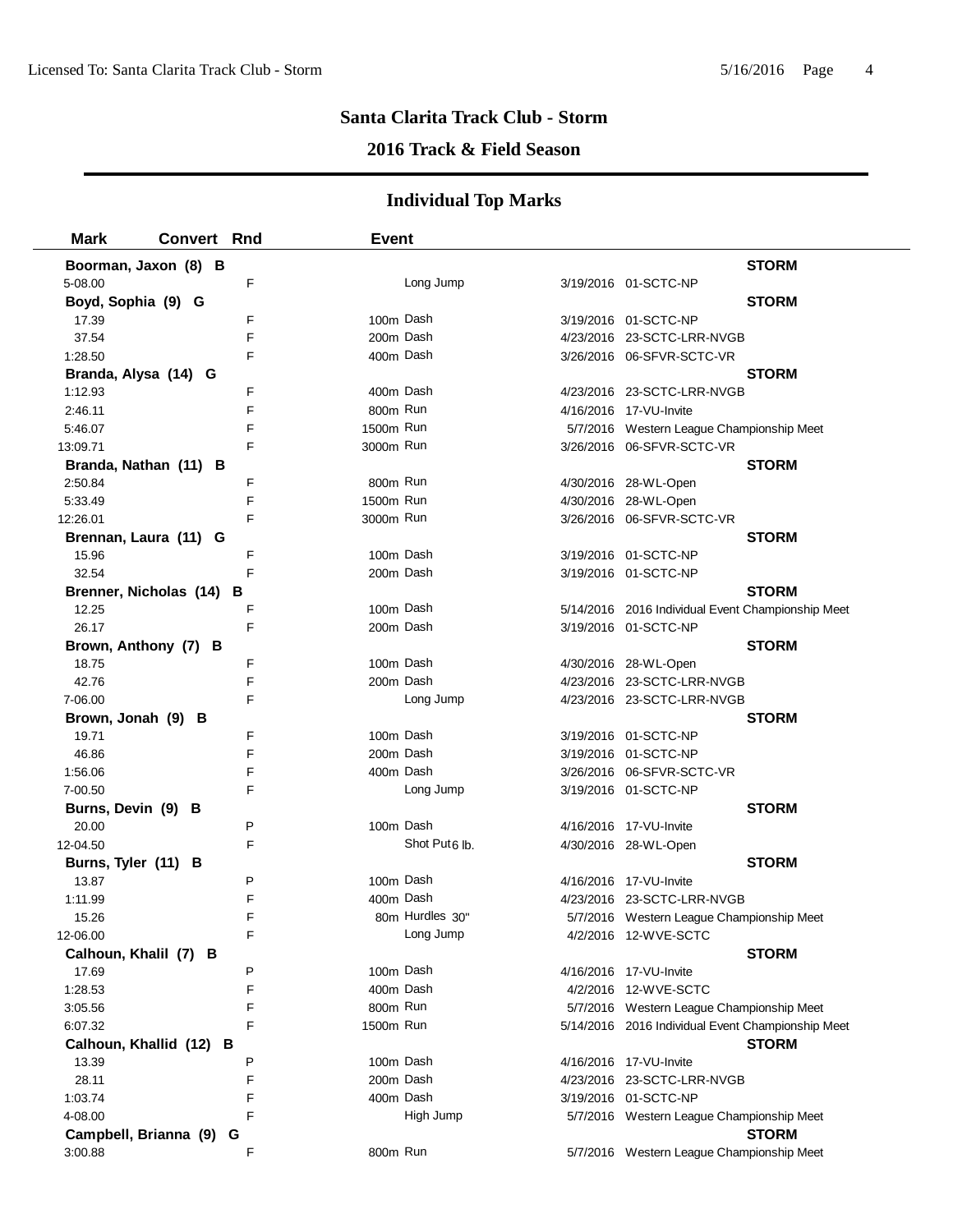## **2016 Track & Field Season**

| <b>Mark</b>        | <b>Convert Rnd</b>         |   | <b>Event</b> |           |                                                   |              |
|--------------------|----------------------------|---|--------------|-----------|---------------------------------------------------|--------------|
|                    | Campbell, Brianna (9) G    |   |              |           |                                                   | <b>STORM</b> |
| 5:49.50            |                            | F | 1500m Run    |           | 5/7/2016 Western League Championship Meet         |              |
|                    | Canham, Abigail (7) G      |   |              |           |                                                   | <b>STORM</b> |
| 1:37.79            |                            | F | 400m Dash    |           | 4/2/2016 12-WVE-SCTC                              |              |
| 3:50.41            |                            | F | 800m Run     |           | 3/19/2016 01-SCTC-NP                              |              |
| 6:59.47            |                            | F | 1500m Run    |           | 5/14/2016 2016 Individual Event Championship Meet |              |
|                    | Canham, Caleb (10) B       |   |              |           |                                                   | <b>STORM</b> |
| 3:07.48            |                            | F | 800m Run     |           | 3/19/2016 01-SCTC-NP                              |              |
| 5:48.99            |                            | F | 1500m Run    |           | 4/23/2016 23-SCTC-LRR-NVGB                        |              |
| 11:35.98           |                            | F | 3000m Run    |           | 5/14/2016 2016 Individual Event Championship Meet |              |
|                    | Canham, Emily (9) G        |   |              |           |                                                   | <b>STORM</b> |
| 1:42.91            |                            | F | 400m Dash    |           | 4/30/2016 28-WL-Open                              |              |
| 3:36.69            |                            | F | 800m Run     |           | 3/19/2016 01-SCTC-NP                              |              |
| 6:50.54            |                            | F | 1500m Run    |           | 4/23/2016 23-SCTC-LRR-NVGB                        |              |
|                    | Carpenter, Reagan (6)      | G |              |           |                                                   | <b>STORM</b> |
| 20.41              |                            | F | 100m Dash    |           | 4/30/2016 28-WL-Open                              |              |
| 8:00.86            |                            | F | 1500m Run    |           | 4/30/2016 28-WL-Open                              |              |
|                    | Carrillo III, Ernie (12) B |   |              |           |                                                   | <b>STORM</b> |
| 15.88              |                            | P | 100m Dash    |           | 4/16/2016 17-VU-Invite                            |              |
| 1:19.80            |                            | F | 400m Dash    |           | 3/26/2016    06-SFVR-SCTC-VR                      |              |
|                    | Carrillo, Elianna (8) G    |   |              |           |                                                   | <b>STORM</b> |
| 21.41              |                            | F | 100m Dash    |           | 4/30/2016 28-WL-Open                              |              |
| 52.83              |                            | F | 200m Dash    |           | 4/2/2016 12-WVE-SCTC                              |              |
| 6-10.25            |                            | F |              | Long Jump | 4/16/2016 17-VU-Invite                            |              |
|                    | Carrillo, Emiliano (6) B   |   |              |           |                                                   | <b>STORM</b> |
| 21.20              |                            | F | 100m Dash    |           | 4/23/2016 23-SCTC-LRR-NVGB                        |              |
| 1:45.35            |                            | F | 400m Dash    |           |                                                   |              |
| 3:38.60            |                            | F | 800m Run     |           | 4/30/2016 28-WL-Open                              |              |
| 7:22.99            |                            | F | 1500m Run    |           | 4/16/2016 17-VU-Invite                            |              |
| $3 - 10.00$        |                            | F |              | Long Jump | 3/26/2016 06-SFVR-SCTC-VR                         |              |
|                    | Carroll, Courtney (5) G    |   |              |           |                                                   | <b>STORM</b> |
| 22.56              |                            | P | 100m Dash    |           | 4/16/2016 17-VU-Invite                            |              |
| 52.50              |                            | F | 200m Dash    |           | 4/2/2016 12-WVE-SCTC                              |              |
| 1:55.35            |                            | F | 400m Dash    |           | 3/19/2016 01-SCTC-NP                              |              |
| 3:53.60            |                            | F | 800m Run     |           | 4/30/2016 28-WL-Open                              |              |
| 5-10.25            |                            | F |              | Long Jump | 4/30/2016 28-WL-Open                              |              |
|                    | Charles, Micah (5) B       |   |              |           |                                                   | <b>STORM</b> |
| 24.11              |                            | P | 100m Dash    |           | 4/16/2016 17-VU-Invite                            |              |
| 5-08.25            |                            | F |              | Long Jump | 4/30/2016 28-WL-Open                              |              |
| Cherry, Lucy (5) G |                            |   |              |           |                                                   | <b>STORM</b> |
| 24.98              |                            | F | 100m Dash    |           |                                                   |              |
| 2:05.43            |                            | F | 400m Dash    |           | 4/23/2016 23-SCTC-LRR-NVGB                        |              |
| 5-04.50            |                            | F |              | Long Jump | 4/23/2016 23-SCTC-LRR-NVGB                        |              |
|                    | Cherry, Patrick (8) B      |   |              |           |                                                   | <b>STORM</b> |
| 18.39              |                            | P | 100m Dash    |           | 4/16/2016 17-VU-Invite                            |              |
| 1:32.29            |                            | F | 400m Dash    |           | 4/23/2016 23-SCTC-LRR-NVGB                        |              |
| 8-04.75            |                            | F |              | Long Jump | 4/23/2016 23-SCTC-LRR-NVGB                        |              |
|                    | Choe, Cadence (10) G       |   |              |           |                                                   | <b>STORM</b> |
| 18.64              |                            | F | 100m Dash    |           | 4/23/2016 23-SCTC-LRR-NVGB                        |              |
| $6 - 11.25$        |                            | F |              | Long Jump | 4/30/2016 28-WL-Open                              |              |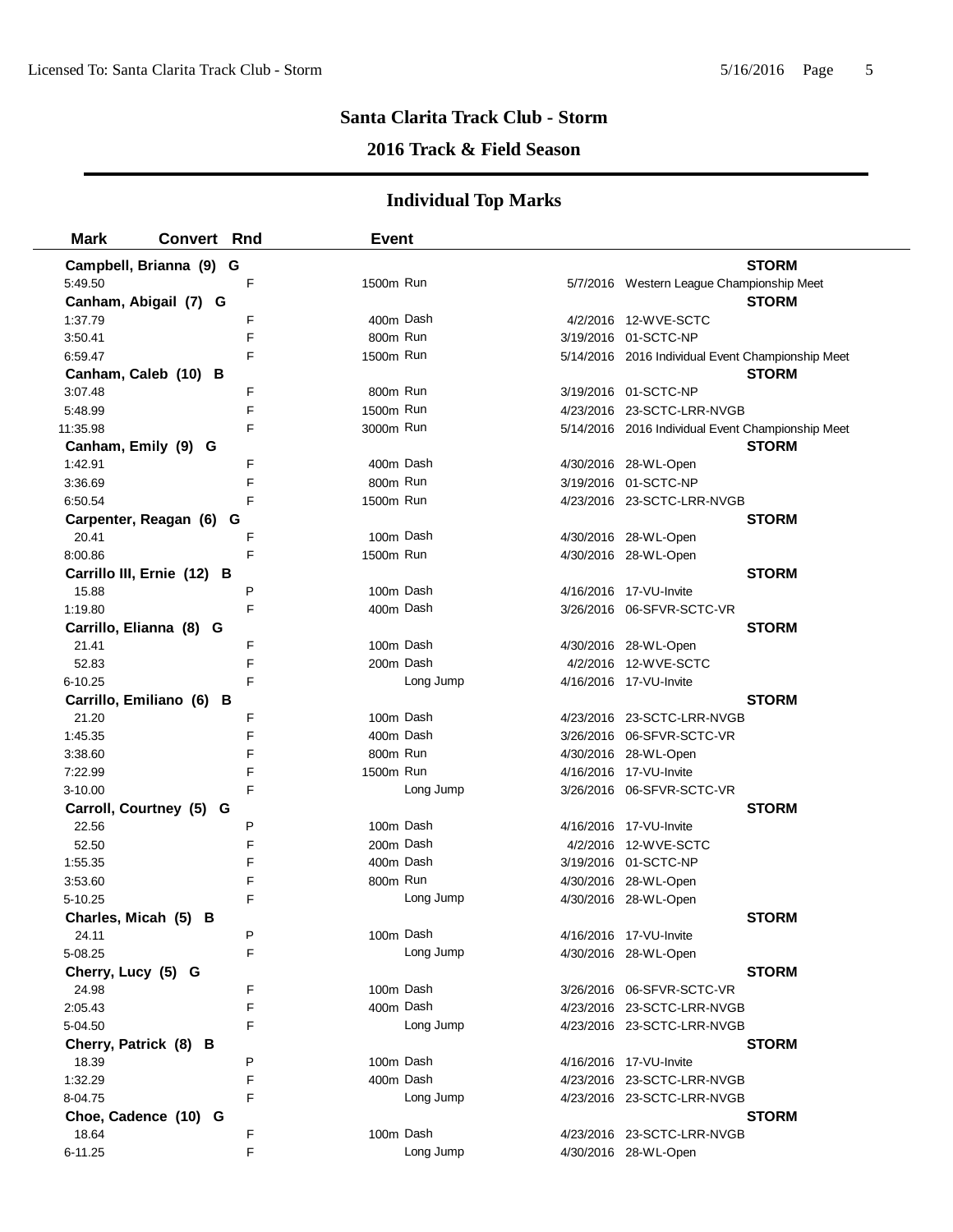## **2016 Track & Field Season**

| <b>Mark</b>           | <b>Convert Rnd</b>         |   | <b>Event</b> |                           |                                                   |              |
|-----------------------|----------------------------|---|--------------|---------------------------|---------------------------------------------------|--------------|
| Choe, Haley (11) G    |                            |   |              |                           |                                                   | <b>STORM</b> |
| 16.36                 |                            | F | 100m Dash    |                           | 4/30/2016 28-WL-Open                              |              |
| Choi, Terry (11) B    |                            |   |              |                           |                                                   | <b>STORM</b> |
| 18.36                 |                            | F | 100m Dash    |                           | 3/19/2016 01-SCTC-NP                              |              |
|                       | Chouinard, Brody (13) B    |   |              |                           |                                                   | <b>STORM</b> |
| 2:44.57               |                            | F | 800m Run     |                           | 3/19/2016 01-SCTC-NP                              |              |
| 5:20.88               |                            | F | 1500m Run    |                           | 3/19/2016 01-SCTC-NP                              |              |
| Chouinard, Cain (9) B |                            |   |              |                           |                                                   | <b>STORM</b> |
| 6:38.04               |                            | F | 1500m Run    |                           | 4/16/2016 17-VU-Invite                            |              |
|                       | Chukwumerije, Chidera (11) |   | G            |                           |                                                   | <b>STORM</b> |
| 14.37                 |                            | F | 100m Dash    |                           | 4/2/2016 12-WVE-SCTC                              |              |
| 30.11                 |                            | F | 200m Dash    |                           | 4/23/2016 23-SCTC-LRR-NVGB                        |              |
| 1:08.05               |                            | F | 400m Dash    |                           | 3/26/2016 06-SFVR-SCTC-VR                         |              |
| 14.50                 |                            | F |              | 80m Hurdles 30"           | 5/7/2016 Western League Championship Meet         |              |
|                       | Chukwumerije, Nachi (13) G |   |              |                           |                                                   | <b>STORM</b> |
| 1:14.46               |                            | F | 400m Dash    |                           | 3/19/2016 01-SCTC-NP                              |              |
| 26-06.50              |                            | F |              | Shot Put <sub>6</sub> lb. | 5/14/2016 2016 Individual Event Championship Meet |              |
|                       | Chukwumerije, Nkemka (12)  |   | В            |                           |                                                   | <b>STORM</b> |
| 13.36                 |                            | F | 100m Dash    |                           | 3/19/2016 01-SCTC-NP                              |              |
| 27.75                 |                            | F | 200m Dash    |                           | 3/26/2016 06-SFVR-SCTC-VR                         |              |
| 1:00.97               |                            | F | 400m Dash    |                           | 4/16/2016 17-VU-Invite                            |              |
| 16-00.50              |                            | F |              | Long Jump                 | 5/14/2016 2016 Individual Event Championship Meet |              |
|                       | Coletto, Matthew (14) B    |   |              |                           |                                                   | <b>STORM</b> |
| 12.83                 |                            | P | 100m Dash    |                           | 4/16/2016 17-VU-Invite                            |              |
| 26.76                 |                            | F | 200m Dash    |                           | 4/23/2016 23-SCTC-LRR-NVGB                        |              |
| 16-07.25              |                            | F |              | Long Jump                 | 5/14/2016 2016 Individual Event Championship Meet |              |
| Combs, Joselyn (12)   | G                          |   |              |                           |                                                   | <b>STORM</b> |
| 12:35.45              |                            | F | 3000m Run    |                           | 3/19/2016 01-SCTC-NP                              |              |
| Cook, Sanai (11) G    |                            |   |              |                           |                                                   | <b>STORM</b> |
| 14.54                 |                            | P | 100m Dash    |                           | 4/16/2016 17-VU-Invite                            |              |
| 31.81                 |                            | F | 200m Dash    |                           | 4/2/2016 12-WVE-SCTC                              |              |
| Cooper, Elon (11) G   |                            |   |              |                           |                                                   | <b>STORM</b> |
| 18.63                 |                            | F | 100m Dash    |                           | 4/23/2016 23-SCTC-LRR-NVGB                        |              |
| 3-06.00               |                            | F |              | High Jump                 | 4/23/2016 23-SCTC-LRR-NVGB                        |              |
| 6-01.50               |                            | F |              | Long Jump                 | 4/23/2016 23-SCTC-LRR-NVGB                        |              |
| Cooper, Irie (14) G   |                            |   |              |                           |                                                   | <b>STORM</b> |
| 1:18.26               |                            | F | 400m Dash    |                           | 4/2/2016 12-WVE-SCTC                              |              |
| Corbet, Gavin (9) B   |                            |   |              |                           |                                                   | <b>STORM</b> |
| 15.96                 |                            | P | 100m Dash    |                           | 4/16/2016 17-VU-Invite                            |              |
| 1:19.04               |                            | F | 400m Dash    |                           | 3/26/2016 06-SFVR-SCTC-VR                         |              |
| 9-08.50               |                            | F |              | Long Jump                 | 4/23/2016 23-SCTC-LRR-NVGB                        |              |
| Corbet, Tyler (11) B  |                            |   |              |                           |                                                   | <b>STORM</b> |
| 15.04                 |                            | F | 100m Dash    |                           | 4/30/2016 28-WL-Open                              |              |
| 1:16.48               |                            | F | 400m Dash    |                           | 4/2/2016 12-WVE-SCTC                              |              |
| 11-08.50              |                            | F |              | Long Jump                 | 3/26/2016 06-SFVR-SCTC-VR                         |              |
| Corral, Adrianna (12) |                            | G |              |                           |                                                   | <b>STORM</b> |
| 13.78                 |                            | F | 100m Dash    |                           | 5/14/2016 2016 Individual Event Championship Meet |              |
| 18.14                 |                            | F |              | 80m Hurdles 30"           | 3/19/2016 01-SCTC-NP                              |              |
|                       | Cortez-Lete, Jayden (9)    | В |              |                           |                                                   | <b>STORM</b> |
| 16.91                 |                            | P | 100m Dash    |                           | 4/16/2016 17-VU-Invite                            |              |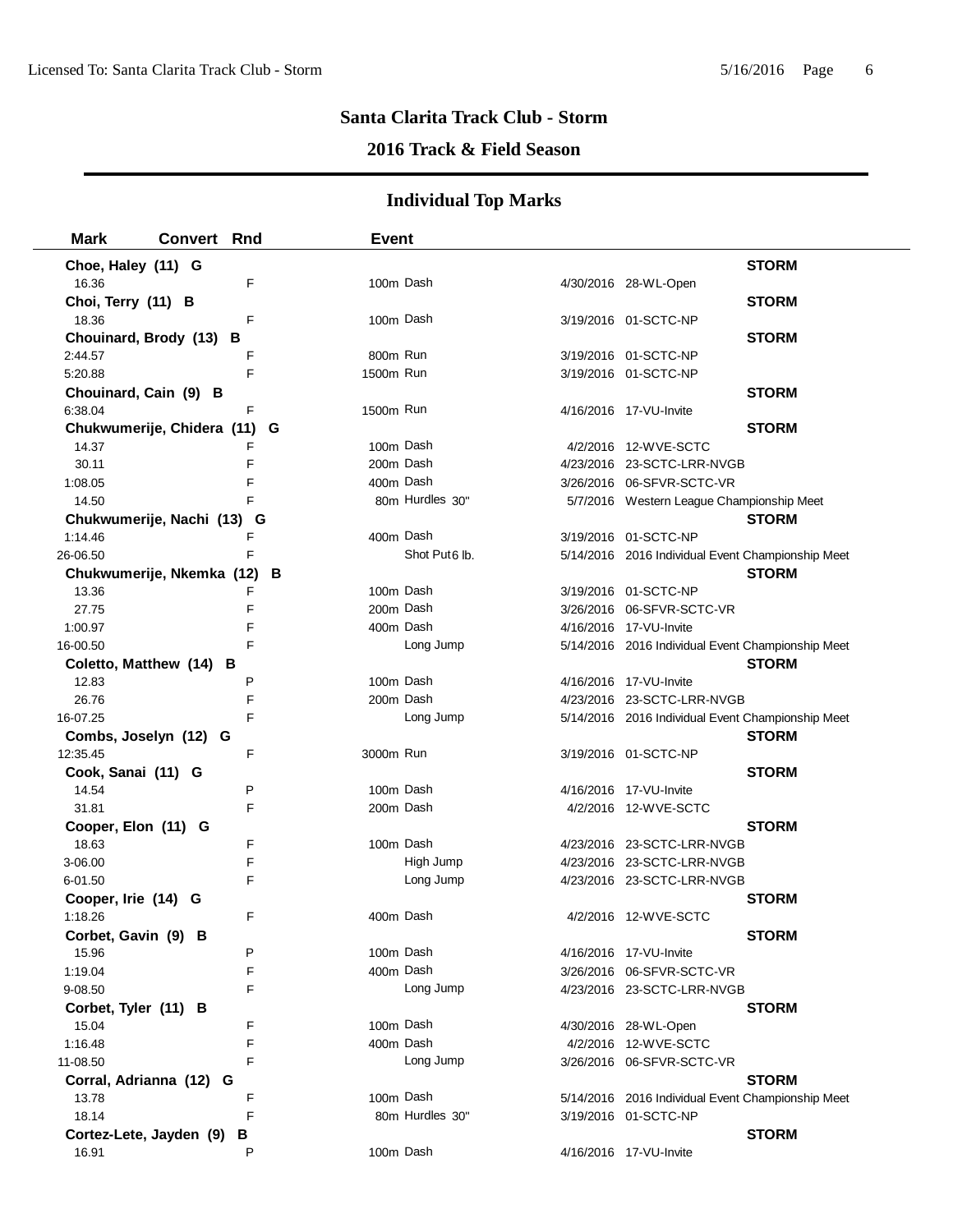## **2016 Track & Field Season**

| <b>Mark</b>                  | <b>Convert Rnd</b> |   | <b>Event</b> |                           |                                                   |              |
|------------------------------|--------------------|---|--------------|---------------------------|---------------------------------------------------|--------------|
| Cortez-Lete, Jayden (9)      |                    | в |              |                           |                                                   | <b>STORM</b> |
| 39.82                        |                    | F | 200m Dash    |                           | 3/26/2016 06-SFVR-SCTC-VR                         |              |
| 1:25.88                      |                    | F | 400m Dash    |                           | 4/30/2016 28-WL-Open                              |              |
| $9 - 00.50$                  |                    | F |              | Long Jump                 | 4/2/2016 12-WVE-SCTC                              |              |
| Cruz-Boutista, Alexander (6) |                    |   | в            |                           |                                                   | <b>STORM</b> |
| 23.67                        |                    | F | 100m Dash    |                           | 4/2/2016 12-WVE-SCTC                              |              |
| 1:46.96                      |                    | F | 400m Dash    |                           | 4/30/2016 28-WL-Open                              |              |
| 6-04.00                      |                    | F |              | Long Jump                 | 4/23/2016 23-SCTC-LRR-NVGB                        |              |
| Cruz, Brandon (12) B         |                    |   |              |                           |                                                   | <b>STORM</b> |
| 1:00.00                      |                    | F | 400m Dash    |                           | 4/16/2016 17-VU-Invite                            |              |
| 2:30.00                      |                    | F | 800m Run     |                           | 4/30/2016 28-WL-Open                              |              |
| Cruz, Caleb (10) B           |                    |   |              |                           |                                                   | <b>STORM</b> |
| 16.36                        |                    | P | 100m Dash    |                           | 4/16/2016 17-VU-Invite                            |              |
| 9-07.75                      |                    | F |              | Long Jump                 | 3/19/2016 01-SCTC-NP                              |              |
| 18-11.00                     |                    | F |              | Shot Put <sub>6</sub> lb. | 4/23/2016 23-SCTC-LRR-NVGB                        |              |
| Cruz, Cameron (13) B         |                    |   |              |                           |                                                   | <b>STORM</b> |
| 2:33.30                      |                    | F | 800m Run     |                           | 4/30/2016 28-WL-Open                              |              |
| 5:10.99                      |                    | F | 1500m Run    |                           | 4/30/2016 28-WL-Open                              |              |
| Cruz, Cienna (13) G          |                    |   |              |                           |                                                   | <b>STORM</b> |
| 14.63                        |                    | P | 100m Dash    |                           | 4/16/2016 17-VU-Invite                            |              |
| Cruz, Emily (11) G           |                    |   |              |                           |                                                   | <b>STORM</b> |
| 5:55.18                      |                    | F | 1500m Run    |                           | 4/2/2016 12-WVE-SCTC                              |              |
| 12:23.31                     |                    | F | 3000m Run    |                           | 5/7/2016 Western League Championship Meet         |              |
| Cruz, Madison (10) G         |                    |   |              |                           |                                                   | <b>STORM</b> |
| 3:00.21                      |                    | F | 800m Run     |                           | 4/2/2016 12-WVE-SCTC                              |              |
| 6:04.33                      |                    | F | 1500m Run    |                           | 4/2/2016 12-WVE-SCTC                              |              |
| 12:35.10                     |                    | F | 3000m Run    |                           | 5/14/2016 2016 Individual Event Championship Meet |              |
| 14-09.00                     |                    | F |              | Shot Put6 lb.             | 4/2/2016 12-WVE-SCTC                              |              |
| Daigneault, Alexandre (13) B |                    |   |              |                           |                                                   | <b>STORM</b> |
| 15.27                        |                    | F | 100m Dash    |                           | 3/19/2016 01-SCTC-NP                              |              |
| 20.78                        |                    | F |              | 100m Hurdles 33"          | 4/2/2016 12-WVE-SCTC                              |              |
| Dang, Audrey (14) G          |                    |   |              |                           |                                                   | <b>STORM</b> |
| 2:34.55                      |                    | F | 800m Run     |                           | 4/2/2016 12-WVE-SCTC                              |              |
| 5:04.68                      |                    | F | 1500m Run    |                           | 4/16/2016 17-VU-Invite                            |              |
| 10:59.50                     |                    | F | 3000m Run    |                           | 5/14/2016 2016 Individual Event Championship Meet |              |
| Dang, Melinda (10) G         |                    |   |              |                           |                                                   | <b>STORM</b> |
| 2:52.30                      |                    | F | 800m Run     |                           | 3/26/2016 06-SFVR-SCTC-VR                         |              |
| 5:33.46                      |                    | F | 1500m Run    |                           | 4/2/2016 12-WVE-SCTC                              |              |
| 11:55.42                     |                    | F | 3000m Run    |                           | 5/14/2016 2016 Individual Event Championship Meet |              |
| Davis, Chloe (7) G           |                    |   |              |                           |                                                   | <b>STORM</b> |
| 19.71                        |                    | F | 100m Dash    |                           | 4/2/2016 12-WVE-SCTC                              |              |
| 42.35                        |                    | F | 200m Dash    |                           | 4/16/2016 17-VU-Invite                            |              |
| 1:38.80                      |                    | F | 400m Dash    |                           | 4/30/2016 28-WL-Open                              |              |
| 3:44.86                      |                    | F | 800m Run     |                           | 4/30/2016 28-WL-Open                              |              |
| 8-03.00                      |                    | F |              | Long Jump                 | 3/19/2016 01-SCTC-NP                              |              |
| Davis, Jalen (12) B          |                    |   |              |                           |                                                   | <b>STORM</b> |
| 11.76                        |                    | F | 100m Dash    |                           | 4/16/2016 17-VU-Invite                            |              |
| 11.76                        |                    | F | 100m Dash    |                           | 5/7/2016 Western League Championship Meet         |              |
| 24.03                        |                    | F | 200m Dash    |                           | 5/7/2016 Western League Championship Meet         |              |
| 57.00                        |                    | F | 400m Dash    |                           | 4/23/2016 23-SCTC-LRR-NVGB                        |              |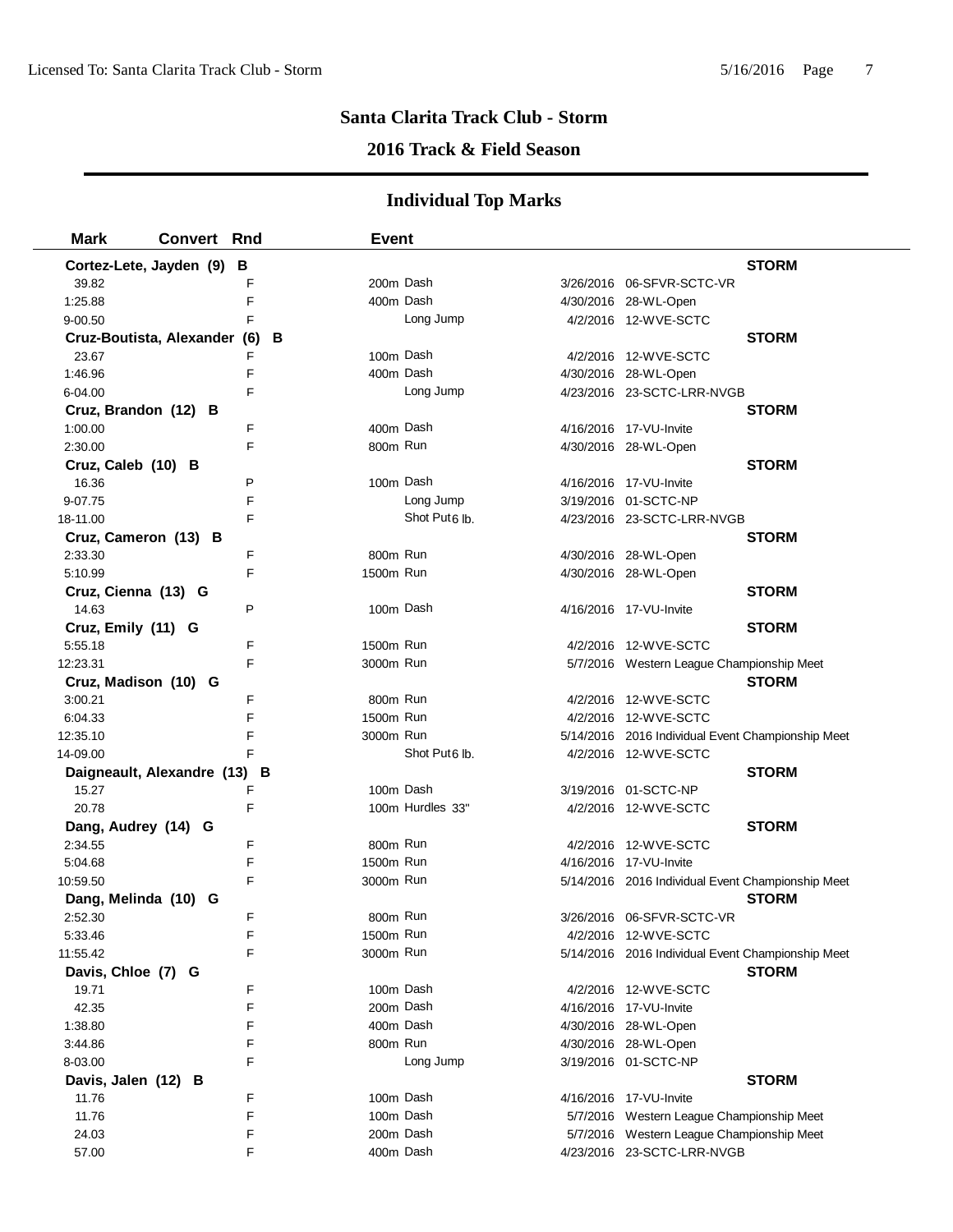## **2016 Track & Field Season**

| <b>Mark</b>             | <b>Convert Rnd</b> |   | <b>Event</b> |                           |                                                   |
|-------------------------|--------------------|---|--------------|---------------------------|---------------------------------------------------|
| Davis, Jalen (12) B     |                    |   |              |                           | <b>STORM</b>                                      |
| 2:23.91                 |                    | F | 800m Run     |                           |                                                   |
| 4-04.00                 |                    | F |              | High Jump                 | 4/2/2016 12-WVE-SCTC                              |
| 15-05.50                |                    | F |              | Long Jump                 | 3/26/2016 06-SFVR-SCTC-VR                         |
| Davis, Paige (9) G      |                    |   |              |                           | <b>STORM</b>                                      |
| 18.60                   |                    | F | 100m Dash    |                           | 4/23/2016 23-SCTC-LRR-NVGB                        |
| 13-01.50                |                    | F |              | Shot Put <sub>6</sub> lb. | 4/2/2016 12-WVE-SCTC                              |
| Davis, Victoria (10) G  |                    |   |              |                           | <b>STORM</b>                                      |
| 15.36                   |                    | F | 100m Dash    |                           | 3/19/2016 01-SCTC-NP                              |
| 15.67                   |                    | F |              | 80m Hurdles 30"           | 4/16/2016 17-VU-Invite                            |
| 4-07.00                 |                    | F |              | High Jump                 | 5/7/2016 Western League Championship Meet         |
| 13-00.50                |                    | F |              | Long Jump                 | 5/14/2016 2016 Individual Event Championship Meet |
| De Jesus, Luis (8) B    |                    |   |              |                           | <b>STORM</b>                                      |
| 18.44                   |                    | F | 100m Dash    |                           | 4/30/2016 28-WL-Open                              |
| 42.63                   |                    | F | 200m Dash    |                           | 4/30/2016 28-WL-Open                              |
| 1:29.60                 |                    | F |              | 400m Dash                 | 4/23/2016 23-SCTC-LRR-NVGB                        |
| 6:51.12                 |                    | F | 1500m Run    |                           | 3/19/2016 01-SCTC-NP                              |
| 3-00.00                 |                    | F |              | High Jump                 | 3/26/2016 06-SFVR-SCTC-VR                         |
| 10-09.00                |                    | F |              | Shot Put6 lb.             | 4/16/2016 17-VU-Invite                            |
| de Wit, Breckin (6) B   |                    |   |              |                           | <b>STORM</b>                                      |
| 20.29                   |                    | F | 100m Dash    |                           | 4/30/2016 28-WL-Open                              |
| 5-02.00                 |                    | F |              | Long Jump                 | 4/30/2016 28-WL-Open                              |
| de Wit, Brody (9) B     |                    |   |              |                           | <b>STORM</b>                                      |
| 18.25                   |                    | F | 100m Dash    |                           | 3/26/2016 06-SFVR-SCTC-VR                         |
| 3-04.00                 |                    | F |              | High Jump                 |                                                   |
| de Wit, Eden (11) G     |                    |   |              |                           | <b>STORM</b>                                      |
| 17-08.50                |                    | F |              | Shot Put6 lb.             |                                                   |
| DeGuzman, Alyssia (6)   |                    | G |              |                           | <b>STORM</b>                                      |
| 20.10                   |                    | F | 100m Dash    |                           | 4/16/2016 17-VU-Invite                            |
| 44.01                   |                    | F | 200m Dash    |                           | 4/16/2016 17-VU-Invite                            |
| 1:46.90                 |                    | F | 400m Dash    |                           |                                                   |
| 4-10.50                 |                    | F |              | Long Jump                 | 4/23/2016 23-SCTC-LRR-NVGB                        |
| Descamps, Ethan (11) B  |                    |   |              |                           | <b>STORM</b>                                      |
| 13.68                   |                    | P | 100m Dash    |                           | 4/16/2016 17-VU-Invite                            |
| 29.41                   |                    | F | 200m Dash    |                           | 4/23/2016 23-SCTC-LRR-NVGB                        |
| 1:02.87                 |                    | F |              | 400m Dash                 | 5/7/2016 Western League Championship Meet         |
| 14-10.25                |                    | F |              | Long Jump                 | 5/14/2016 2016 Individual Event Championship Meet |
| Du, Alana (7) G         |                    |   |              |                           | <b>STORM</b>                                      |
| 22.08                   |                    | F | 100m Dash    |                           | 3/19/2016  01-SCTC-NP                             |
| 47.28                   |                    | F | 200m Dash    |                           | 4/2/2016 12-WVE-SCTC                              |
| 1:41.67                 |                    | F |              | 400m Dash                 | 4/16/2016 17-VU-Invite                            |
| Duenas, Austin (8) B    |                    |   |              |                           | <b>STORM</b>                                      |
| 35.77                   |                    | F | 200m Dash    |                           | 4/2/2016 12-WVE-SCTC                              |
| 1:19.48                 |                    | F | 400m Dash    |                           | 4/16/2016 17-VU-Invite                            |
| 3:04.74                 |                    | F | 800m Run     |                           | 5/14/2016 2016 Individual Event Championship Meet |
| Duenas, Katalina (10) G |                    |   |              |                           | <b>STORM</b>                                      |
| 16.35                   |                    | F | 100m Dash    |                           | 4/23/2016 23-SCTC-LRR-NVGB                        |
| 35.53                   |                    | F | 200m Dash    |                           | 3/19/2016 01-SCTC-NP                              |
| 1:18.94                 |                    | F |              | 400m Dash                 | 3/26/2016 06-SFVR-SCTC-VR                         |
| DuFrene, Aubrey (12) G  |                    |   |              |                           | <b>STORM</b>                                      |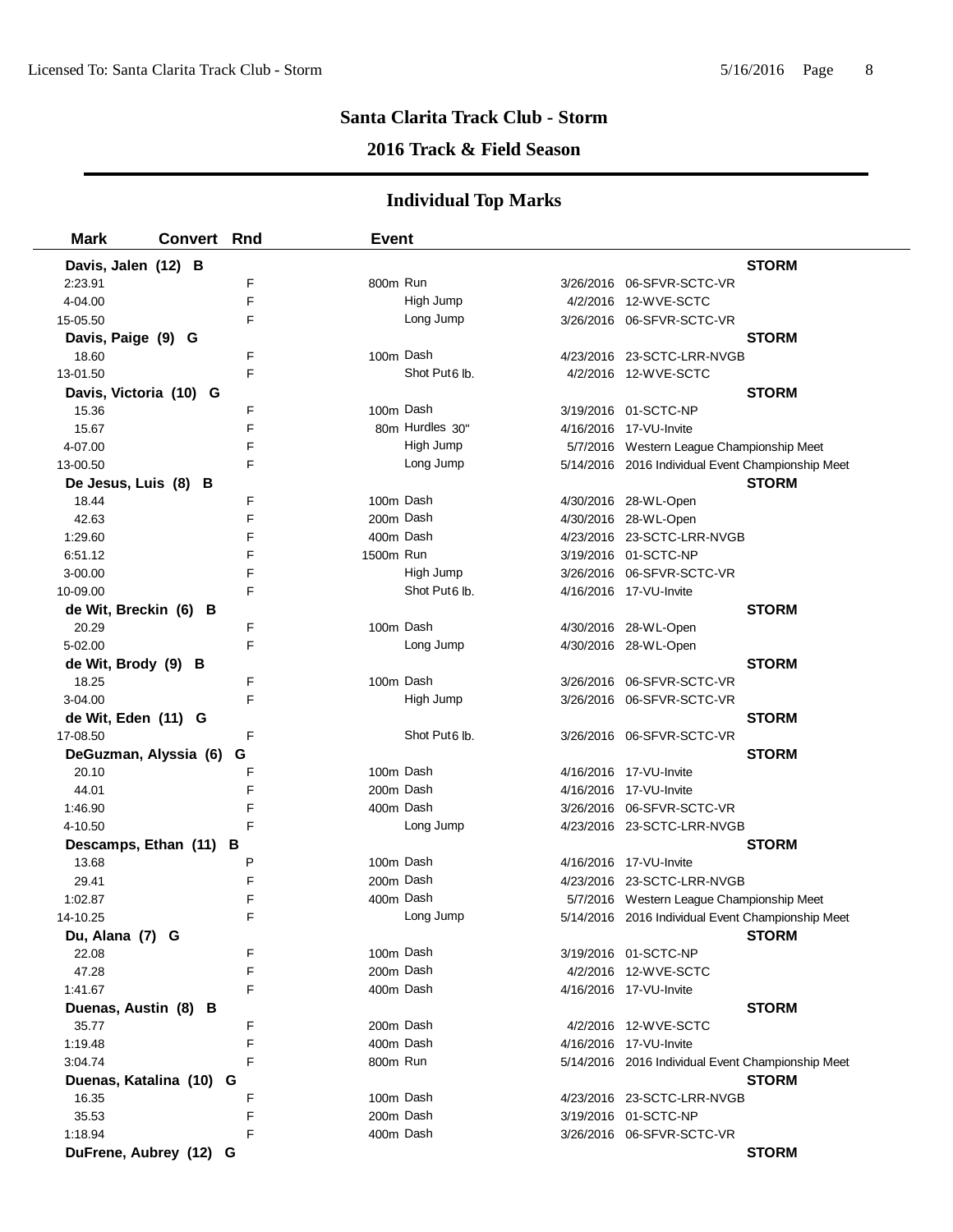## **2016 Track & Field Season**

| <b>Mark</b><br><b>Convert Rnd</b> |   | <b>Event</b> |                           |                                           |
|-----------------------------------|---|--------------|---------------------------|-------------------------------------------|
| DuFrene, Aubrey (12) G            |   |              |                           | <b>STORM</b>                              |
| 14.65                             | F |              | 100m Dash                 | 4/2/2016 12-WVE-SCTC                      |
| 4-04.00                           | F |              | High Jump                 | 4/2/2016 12-WVE-SCTC                      |
| 4-04.00                           | F |              | High Jump                 | 3/26/2016 06-SFVR-SCTC-VR                 |
| Duhm, Cooper (12) B               |   |              |                           | <b>STORM</b>                              |
| 16.20                             | P |              | 100m Dash                 | 4/16/2016 17-VU-Invite                    |
| 1:21.18                           | F |              | 400m Dash                 | 3/19/2016 01-SCTC-NP                      |
| 3-04.00                           | F |              | High Jump                 | 3/26/2016 06-SFVR-SCTC-VR                 |
| Duncan, Miles (9) B               |   |              |                           | <b>STORM</b>                              |
| 16.58                             | F |              | 100m Dash                 | 4/30/2016 28-WL-Open                      |
| 12-04.50                          | F |              | Shot Put <sub>6</sub> lb. | 4/30/2016 28-WL-Open                      |
| Dustin, Hunter (9) B              |   |              |                           | <b>STORM</b>                              |
| 17.15                             | Ρ |              | 100m Dash                 | 4/16/2016 17-VU-Invite                    |
| 9-04.00                           | F |              | Long Jump                 | 3/26/2016 06-SFVR-SCTC-VR                 |
| 16-07.00                          | F |              | Shot Put <sub>6</sub> lb. | 3/26/2016 06-SFVR-SCTC-VR                 |
| Edemann, Macey (11) G             |   |              |                           | <b>STORM</b>                              |
| 16.34                             | F |              | 100m Dash                 | 4/2/2016 12-WVE-SCTC                      |
| 3:08.90                           | F |              | 800m Run                  | 4/23/2016 23-SCTC-LRR-NVGB                |
| 6:03.76                           | F | 1500m Run    |                           | 4/23/2016 23-SCTC-LRR-NVGB                |
| 3-08.00                           | F |              | High Jump                 | 3/19/2016 01-SCTC-NP                      |
| 3-08.00                           | F |              | High Jump                 | 4/2/2016 12-WVE-SCTC                      |
| 3-08.00                           | F |              | High Jump                 | 5/7/2016 Western League Championship Meet |
| 11-00.00                          | F |              | Long Jump                 | 3/19/2016 01-SCTC-NP                      |
| Edemann, Riley (9) G              |   |              |                           | <b>STORM</b>                              |
| 17.42                             | F |              | 100m Dash                 | 3/26/2016 06-SFVR-SCTC-VR                 |
| 35.29                             | F |              | 200m Dash                 | 4/16/2016 17-VU-Invite                    |
| 1:18.53                           | F |              | 400m Dash                 | 4/16/2016 17-VU-Invite                    |
| Edemann, Samantha (9)             | G |              |                           | <b>STORM</b>                              |
| 17.65                             | P |              | 100m Dash                 | 4/16/2016 17-VU-Invite                    |
| 37.92                             | F |              | 200m Dash                 | 4/23/2016 23-SCTC-LRR-NVGB                |
| Ellerbrock, Rheanna (11)          | G |              |                           | <b>STORM</b>                              |
| 14:34.51                          | F | 3000m Run    |                           | 4/23/2016 23-SCTC-LRR-NVGB                |
| Fairbanks, Owen (12) B            |   |              |                           | <b>STORM</b>                              |
| 1:15.85                           | F |              | 400m Dash                 | 4/23/2016 23-SCTC-LRR-NVGB                |
| 5:56.69                           | F | 1500m Run    |                           | 4/23/2016 23-SCTC-LRR-NVGB                |
| Fatta, Vinnie (12) B              |   |              |                           | <b>STORM</b>                              |
| 13.58                             | P |              | 100m Dash                 | 4/16/2016 17-VU-Invite                    |
| 28.29                             | F |              | 200m Dash                 | 4/23/2016 23-SCTC-LRR-NVGB                |
| Field, Audrey (12) G              |   |              |                           | <b>STORM</b>                              |
| 1:02.56                           | F |              | 400m Dash                 | 4/2/2016 12-WVE-SCTC                      |
| 2:34.04                           | F |              | 800m Run                  | 4/23/2016 23-SCTC-LRR-NVGB                |
| Field, Jack (12) B                |   |              |                           | <b>STORM</b>                              |
| 6:32.85                           | F | 1500m Run    |                           | 3/19/2016 01-SCTC-NP                      |
| Fine, Jacob (6) B                 |   |              |                           | <b>STORM</b>                              |
| 2-01.00                           | F |              | Long Jump                 | 3/26/2016 06-SFVR-SCTC-VR                 |
| Flores, Noah (9) B                |   |              |                           | <b>STORM</b>                              |
| 1:30.19                           | F |              | 400m Dash                 | 3/19/2016 01-SCTC-NP                      |
| 6:05.67                           | F | 1500m Run    |                           | 4/2/2016 12-WVE-SCTC                      |
| Forte, Savannah (14) G            |   |              |                           | <b>STORM</b>                              |
| 15.52                             | F |              | 100m Dash                 | 4/2/2016 12-WVE-SCTC                      |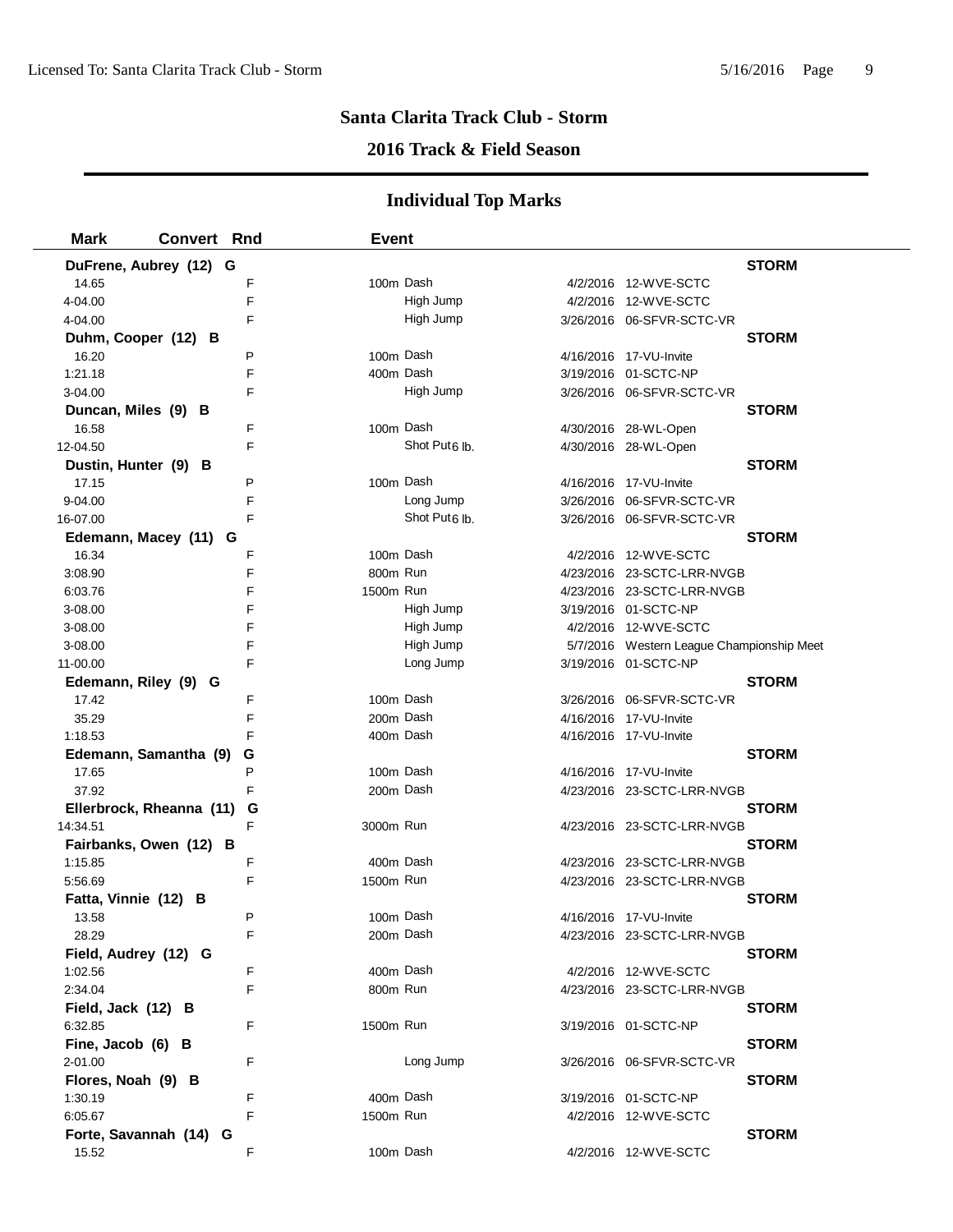### **2016 Track & Field Season**

| <b>Mark</b>         | <b>Convert Rnd</b>           | <b>Event</b> |                           |                                                   |
|---------------------|------------------------------|--------------|---------------------------|---------------------------------------------------|
|                     | Forte, Savannah (14) G       |              |                           | <b>STORM</b>                                      |
| 32.55               | F                            | 200m Dash    |                           | 4/16/2016 17-VU-Invite                            |
| 11-03.50            | F                            |              | Long Jump                 | 4/23/2016 23-SCTC-LRR-NVGB                        |
| Foster, Andy (14) B |                              |              |                           | <b>STORM</b>                                      |
| 16.29               | F                            | 100m Dash    |                           | 4/2/2016 12-WVE-SCTC                              |
| 3-08.00             | F                            |              | High Jump                 | 3/26/2016 06-SFVR-SCTC-VR                         |
| 9-09.00             | F                            |              | Long Jump                 | 4/2/2016 12-WVE-SCTC                              |
|                     | Fredericks, Caleb (8) B      |              |                           | <b>STORM</b>                                      |
| 1:18.76             | F                            | 400m Dash    |                           | 5/14/2016 2016 Individual Event Championship Meet |
| 5:53.23             | F                            | 1500m Run    |                           | 5/14/2016 2016 Individual Event Championship Meet |
|                     | Fredericks, Ezra (7) B       |              |                           | <b>STORM</b>                                      |
| 1:58.80             | F                            | 400m Dash    |                           | 4/23/2016 23-SCTC-LRR-NVGB                        |
| 7:31.00             | F                            | 1500m Run    |                           | 4/2/2016 12-WVE-SCTC                              |
|                     | Fredericks, Hannah (13)<br>G |              |                           | <b>STORM</b>                                      |
| 1:07.89             | F                            | 400m Dash    |                           | 4/23/2016 23-SCTC-LRR-NVGB                        |
| 5:11.23             | F                            | 1500m Run    |                           | 5/14/2016 2016 Individual Event Championship Meet |
| 11:20.72            | F                            | 3000m Run    |                           | 5/7/2016 Western League Championship Meet         |
|                     | Fredericks, Jacob (11)<br>В  |              |                           | <b>STORM</b>                                      |
| 1:15.51             | F                            | 400m Dash    |                           | 4/23/2016 23-SCTC-LRR-NVGB                        |
| 5:40.80             | F                            | 1500m Run    |                           | 4/23/2016 23-SCTC-LRR-NVGB                        |
| 11:53.05            | F                            | 3000m Run    |                           | 5/7/2016 Western League Championship Meet         |
|                     | Gallardo, Blake (13) B       |              |                           | <b>STORM</b>                                      |
| 2:22.93             | F                            | 800m Run     |                           | 4/23/2016 23-SCTC-LRR-NVGB                        |
| 4:43.59             | F                            | 1500m Run    |                           | 4/16/2016 17-VU-Invite                            |
| 9:55.58             | F                            | 3000m Run    |                           | 4/16/2016 17-VU-Invite                            |
|                     | Gallardo, Brady (11) B       |              |                           | <b>STORM</b>                                      |
| 2:51.61             | F                            | 800m Run     |                           | 4/23/2016 23-SCTC-LRR-NVGB                        |
| 5:41.92             | F                            | 1500m Run    |                           | 4/16/2016 17-VU-Invite                            |
| 11:26.06            | F                            | 3000m Run    |                           | 5/14/2016 2016 Individual Event Championship Meet |
| 22-05.00            | F                            |              | Shot Put <sub>6</sub> lb. | 4/23/2016 23-SCTC-LRR-NVGB                        |
|                     | Gannon, Sophia (13) G        |              |                           | <b>STORM</b>                                      |
| 14.77               | F                            | 100m Dash    |                           | 4/23/2016 23-SCTC-LRR-NVGB                        |
| 1:04.32             | F                            | 400m Dash    |                           | 5/7/2016 Western League Championship Meet         |
| 13-00.50            | F                            |              | Long Jump                 | 4/16/2016 17-VU-Invite                            |
| Garcia, Ariza (6) B |                              |              |                           | <b>STORM</b>                                      |
| 21.17               | F                            | 100m Dash    |                           | 4/2/2016 12-WVE-SCTC                              |
| 45.68               | F                            | 200m Dash    |                           | 4/16/2016 17-VU-Invite                            |
| 1:39.08             | F                            | 400m Dash    |                           | 4/16/2016 17-VU-Invite                            |
|                     | Garcia, Grayce (12) G        |              |                           | <b>STORM</b>                                      |
| 1:21.12             | F                            | 400m Dash    |                           | 4/23/2016 23-SCTC-LRR-NVGB                        |
| 3:02.86             | F                            | 800m Run     |                           |                                                   |
| 5:49.77             | F                            | 1500m Run    |                           | 4/23/2016 23-SCTC-LRR-NVGB                        |
| 12:16.99            | F                            | 3000m Run    |                           | 5/7/2016 Western League Championship Meet         |
| Garcia, Isis (11) G |                              |              |                           | <b>STORM</b>                                      |
| 15.84               | F                            | 100m Dash    |                           | 4/2/2016 12-WVE-SCTC                              |
| 35.66               | F                            | 200m Dash    |                           | 4/23/2016 23-SCTC-LRR-NVGB                        |
| 3:07.81             | F                            | 800m Run     |                           | 3/26/2016 06-SFVR-SCTC-VR                         |
| 5:53.09             | F                            | 1500m Run    |                           | 4/2/2016 12-WVE-SCTC                              |
|                     | Gaspard, Marcus (13) B<br>F  | 100m Dash    |                           | <b>STORM</b>                                      |
| 12.75               |                              |              |                           | 4/2/2016 12-WVE-SCTC                              |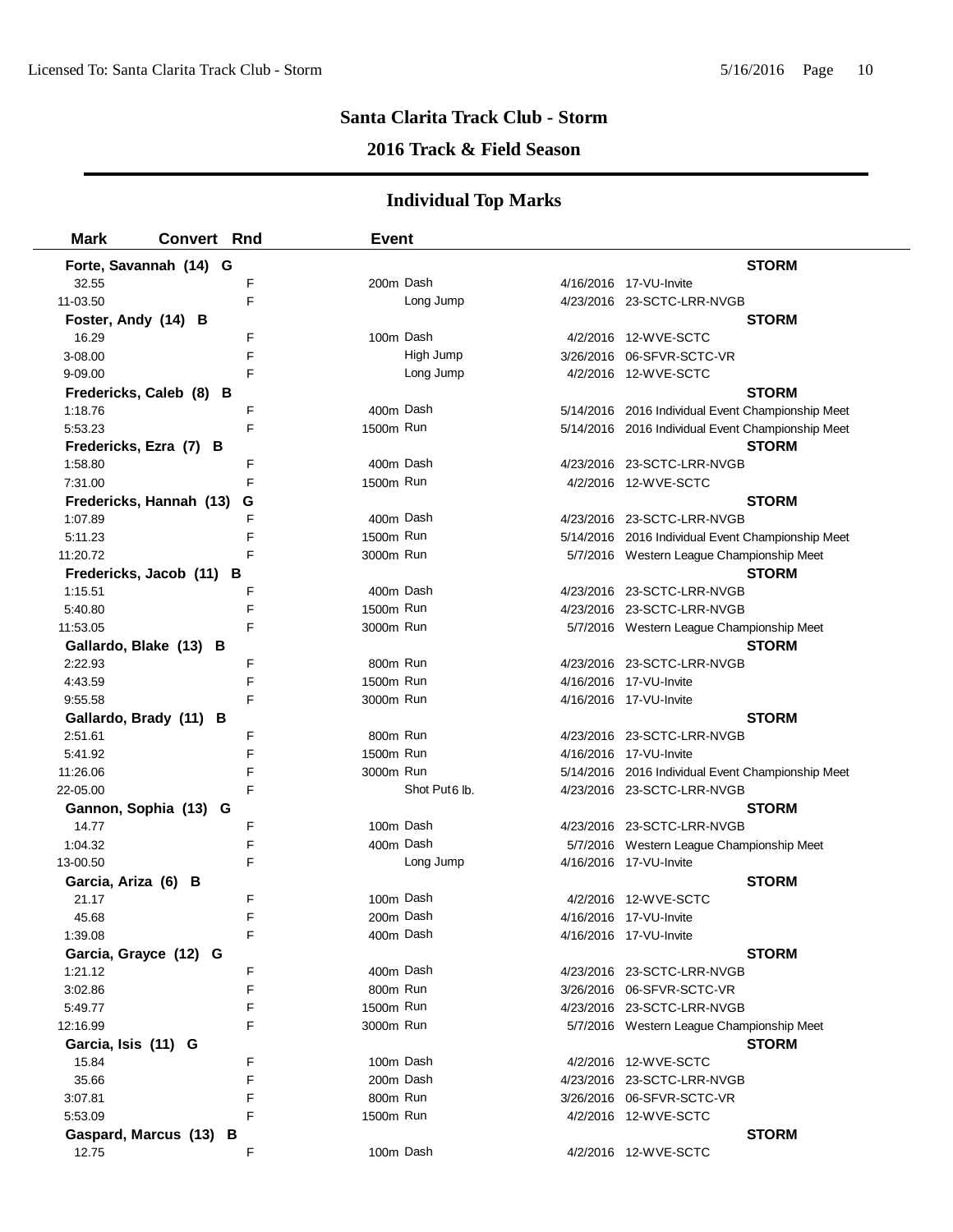## **2016 Track & Field Season**

| <b>Mark</b><br><b>Convert Rnd</b> |   | <b>Event</b> |                           |                                                   |              |
|-----------------------------------|---|--------------|---------------------------|---------------------------------------------------|--------------|
| Gaspard, Marcus (13) B            |   |              |                           |                                                   | <b>STORM</b> |
| 4-10.00                           | F |              | High Jump                 | 4/16/2016 17-VU-Invite                            |              |
| 17-09.50                          | F |              | Long Jump                 | 5/14/2016 2016 Individual Event Championship Meet |              |
| Gaudino, Nico (12) B              |   |              |                           |                                                   | <b>STORM</b> |
| 14.63                             | F |              | 100m Dash                 | 3/26/2016 06-SFVR-SCTC-VR                         |              |
| 10-03.00                          | F |              | Long Jump                 | 4/2/2016 12-WVE-SCTC                              |              |
| 24-05.50                          | F |              | Shot Put <sub>4</sub> kg. | 3/26/2016 06-SFVR-SCTC-VR                         |              |
| Gavina, Jacob (10) B              |   |              |                           |                                                   | <b>STORM</b> |
| 15.23                             | P |              | 100m Dash                 | 4/16/2016 17-VU-Invite                            |              |
| 33.54                             | F |              | 200m Dash                 | 4/30/2016 28-WL-Open                              |              |
| 1:14.75                           | F |              | 400m Dash                 | 4/23/2016 23-SCTC-LRR-NVGB                        |              |
| Geukens, Adam (9) B               |   |              |                           |                                                   | <b>STORM</b> |
| 14.39                             | P |              | 100m Dash                 | 4/16/2016 17-VU-Invite                            |              |
| 31.12                             | F |              | 200m Dash                 | 4/23/2016 23-SCTC-LRR-NVGB                        |              |
| 1:10.99                           | F |              | 400m Dash                 | 4/16/2016 17-VU-Invite                            |              |
| 3-06.00                           | F |              | High Jump                 | 4/2/2016 12-WVE-SCTC                              |              |
| 3-06.00                           | F |              | High Jump                 | 4/23/2016 23-SCTC-LRR-NVGB                        |              |
| 3-06.00                           | F |              | High Jump                 | 5/7/2016 Western League Championship Meet         |              |
| 3-06.00                           | F |              | High Jump                 | 5/14/2016 2016 Individual Event Championship Meet |              |
| Giacone, Kalina (9) G             |   |              |                           |                                                   | <b>STORM</b> |
| 1:28.70                           | F |              | 400m Dash                 | 3/26/2016 06-SFVR-SCTC-VR                         |              |
| 6:16.70                           | F |              | 1500m Run                 | 4/23/2016 23-SCTC-LRR-NVGB                        |              |
| Giacone, Kendall (7) G            |   |              |                           |                                                   | <b>STORM</b> |
| 1:37.28                           | F |              | 400m Dash                 | 4/2/2016 12-WVE-SCTC                              |              |
| 6:41.67                           | F |              | 1500m Run                 | 4/23/2016 23-SCTC-LRR-NVGB                        |              |
| Giem, Allison (9) G               |   |              |                           |                                                   | <b>STORM</b> |
| 17.19                             | F |              | 100m Dash                 | 3/19/2016 01-SCTC-NP                              |              |
| 1:31.66                           | F |              | 400m Dash                 | 4/23/2016 23-SCTC-LRR-NVGB                        |              |
| $9 - 10.00$                       | F |              | Long Jump                 | 4/16/2016 17-VU-Invite                            |              |
| 8-05.00                           | F |              | Shot Put <sub>6</sub> lb. | 3/19/2016 01-SCTC-NP                              |              |
| Glaess, Grant (11) B              |   |              |                           |                                                   | <b>STORM</b> |
| 17.67                             | F |              | 100m Dash                 | 3/19/2016 01-SCTC-NP                              |              |
| 1:33.53                           | F |              | 400m Dash                 | 4/2/2016 12-WVE-SCTC                              |              |
| 3:15.70                           | F |              | 800m Run                  | 4/23/2016 23-SCTC-LRR-NVGB                        |              |
| 6:50.58                           | F |              | 1500m Run                 | 3/26/2016 06-SFVR-SCTC-VR                         |              |
| 13:41.97                          | F |              | 3000m Run                 | 4/30/2016 28-WL-Open                              |              |
| 11-06.75                          | F |              | Long Jump                 | 4/16/2016 17-VU-Invite                            |              |
| Gonzales, Carley (10) G           |   |              |                           |                                                   | <b>STORM</b> |
| 17.58                             | F |              | 100m Dash                 | 4/2/2016 12-WVE-SCTC                              |              |
| 38.18                             | F |              | 200m Dash                 | 4/23/2016 23-SCTC-LRR-NVGB                        |              |
| 7-09.75                           | F |              | Long Jump                 | 3/26/2016 06-SFVR-SCTC-VR                         |              |
| Gonzales, Jonathan (11)           | В |              |                           |                                                   | <b>STORM</b> |
| 16.98                             | P |              | 100m Dash                 | 4/16/2016 17-VU-Invite                            |              |
| 8-10.00                           | F |              | Long Jump                 | 4/30/2016 28-WL-Open                              |              |
| 19-07.50                          | F |              | Shot Put6 lb.             | 3/26/2016 06-SFVR-SCTC-VR                         |              |
| Gonzales, Kyle (14) B             |   |              |                           |                                                   | <b>STORM</b> |
| 1:15.05                           | F |              | 400m Dash                 | 4/23/2016 23-SCTC-LRR-NVGB                        |              |
| 5:56.13                           | F |              | 1500m Run                 | 4/23/2016 23-SCTC-LRR-NVGB                        |              |
| 13:48.23                          | F |              | 3000m Run                 | 4/16/2016 17-VU-Invite                            |              |
| Gonzales, Nicole (10) G           |   |              |                           |                                                   | <b>STORM</b> |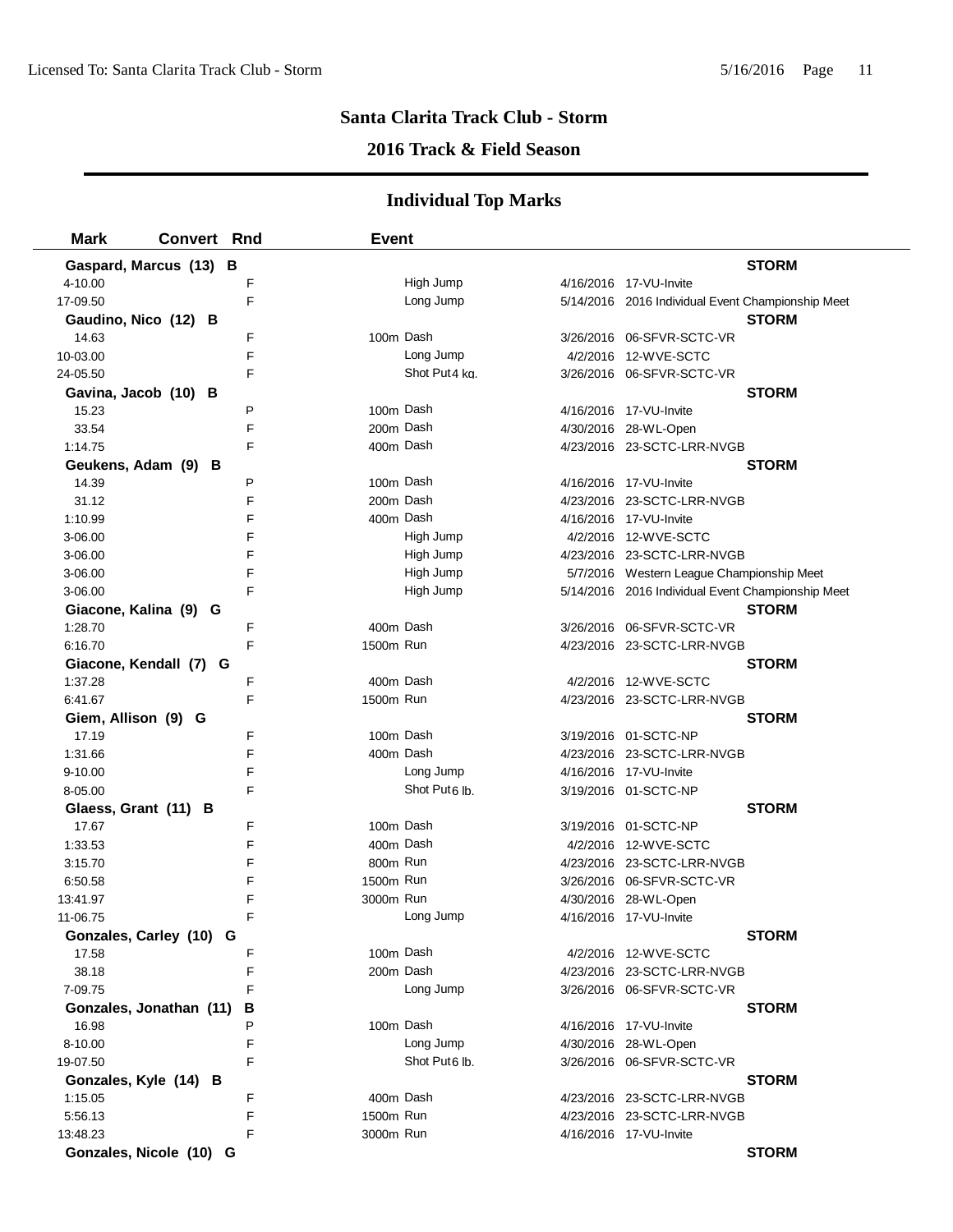#### **2016 Track & Field Season**

| <b>Mark</b>             | <b>Convert Rnd</b>             | <b>Event</b> |           |                                                   |
|-------------------------|--------------------------------|--------------|-----------|---------------------------------------------------|
| Gonzales, Nicole (10) G |                                |              |           | <b>STORM</b>                                      |
| 16.37                   | F                              | 100m Dash    |           | 4/2/2016 12-WVE-SCTC                              |
| 35.15                   | F                              | 200m Dash    |           | 4/23/2016 23-SCTC-LRR-NVGB                        |
| 8-08.00                 | F                              |              | Long Jump | 3/26/2016 06-SFVR-SCTC-VR                         |
| Gonzales, Reagan (10)   | В                              |              |           | <b>STORM</b>                                      |
| 15.50                   | F                              | 100m Dash    |           | 4/2/2016 12-WVE-SCTC                              |
| 11-09.00                | F                              |              | Long Jump | 4/2/2016 12-WVE-SCTC                              |
| Gordon, Milaan (11) G   |                                |              |           | <b>STORM</b>                                      |
| 13.92                   | P                              | 100m Dash    |           | 4/16/2016 17-VU-Invite                            |
| 29.30                   | F                              | 200m Dash    |           | 4/23/2016 23-SCTC-LRR-NVGB                        |
| 1:07.02                 | F                              | 400m Dash    |           | 4/16/2016 17-VU-Invite                            |
| Gory, Kejhan (10) B     |                                |              |           | <b>STORM</b>                                      |
| 15.48                   | P                              | 100m Dash    |           | 4/16/2016 17-VU-Invite                            |
| 1:29.67                 | F                              | 400m Dash    |           | 4/23/2016 23-SCTC-LRR-NVGB                        |
| 3:16.55                 | F                              | 800m Run     |           | 4/2/2016 12-WVE-SCTC                              |
| 3-04.00                 | F                              |              | High Jump | 4/23/2016 23-SCTC-LRR-NVGB                        |
| $9 - 11.25$             | F                              |              | Long Jump | 3/19/2016 01-SCTC-NP                              |
| Gould, Maxton (12)      | в                              |              |           | <b>STORM</b>                                      |
| 14.72                   | F                              | 100m Dash    |           | 4/30/2016 28-WL-Open                              |
| 4-02.00                 | F                              |              | High Jump | 4/30/2016 28-WL-Open                              |
| 11-06.25                | F                              |              | Long Jump | 3/19/2016 01-SCTC-NP                              |
| Grande, Alexandra (13)  | G                              |              |           | <b>STORM</b>                                      |
| 14.27                   | P                              | 100m Dash    |           | 4/16/2016 17-VU-Invite                            |
| 29.22                   | F                              | 200m Dash    |           | 4/16/2016 17-VU-Invite                            |
| 1:04.35                 | F                              | 400m Dash    |           | 5/7/2016 Western League Championship Meet         |
| Grande, Jeremy (7) B    |                                |              |           | <b>STORM</b>                                      |
| 20.66                   | F                              | 100m Dash    |           | 4/2/2016 12-WVE-SCTC                              |
| 43.64                   | F                              | 200m Dash    |           | 4/16/2016 17-VU-Invite                            |
|                         | Graves-Hogains, Alaya (6)<br>G |              |           | <b>STORM</b>                                      |
| 18.03                   | F                              | 100m Dash    |           | 4/2/2016 12-WVE-SCTC                              |
| 35.22                   | F                              | 200m Dash    |           | 5/14/2016 2016 Individual Event Championship Meet |
| 1:19.76                 | F                              | 400m Dash    |           | 5/14/2016 2016 Individual Event Championship Meet |
| 3:12.99                 | F                              | 800m Run     |           | 5/14/2016 2016 Individual Event Championship Meet |
| Griswold, Grayson (5)   | в                              |              |           | <b>STORM</b>                                      |
| 24.57                   | F                              | 100m Dash    |           | 4/30/2016 28-WL-Open                              |
| 5-05.00                 | F                              |              | Long Jump | 4/23/2016 23-SCTC-LRR-NVGB                        |
| Groller, Brendan (9) B  |                                |              |           | <b>STORM</b>                                      |
| 1:28.14                 | F                              | 400m Dash    |           | 3/26/2016 06-SFVR-SCTC-VR                         |
| 6:01.81                 | F                              | 1500m Run    |           | 4/30/2016 28-WL-Open                              |
| Grossman, Derek (9) B   |                                |              |           | <b>STORM</b>                                      |
| 3:01.84                 | F                              | 800m Run     |           | 4/23/2016 23-SCTC-LRR-NVGB                        |
| 5:53.37                 | F                              | 1500m Run    |           | 4/30/2016 28-WL-Open                              |
| Grossman, Kamryn (11)   | G                              |              |           | <b>STORM</b>                                      |
| 2:44.58                 | F                              | 800m Run     |           | 4/23/2016 23-SCTC-LRR-NVGB                        |
| 5:19.56                 | F                              | 1500m Run    |           | 5/7/2016 Western League Championship Meet         |
| 11:27.71                | F                              | 3000m Run    |           | 4/23/2016 23-SCTC-LRR-NVGB                        |
| Guidry, Dallas (12) B   |                                |              |           | <b>STORM</b>                                      |
| 13.38                   | P                              | 100m Dash    |           | 4/16/2016 17-VU-Invite                            |
| 28.78                   | F                              | 200m Dash    |           | 4/2/2016 12-WVE-SCTC                              |
| 14-00.25                | F                              |              | Long Jump | 5/7/2016 Western League Championship Meet         |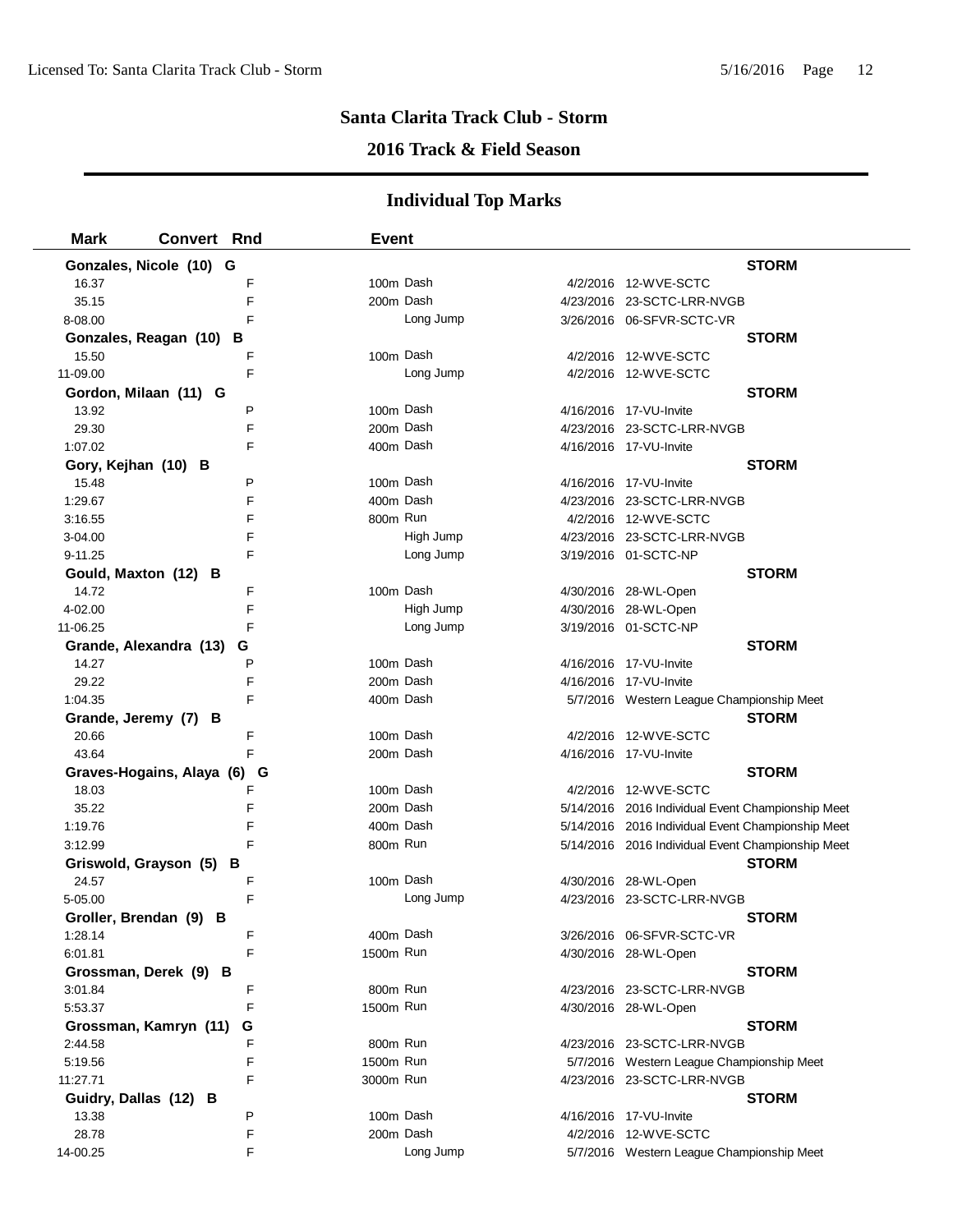## **2016 Track & Field Season**

| <b>Mark</b><br><b>Convert Rnd</b> | <b>Event</b> |                           |                                                   |
|-----------------------------------|--------------|---------------------------|---------------------------------------------------|
| Guidry, Pilar (7) G               |              |                           | <b>STORM</b>                                      |
| P<br>18.20                        |              | 100m Dash                 | 4/16/2016 17-VU-Invite                            |
| 39.89<br>F                        |              | 200m Dash                 | 4/16/2016 17-VU-Invite                            |
| 6-03.00<br>F                      |              | Long Jump                 | 3/19/2016 01-SCTC-NP                              |
| F<br>6-03.00                      |              | Long Jump                 | 4/2/2016 12-WVE-SCTC                              |
| Gutierrez, Ariel (9) G            |              |                           | <b>STORM</b>                                      |
| P<br>19.62                        |              | 100m Dash                 | 4/16/2016 17-VU-Invite                            |
| F<br>43.33                        |              | 200m Dash                 | 3/19/2016 01-SCTC-NP                              |
| F<br>7-01.75                      |              | Long Jump                 | 4/23/2016 23-SCTC-LRR-NVGB                        |
| Gutierrez-Mendez, Myranda (14) G  |              |                           | <b>STORM</b>                                      |
| 17.17                             |              | 100m Dash                 | 4/16/2016 17-VU-Invite                            |
| Hair, Porter (9) B                |              |                           | <b>STORM</b>                                      |
| 20.99<br>P                        |              | 100m Dash                 | 4/16/2016 17-VU-Invite                            |
| F<br>$9 - 00.50$                  |              | Long Jump                 | 4/23/2016 23-SCTC-LRR-NVGB                        |
| F<br>14-08.00                     |              | Shot Put <sub>6</sub> lb. | 4/16/2016 17-VU-Invite                            |
| Hair, William (12) B              |              |                           | <b>STORM</b>                                      |
| 17.45<br>F                        |              | 100m Dash                 | 3/19/2016 01-SCTC-NP                              |
| 35.67<br>F                        |              | 200m Dash                 | 4/23/2016 23-SCTC-LRR-NVGB                        |
| 1:22.18<br>F                      |              | 400m Dash                 | 3/26/2016 06-SFVR-SCTC-VR                         |
| F<br>28-04.50                     |              | Shot Put <sub>6</sub> lb. | 5/14/2016 2016 Individual Event Championship Meet |
| Hargrove, Kayla (8) G             |              |                           | <b>STORM</b>                                      |
| F<br>18.72                        |              | 100m Dash                 | 3/19/2016 01-SCTC-NP                              |
| F<br>8-05.50                      |              | Long Jump                 | 3/26/2016 06-SFVR-SCTC-VR                         |
| F<br>11-00.00                     |              | Shot Put <sub>6</sub> lb. | 3/19/2016 01-SCTC-NP                              |
| Hargrove, Micah (7) B             |              |                           | <b>STORM</b>                                      |
| 19.87<br>F                        |              | 100m Dash                 | 4/30/2016 28-WL-Open                              |
| F<br>1:45.18                      |              | 400m Dash                 | 4/2/2016 12-WVE-SCTC                              |
| 6-11.00<br>F                      |              | Long Jump                 | 4/23/2016 23-SCTC-LRR-NVGB                        |
| Harrison, Hailey (13) G           |              |                           | <b>STORM</b>                                      |
| 14.82<br>F                        |              | 100m Dash                 | 4/30/2016 28-WL-Open                              |
| F<br>11-08.50                     |              | Long Jump                 | 4/16/2016 17-VU-Invite                            |
| Harrison, Makenna (9) G           |              |                           | <b>STORM</b>                                      |
| F<br>20.57                        |              | 100m Dash                 | 3/19/2016 01-SCTC-NP                              |
| F<br>1:40.46                      |              | 400m Dash                 | 4/30/2016 28-WL-Open                              |
| F<br>12-07.00                     |              | Shot Put6 lb.             | 4/30/2016 28-WL-Open                              |
| Harrison, Morgan (13)<br>G        |              |                           | <b>STORM</b>                                      |
| 14.43<br>F                        |              | 100m Dash                 | 4/30/2016 28-WL-Open                              |
| 12-04.00                          |              | Long Jump                 | 3/26/2016 06-SFVR-SCTC-VR                         |
| Harrison, Owen (7) B              |              |                           | <b>STORM</b>                                      |
| F<br>1:44.88                      |              | 400m Dash                 | 4/2/2016 12-WVE-SCTC                              |
| F<br>6-10.50                      |              | Long Jump                 | 4/30/2016 28-WL-Open                              |
| Harrison, Reagan (9) G            |              |                           | <b>STORM</b>                                      |
| F<br>20.97                        |              | 100m Dash                 | 3/19/2016 01-SCTC-NP                              |
| 1:42.47<br>F                      |              | 400m Dash                 | 4/30/2016 28-WL-Open                              |
| 13-00.00<br>F                     |              | Shot Put6 lb.             | 4/23/2016 23-SCTC-LRR-NVGB                        |
| F<br>13-00.00                     |              | Shot Put <sub>6</sub> lb. | 4/2/2016 12-WVE-SCTC                              |
| Harris-Willcot, Camron (9) B      |              |                           | <b>STORM</b>                                      |
| P<br>14.91                        |              | 100m Dash                 | 4/16/2016 17-VU-Invite                            |
| 32.17<br>F                        |              | 200m Dash                 | 4/23/2016 23-SCTC-LRR-NVGB                        |
| F<br>3-08.00                      |              | High Jump                 | 5/7/2016 Western League Championship Meet         |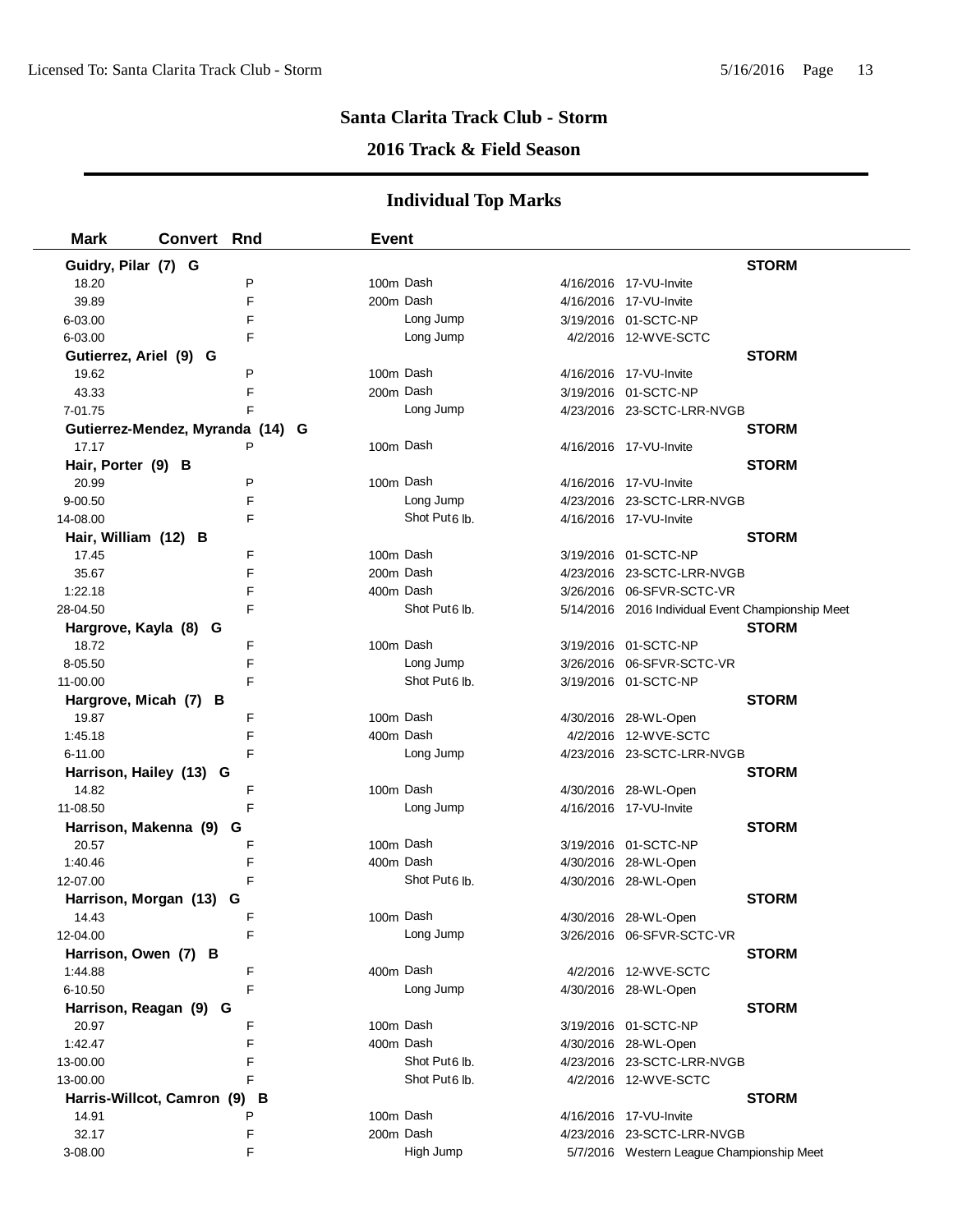## **2016 Track & Field Season**

| <b>Mark</b>            | <b>Convert Rnd</b>           | <b>Event</b>              |                                                   |
|------------------------|------------------------------|---------------------------|---------------------------------------------------|
|                        | Harris-Willcot, Camron (9) B |                           | <b>STORM</b>                                      |
| 12-00.25               | F                            | Long Jump                 | 5/7/2016 Western League Championship Meet         |
| Hasert, Ellison (11) G |                              |                           | <b>STORM</b>                                      |
| 16.18                  | F                            | 100m Dash                 | 4/2/2016 12-WVE-SCTC                              |
| 1:11.96                | F                            | 400m Dash                 | 4/23/2016 23-SCTC-LRR-NVGB                        |
| Hasert, Ethan (13) B   |                              |                           | <b>STORM</b>                                      |
| 14.04                  | F                            | 100m Dash                 | 4/2/2016 12-WVE-SCTC                              |
| 1:00.82                | F                            | 400m Dash                 | 4/23/2016 23-SCTC-LRR-NVGB                        |
|                        | Haugen, Samuel (10) B        |                           | <b>STORM</b>                                      |
| 16.27                  | P                            | 100m Dash                 | 4/16/2016 17-VU-Invite                            |
|                        | Hawkins, Michael (10) B      |                           | <b>STORM</b>                                      |
| 16.23                  | F                            | 100m Dash                 | 4/23/2016 23-SCTC-LRR-NVGB                        |
| 10-05.75               | F                            | Long Jump                 | 4/16/2016 17-VU-Invite                            |
| 20-10.00               | F                            | Shot Put <sub>6</sub> lb. | 4/16/2016 17-VU-Invite                            |
| Haydamack, Bailey (7)  | G                            |                           | <b>STORM</b>                                      |
| 19.55                  | F                            | 100m Dash                 | 4/23/2016 23-SCTC-LRR-NVGB                        |
| 1:35.09                | F                            | 400m Dash                 | 4/30/2016 28-WL-Open                              |
| 3:30.56                | F                            | 800m Run                  | 4/30/2016 28-WL-Open                              |
| Hill, Ashton (5) B     |                              |                           | <b>STORM</b>                                      |
| 2:05.30                | F                            | 400m Dash                 | 4/23/2016 23-SCTC-LRR-NVGB                        |
| 4:53.43                | F                            | 800m Run                  | 4/16/2016 17-VU-Invite                            |
| 3-05.50                | F                            | Long Jump                 | 4/30/2016 28-WL-Open                              |
| Hill, Robert (6) B     |                              |                           | <b>STORM</b>                                      |
| 23.49                  | F                            | 100m Dash                 | 4/23/2016 23-SCTC-LRR-NVGB                        |
| 55.67                  | F                            | 200m Dash                 | 4/30/2016 28-WL-Open                              |
| 1:53.93                | F                            | 400m Dash                 | 4/23/2016 23-SCTC-LRR-NVGB                        |
| 3:52.97                | F                            | 800m Run                  | 4/16/2016 17-VU-Invite                            |
| 7:55.82                | F                            | 1500m Run                 | 4/30/2016 28-WL-Open                              |
|                        | Hogan, Julianna (12) G       |                           | <b>STORM</b>                                      |
| 18.20                  | F                            | 100m Dash                 |                                                   |
|                        | Holland, Michael (13) B      |                           | <b>STORM</b>                                      |
| 12.13                  | F                            | 100m Dash                 | 5/7/2016 Western League Championship Meet         |
| 24.39                  | F                            | 200m Dash                 | 5/7/2016 Western League Championship Meet         |
| 53.70                  | F                            | 400m Dash                 | 5/7/2016 Western League Championship Meet         |
| 2:26.24                | F                            | 800m Run                  | 3/19/2016 01-SCTC-NP                              |
|                        | Holland, Quincy (12) B       |                           | <b>STORM</b>                                      |
| 13.68                  | F                            | 100m Dash                 | 4/2/2016 12-WVE-SCTC                              |
| 26.95                  | F                            | 200m Dash                 | 5/14/2016 2016 Individual Event Championship Meet |
| 58.63                  | F                            | 400m Dash                 | 5/7/2016 Western League Championship Meet         |
| 2:40.46                | F                            | 800m Run                  | 3/19/2016 01-SCTC-NP                              |
| Hood, Peter (15) B     |                              |                           | <b>STORM</b>                                      |
| 12.57                  | F                            | 100m Dash                 | 5/14/2016 2016 Individual Event Championship Meet |
| 16-04.50               | F                            | Long Jump                 | 5/14/2016 2016 Individual Event Championship Meet |
|                        | Hougo, Brooke (14) G         |                           | <b>STORM</b>                                      |
| 14.98                  | P                            | 100m Dash                 | 4/16/2016 17-VU-Invite                            |
| 3:04.54                | F                            | 800m Run                  | 5/14/2016 2016 Individual Event Championship Meet |
| 6:11.60                | F                            | 1500m Run                 | 5/14/2016 2016 Individual Event Championship Meet |
| Hudson, Dylan (10) B   |                              |                           | <b>STORM</b>                                      |
| 6:51.27                | F                            | 1500m Run                 | 4/23/2016 23-SCTC-LRR-NVGB                        |
| 14:03.41               | F                            | 3000m Run                 | 4/30/2016 28-WL-Open                              |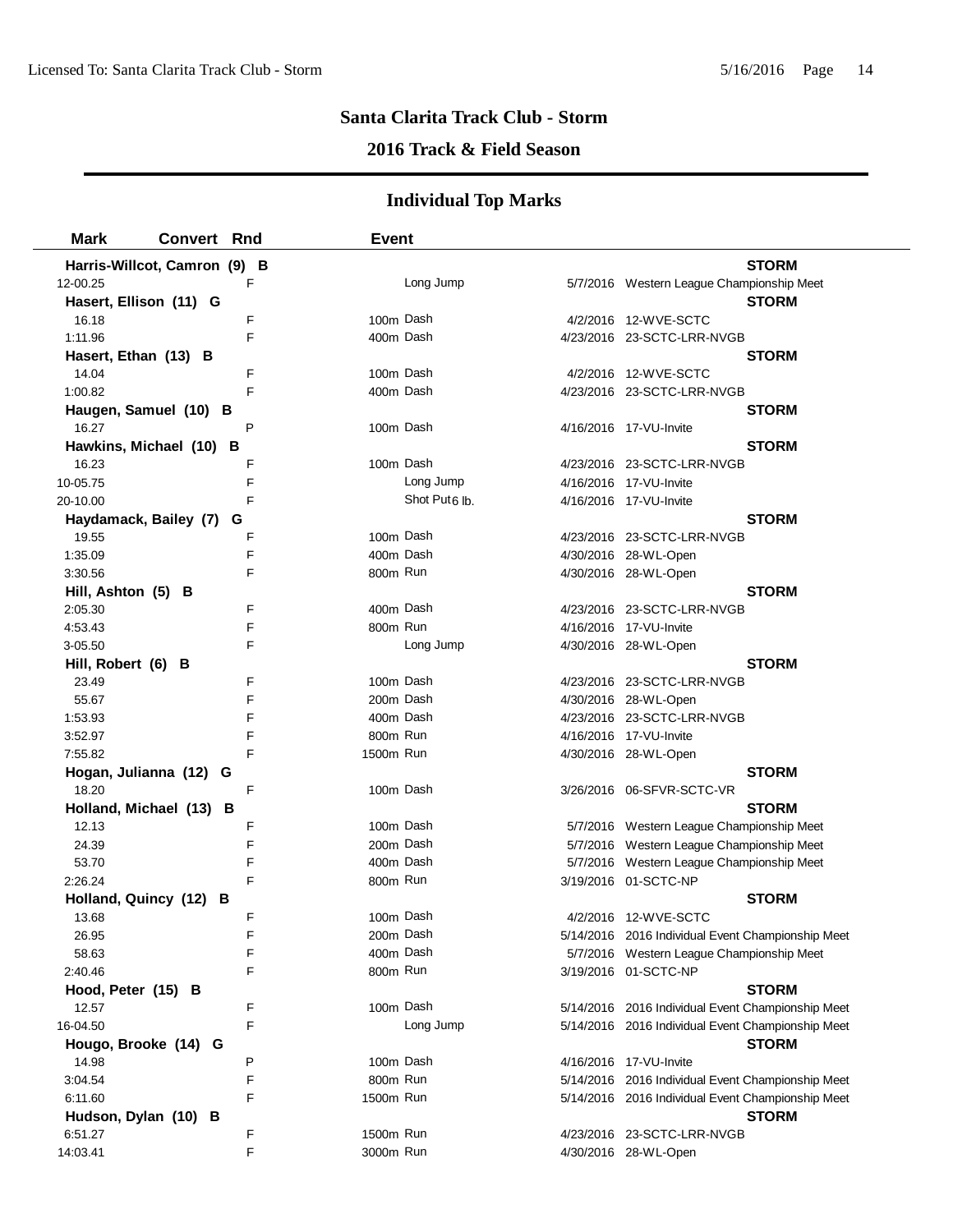## **2016 Track & Field Season**

| <b>Mark</b>             | Convert Rnd |   | <b>Event</b> |                           |                                                   |              |
|-------------------------|-------------|---|--------------|---------------------------|---------------------------------------------------|--------------|
| Hudson, Dylan (10) B    |             |   |              |                           |                                                   | <b>STORM</b> |
| 8-00.00                 |             | F |              | Long Jump                 | 4/30/2016 28-WL-Open                              |              |
| Hudson, Nathaniel (5) B |             |   |              |                           |                                                   | <b>STORM</b> |
| 34.50                   |             | F | 100m Dash    |                           | 4/30/2016 28-WL-Open                              |              |
| 3-03.00                 |             | F |              | Long Jump                 | 4/23/2016 23-SCTC-LRR-NVGB                        |              |
| Humphries, Meagan (9)   |             | G |              |                           |                                                   | <b>STORM</b> |
| 15.44                   |             | F | 100m Dash    |                           | 3/19/2016 01-SCTC-NP                              |              |
| 31.66                   |             | F | 200m Dash    |                           | 5/7/2016 Western League Championship Meet         |              |
| $3 - 11.00$             |             | F |              | High Jump                 | 4/16/2016 17-VU-Invite                            |              |
| 12-01.75                |             | F |              | Long Jump                 | 3/19/2016 01-SCTC-NP                              |              |
| Humphries, Morgan (4)   |             | G |              |                           |                                                   | <b>STORM</b> |
| 21.50                   |             | F | 100m Dash    |                           | 4/23/2016 23-SCTC-LRR-NVGB                        |              |
| 6-09.00                 |             | F |              | Long Jump                 | 4/23/2016 23-SCTC-LRR-NVGB                        |              |
| Jimenez, Ava (10) G     |             |   |              |                           |                                                   | <b>STORM</b> |
| 1:27.89                 |             | F | 400m Dash    |                           | 4/23/2016 23-SCTC-LRR-NVGB                        |              |
| 3:39.75                 |             | F | 800m Run     |                           | 4/30/2016 28-WL-Open                              |              |
| 7:09.86                 |             | F | 1500m Run    |                           | 4/30/2016 28-WL-Open                              |              |
| Joachim, Justice (10) B |             |   |              |                           |                                                   | <b>STORM</b> |
| 16.18                   |             | F | 100m Dash    |                           | 4/30/2016 28-WL-Open                              |              |
| 34.45                   |             | F | 200m Dash    |                           | 4/30/2016 28-WL-Open                              |              |
| 10-01.00                |             | F |              | Long Jump                 | 4/16/2016 17-VU-Invite                            |              |
| 16-08.00                |             | F |              | Shot Put6 lb.             | 3/19/2016 01-SCTC-NP                              |              |
| Joachim, Shania (12) G  |             |   |              |                           |                                                   | <b>STORM</b> |
| 14.91                   |             | F | 100m Dash    |                           | 4/30/2016 28-WL-Open                              |              |
| 22.85                   |             | F |              | 100m Hurdles 30"          | 4/30/2016 28-WL-Open                              |              |
| 12-00.00                |             | F |              | Long Jump                 | 4/30/2016 28-WL-Open                              |              |
| Johnson, Casey (13) G   |             |   |              |                           |                                                   | <b>STORM</b> |
| 6:15.54                 |             | F | 1500m Run    |                           | 3/26/2016 06-SFVR-SCTC-VR                         |              |
| Jordan, Andrew (10) B   |             |   |              |                           |                                                   | <b>STORM</b> |
| 18-05.00                |             | F |              | Shot Put <sub>6</sub> lb. | 3/26/2016 06-SFVR-SCTC-VR                         |              |
| Jordan, Vincent (12) B  |             |   |              |                           |                                                   | <b>STORM</b> |
| 14.50                   |             | P | 100m Dash    |                           | 4/16/2016 17-VU-Invite                            |              |
| 27-11.50                |             | F |              | Shot Put4 kg              | 3/19/2016 01-SCTC-NP                              |              |
| Juarez, Layla (8) G     |             |   |              |                           |                                                   | <b>STORM</b> |
| 18.67                   |             | F | 100m Dash    |                           | 3/26/2016 06-SFVR-SCTC-VR                         |              |
| 8-02.00                 |             | F |              | Long Jump                 | 3/19/2016 01-SCTC-NP                              |              |
| Juarez, Natalia (11) G  |             |   |              |                           |                                                   | <b>STORM</b> |
| 15.17                   |             | F | 100m Dash    |                           | 3/19/2016 01-SCTC-NP                              |              |
| 30.71                   |             | F | 200m Dash    |                           | 3/19/2016 01-SCTC-NP                              |              |
| 1:11.87                 |             | F | 400m Dash    |                           | 3/26/2016 06-SFVR-SCTC-VR                         |              |
| 2:47.00                 |             | F | 800m Run     |                           | 5/14/2016 2016 Individual Event Championship Meet |              |
| Junius, Channing (9) B  |             |   |              |                           |                                                   | <b>STORM</b> |
| 15.63                   |             | P | 100m Dash    |                           | 4/16/2016 17-VU-Invite                            |              |
| 32.89                   |             | F | 200m Dash    |                           | 4/30/2016 28-WL-Open                              |              |
| 1:23.75                 |             | F | 400m Dash    |                           | 3/19/2016 01-SCTC-NP                              |              |
| 3-08.00                 |             | F |              | High Jump                 | 4/30/2016 28-WL-Open                              |              |
| Keil, Andrew (7) B      |             |   |              |                           |                                                   | <b>STORM</b> |
| 17.48                   |             | P | 100m Dash    |                           | 4/16/2016 17-VU-Invite                            |              |
| 40.33                   |             | F | 200m Dash    |                           | 3/19/2016 01-SCTC-NP                              |              |
| 1:23.88                 |             | F | 400m Dash    |                           | 4/30/2016 28-WL-Open                              |              |
|                         |             |   |              |                           |                                                   |              |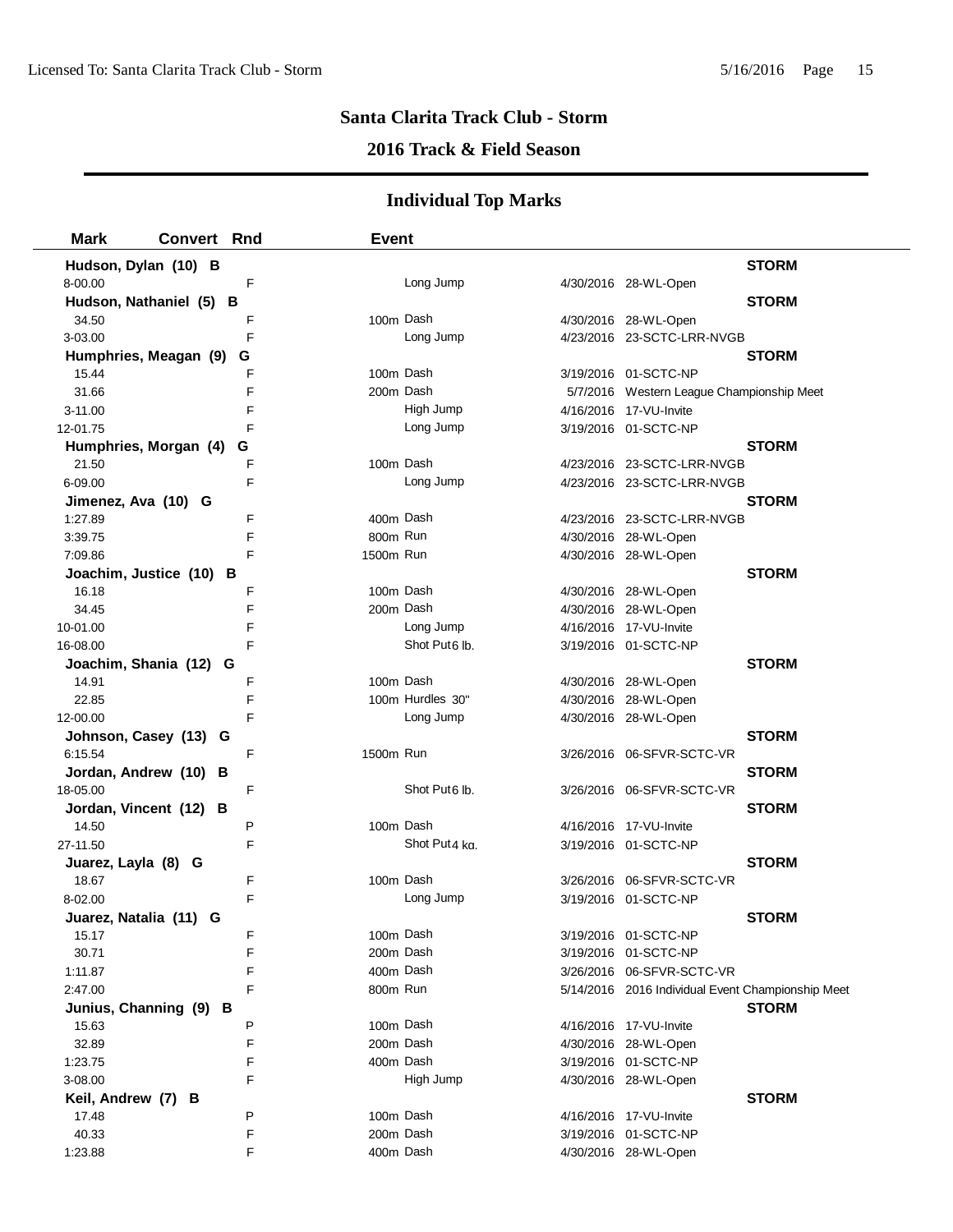## **2016 Track & Field Season**

| <b>Mark</b>             | Convert Rnd                |   | <b>Event</b> |                           |                                                   |              |
|-------------------------|----------------------------|---|--------------|---------------------------|---------------------------------------------------|--------------|
| Keil, Andrew (7) B      |                            |   |              |                           |                                                   | <b>STORM</b> |
| 8-11.00                 |                            | F |              | Long Jump                 | 4/2/2016 12-WVE-SCTC                              |              |
| Keil, Kyle (10) B       |                            |   |              |                           |                                                   | <b>STORM</b> |
| 16.91                   |                            | F |              | 100m Dash                 | 3/19/2016 01-SCTC-NP                              |              |
| 34.69                   |                            | F |              | 200m Dash                 | 4/16/2016 17-VU-Invite                            |              |
| 1:15.45                 |                            | F |              | 400m Dash                 | 4/2/2016 12-WVE-SCTC                              |              |
| 2:59.84                 |                            | F | 800m Run     |                           | 4/30/2016 28-WL-Open                              |              |
| 11-07.50                |                            | F |              | Shot Put6 lb.             | 4/2/2016 12-WVE-SCTC                              |              |
|                         | Kellogg, Thomas (14) B     |   |              |                           |                                                   | <b>STORM</b> |
| 6:45.86                 |                            | F | 1500m Run    |                           | 4/2/2016 12-WVE-SCTC                              |              |
|                         | Khalil, Anderson (10) B    |   |              |                           |                                                   | <b>STORM</b> |
| 3:08.70                 |                            | F | 800m Run     |                           | 3/19/2016 01-SCTC-NP                              |              |
| 6:17.94                 |                            | F | 1500m Run    |                           | 4/16/2016 17-VU-Invite                            |              |
| 3-08.00                 |                            | F |              | High Jump                 | 5/7/2016 Western League Championship Meet         |              |
| Kirkpatrick, David (12) | в                          |   |              |                           |                                                   | <b>STORM</b> |
| 17.57                   |                            | F | 100m Dash    |                           | 3/26/2016 06-SFVR-SCTC-VR                         |              |
| 11-03.75                |                            | F |              | Long Jump                 | 3/26/2016 06-SFVR-SCTC-VR                         |              |
| Kirsch, Hailey (13) G   |                            |   |              |                           |                                                   | <b>STORM</b> |
| 2:31.71                 |                            | F | 800m Run     |                           | 5/14/2016 2016 Individual Event Championship Meet |              |
| 5:07.80                 |                            | F | 1500m Run    |                           | 5/14/2016 2016 Individual Event Championship Meet |              |
| 11:23.10                |                            | F | 3000m Run    |                           | 4/2/2016 12-WVE-SCTC                              |              |
| 4-02.00                 |                            | F |              | High Jump                 | 3/26/2016 06-SFVR-SCTC-VR                         |              |
| Kosek, Claire (12) G    |                            |   |              |                           |                                                   | <b>STORM</b> |
| 17.43                   |                            | F | 100m Dash    |                           | 3/19/2016 01-SCTC-NP                              |              |
| 3-06.00                 |                            | F |              | High Jump                 | 3/19/2016 01-SCTC-NP                              |              |
| Kuhn, Zachary (7) B     |                            |   |              |                           |                                                   | <b>STORM</b> |
| 18.78                   |                            | F |              | 100m Dash                 | 4/30/2016 28-WL-Open                              |              |
| 43.31                   |                            | F |              | 200m Dash                 | 3/19/2016 01-SCTC-NP                              |              |
| 1:33.80                 |                            | F |              | 400m Dash                 | 4/30/2016 28-WL-Open                              |              |
| 3:36.39                 |                            | F | 800m Run     |                           | 4/30/2016 28-WL-Open                              |              |
| 5-09.75                 |                            | F |              | Long Jump                 | 3/19/2016 01-SCTC-NP                              |              |
| Lafferty, James (9) B   |                            |   |              |                           |                                                   | <b>STORM</b> |
| 16.90                   |                            | F |              | 100m Dash                 | 4/23/2016 23-SCTC-LRR-NVGB                        |              |
| 1:30.82                 |                            | F |              | 400m Dash                 | 4/23/2016 23-SCTC-LRR-NVGB                        |              |
| 18-08.00                |                            | F |              | Shot Put <sub>6</sub> lb. | 4/30/2016 28-WL-Open                              |              |
| Lafferty, Liam (7) B    |                            |   |              |                           |                                                   | <b>STORM</b> |
| 19.59                   |                            | F |              | 100m Dash                 | 4/30/2016 28-WL-Open                              |              |
| 4-02.00                 |                            |   |              | Long Jump                 | 4/30/2016 28-WL-Open                              |              |
| Lakhotia, Viraj (11) B  |                            |   |              |                           |                                                   | <b>STORM</b> |
| 15.24                   |                            | F |              | 100m Dash                 | 4/30/2016 28-WL-Open                              |              |
| 1:14.34                 |                            | F | 400m Dash    |                           | 4/30/2016 28-WL-Open                              |              |
| 6:07.40                 |                            | F | 1500m Run    |                           | 4/16/2016 17-VU-Invite                            |              |
| Lansing, Autumn (6) G   |                            |   |              |                           |                                                   | <b>STORM</b> |
| 25.39                   |                            | F |              | 100m Dash                 | 4/23/2016 23-SCTC-LRR-NVGB                        |              |
| 3-10.00                 |                            | F |              | Long Jump                 | 4/23/2016 23-SCTC-LRR-NVGB                        |              |
| Lapa, Braden (10) B     |                            |   |              |                           |                                                   | <b>STORM</b> |
| 6:22.02                 |                            | F | 1500m Run    |                           | 4/30/2016 28-WL-Open                              |              |
|                         | Leatherberry, Charlee (12) | G |              |                           |                                                   | <b>STORM</b> |
| 3:32.00                 |                            | F | 800m Run     |                           | 4/16/2016 17-VU-Invite                            |              |
| 6:47.07                 |                            | F | 1500m Run    |                           | 3/19/2016 01-SCTC-NP                              |              |
|                         |                            |   |              |                           |                                                   |              |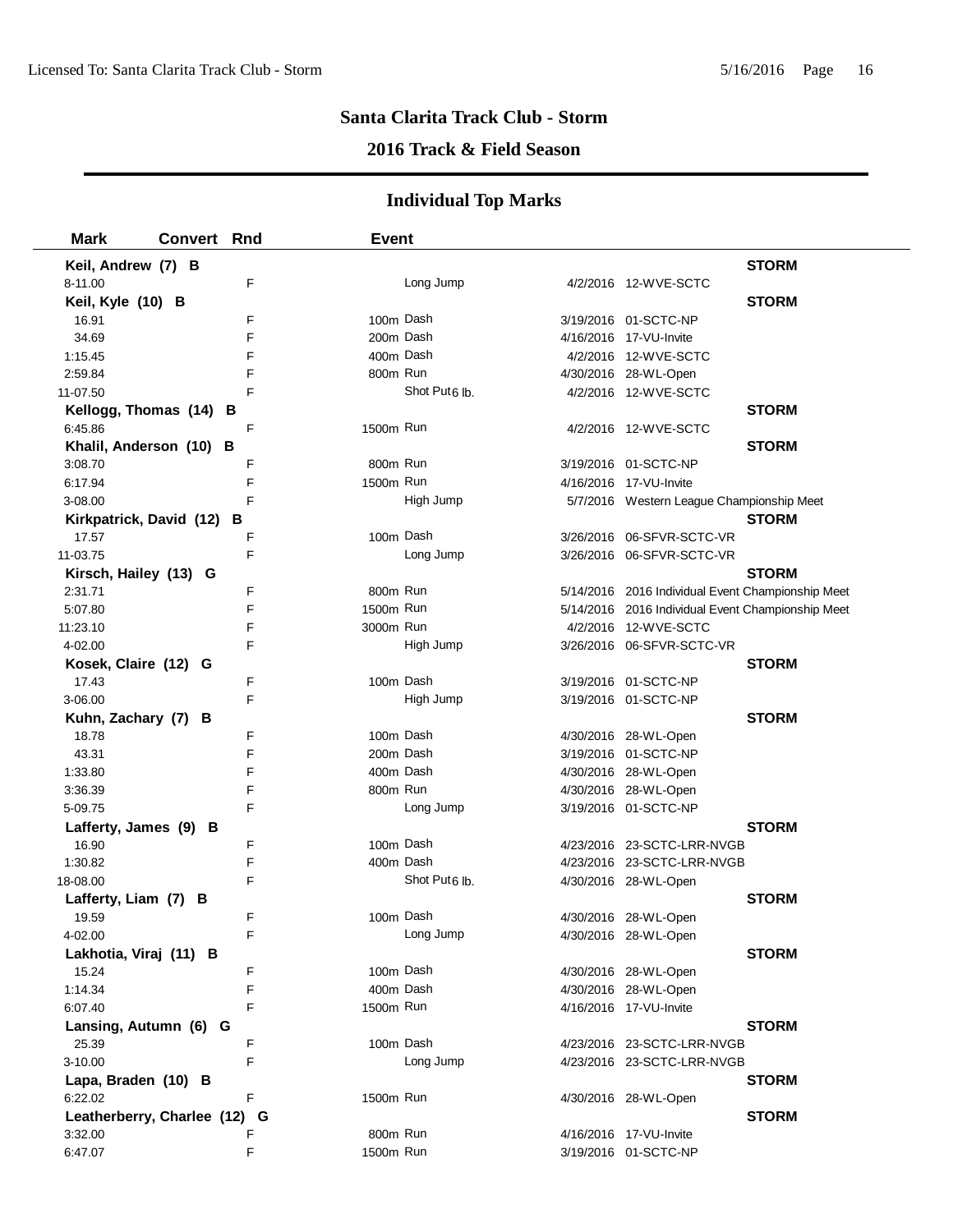### **2016 Track & Field Season**

| <b>Mark</b>             | <b>Convert Rnd</b>        | <b>Event</b> |                           |                                                   |
|-------------------------|---------------------------|--------------|---------------------------|---------------------------------------------------|
| Lee, Jamie (12) G       |                           |              |                           | <b>STORM</b>                                      |
| 6:28.72                 | F                         | 1500m Run    |                           | 4/16/2016 17-VU-Invite                            |
| 14:16.84                | F                         | 3000m Run    |                           | 4/23/2016 23-SCTC-LRR-NVGB                        |
| Leising, Gavin (14) B   |                           |              |                           | <b>STORM</b>                                      |
| 5-02.00                 | F                         |              | High Jump                 | 5/14/2016 2016 Individual Event Championship Meet |
| 14-03.00                | F                         |              | Long Jump                 | 3/26/2016 06-SFVR-SCTC-VR                         |
| 37-00.00                | F                         |              | Shot Put4 kg.             | 5/14/2016 2016 Individual Event Championship Meet |
| Lim, Kenya (11) B       |                           |              |                           | <b>STORM</b>                                      |
| 17.94                   | F                         |              | 100m Dash                 | 3/26/2016 06-SFVR-SCTC-VR                         |
| 9-03.00                 | F                         |              | Long Jump                 | 3/26/2016 06-SFVR-SCTC-VR                         |
| Lin, Natalie (12) G     |                           |              |                           | <b>STORM</b>                                      |
| 15.42                   | F                         |              | 100m Dash                 | 3/19/2016 01-SCTC-NP                              |
| 18.78                   | F                         |              | 100m Hurdles 30"          | 5/14/2016 2016 Individual Event Championship Meet |
| 4-02.00                 | F                         |              | High Jump                 | 4/2/2016 12-WVE-SCTC                              |
|                         | Linteuer, Shane (14) B    |              |                           | <b>STORM</b>                                      |
| 2:18.44                 | F                         | 800m Run     |                           | 4/23/2016 23-SCTC-LRR-NVGB                        |
| 4:36.72                 | F                         | 1500m Run    |                           | 5/14/2016 2016 Individual Event Championship Meet |
| 9:47.50                 | F                         | 3000m Run    |                           | 5/14/2016 2016 Individual Event Championship Meet |
| Littlejohns, Abbey (13) | G                         |              |                           | <b>STORM</b>                                      |
| 28.48                   | F                         | 200m Dash    |                           | 3/19/2016 01-SCTC-NP                              |
| 17.59                   | E                         |              | 100m Hurdles 30"          | 5/14/2016 2016 Individual Event Championship Meet |
| 13-05.50                | F                         |              | Long Jump                 | 4/23/2016 23-SCTC-LRR-NVGB                        |
| 24-01.25                | F                         |              | Shot Put <sub>6</sub> lb. | 5/7/2016 Western League Championship Meet         |
|                         | Littlejohns, Jolie (11) G |              |                           | <b>STORM</b>                                      |
| 17.89                   | F                         | 100m Dash    |                           | 4/2/2016 12-WVE-SCTC                              |
| 35.96                   | F                         | 200m Dash    |                           | 3/19/2016 01-SCTC-NP                              |
| 10-06.00                | F                         |              | Long Jump                 | 4/23/2016 23-SCTC-LRR-NVGB                        |
| 21-05.00                | F                         |              | Shot Put6 lb.             | 5/14/2016 2016 Individual Event Championship Meet |
| Loo, William (11) B     |                           |              |                           | <b>STORM</b>                                      |
| 18.25                   | F                         | 100m Dash    |                           | 4/23/2016 23-SCTC-LRR-NVGB                        |
| 18.25                   | F                         |              | 100m Dash                 | 3/26/2016 06-SFVR-SCTC-VR                         |
| Lorenz, Kirsten (15) G  |                           |              |                           | <b>STORM</b>                                      |
| 15.02                   | F                         |              | 100m Dash                 | 3/26/2016 06-SFVR-SCTC-VR                         |
| 31.98                   | F                         |              | 200m Dash                 | 4/23/2016 23-SCTC-LRR-NVGB                        |
| 2:39.70                 | F                         | 800m Run     |                           | 4/23/2016 23-SCTC-LRR-NVGB                        |
| 5:30.23                 | F                         | 1500m Run    |                           | 5/14/2016 2016 Individual Event Championship Meet |
| 12:42.03                | F                         | 3000m Run    |                           | 4/2/2016 12-WVE-SCTC                              |
| 4-00.00                 |                           |              | High Jump                 | 3/19/2016 01-SCTC-NP                              |
|                         | Luna, Christopher (8) B   |              |                           | <b>STORM</b>                                      |
| 21.13                   | F                         |              | 100m Dash                 | 4/23/2016 23-SCTC-LRR-NVGB                        |
| 2:15.00                 | F                         |              | 400m Dash                 | 3/19/2016 01-SCTC-NP                              |
| 11-08.50                | F                         |              | Shot Put6 lb.             | 4/23/2016 23-SCTC-LRR-NVGB                        |
| Mackey, Aden (9) G      |                           |              |                           | <b>STORM</b>                                      |
| 15.83                   | F                         | 100m Dash    |                           | 3/26/2016 06-SFVR-SCTC-VR                         |
| 33.03                   | F                         | 200m Dash    |                           | 4/16/2016 17-VU-Invite                            |
| 1:22.31                 | F                         |              | 400m Dash                 | 4/23/2016 23-SCTC-LRR-NVGB                        |
| 3-09.00                 | F                         |              | High Jump                 | 4/16/2016 17-VU-Invite                            |
| Mahaluf, Amira (12) G   |                           |              |                           | <b>STORM</b>                                      |
| 15.85                   | F                         | 100m Dash    |                           | 4/2/2016 12-WVE-SCTC                              |
| 33.00                   | F                         |              | 200m Dash                 | 4/23/2016 23-SCTC-LRR-NVGB                        |
|                         |                           |              |                           |                                                   |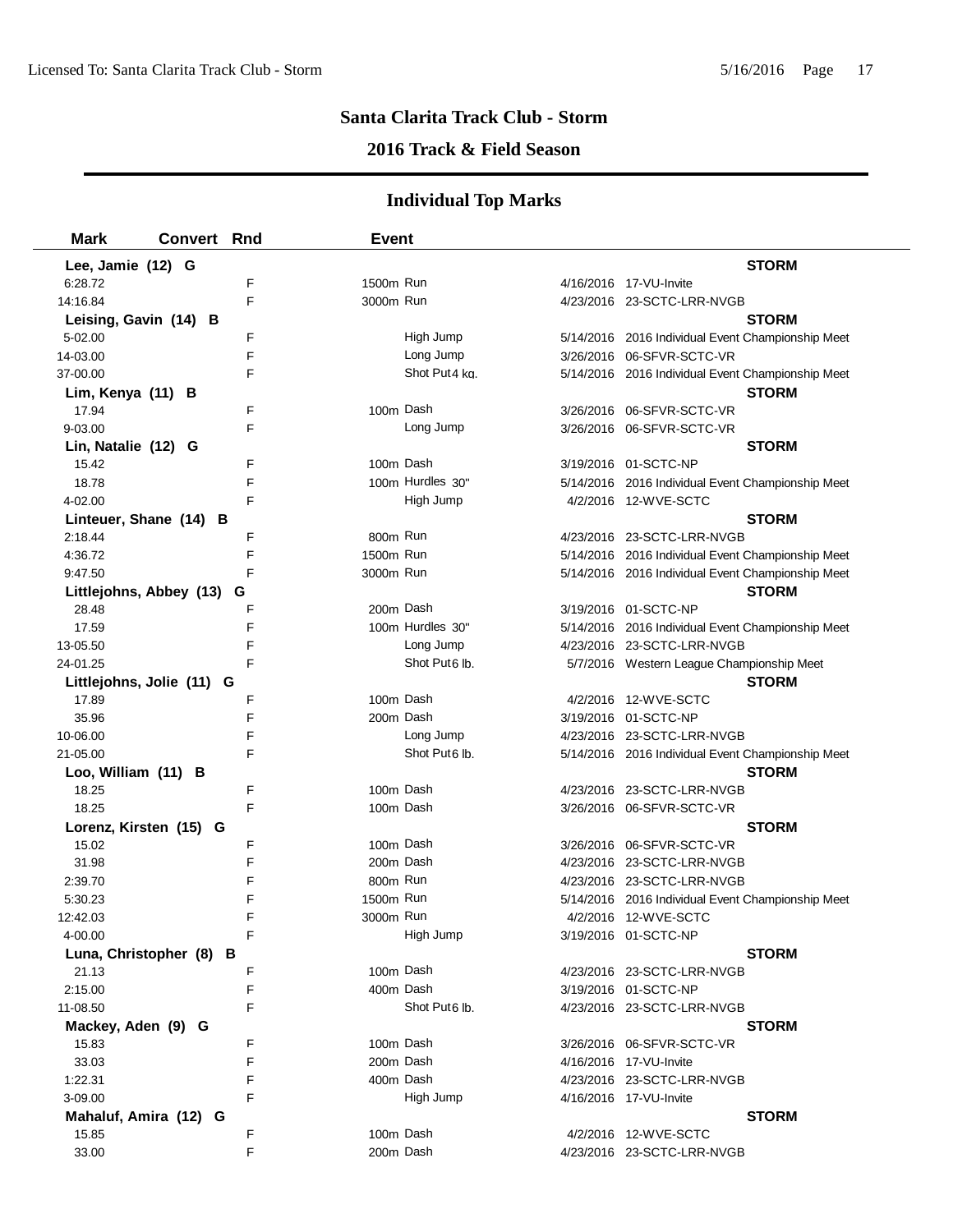## **2016 Track & Field Season**

| <b>Mark</b>               | <b>Convert Rnd</b> |   | <b>Event</b> |                           |                                                         |              |
|---------------------------|--------------------|---|--------------|---------------------------|---------------------------------------------------------|--------------|
| Mahaluf, Amira (12) G     |                    |   |              |                           |                                                         | <b>STORM</b> |
| 16.97                     |                    | F |              | 80m Hurdles 30"           | 4/23/2016 23-SCTC-LRR-NVGB                              |              |
| Mahaluf, Martin (13) B    |                    |   |              |                           |                                                         | <b>STORM</b> |
| 14.18                     |                    | F | 100m Dash    |                           | 4/30/2016 28-WL-Open                                    |              |
| 27.76                     |                    | F | 200m Dash    |                           | 4/16/2016 17-VU-Invite                                  |              |
| 1:00.59                   |                    | F | 400m Dash    |                           | 4/30/2016 28-WL-Open                                    |              |
| Mann, Jaran (11) B        |                    |   |              |                           |                                                         | <b>STORM</b> |
| 17.89                     |                    | F | 100m Dash    |                           | 3/19/2016 01-SCTC-NP                                    |              |
| 42.34                     |                    | F | 200m Dash    |                           | 4/30/2016 28-WL-Open                                    |              |
| 1:31.27                   |                    | F | 400m Dash    |                           | 3/26/2016 06-SFVR-SCTC-VR                               |              |
| 9-08.75                   |                    | F |              | Long Jump                 | 4/2/2016 12-WVE-SCTC                                    |              |
| Marin, Nathaniel (9) B    |                    |   |              |                           |                                                         | <b>STORM</b> |
| 1:16.13                   |                    | F | 400m Dash    |                           | 3/19/2016 01-SCTC-NP                                    |              |
| 2:55.04                   |                    | F | 800m Run     |                           | 4/23/2016 23-SCTC-LRR-NVGB                              |              |
| 5:47.15                   |                    | F | 1500m Run    |                           | 4/30/2016 28-WL-Open                                    |              |
| McCarty, Olivia (10) G    |                    |   |              |                           |                                                         | <b>STORM</b> |
| 7:34.66                   |                    | F | 1500m Run    |                           | 3/26/2016 06-SFVR-SCTC-VR                               |              |
| McDonald, Alec (14) B     |                    |   |              |                           |                                                         | <b>STORM</b> |
| 12.93                     |                    | F | 100m Dash    |                           | 3/19/2016 01-SCTC-NP                                    |              |
| 26.14                     |                    | F | 200m Dash    |                           | 4/23/2016 23-SCTC-LRR-NVGB                              |              |
| 58.71                     |                    | F | 400m Dash    |                           | 3/26/2016 06-SFVR-SCTC-VR                               |              |
| 15.19                     |                    | F |              | 100m Hurdles 33"          | 4/16/2016 17-VU-Invite                                  |              |
| 5-01.00                   |                    | F |              | High Jump                 | 5/7/2016 Western League Championship Meet               |              |
| 17-01.00                  |                    | F |              | Long Jump                 | 4/2/2016 12-WVE-SCTC                                    |              |
| McDonald, Ryan (12) B     |                    |   |              |                           |                                                         | <b>STORM</b> |
| 16.15                     |                    | F | 100m Dash    |                           | 3/19/2016 01-SCTC-NP                                    |              |
| 10-11.00                  |                    | F |              | Long Jump                 | 4/23/2016 23-SCTC-LRR-NVGB                              |              |
| 24-04.00                  |                    | F |              | Shot Put4 kg.             | 4/2/2016 12-WVE-SCTC                                    |              |
| McDonald, Sean (9) B      |                    |   |              |                           |                                                         | <b>STORM</b> |
| 18.39                     |                    | F | 100m Dash    |                           | 4/30/2016 28-WL-Open                                    |              |
| 3-00.00                   |                    | F |              | High Jump                 | 4/30/2016 28-WL-Open                                    |              |
| 3-00.00                   |                    | F |              | High Jump                 | 4/2/2016 12-WVE-SCTC                                    |              |
| 9-03.50                   |                    | F |              | Long Jump                 | 4/30/2016 28-WL-Open                                    |              |
| McKelvey, Destin (5) B    |                    | P | 100m Dash    |                           |                                                         | <b>STORM</b> |
| 21.45                     |                    | F | 400m Dash    |                           | 4/16/2016 17-VU-Invite                                  |              |
| 1:44.59<br>4-00.00        |                    | F |              | Long Jump                 | 4/23/2016 23-SCTC-LRR-NVGB<br>3/26/2016 06-SFVR-SCTC-VR |              |
| McLaughlin, Taylor (13) G |                    |   |              |                           |                                                         | <b>STORM</b> |
| 16.29                     |                    | F | 100m Dash    |                           | 3/19/2016 01-SCTC-NP                                    |              |
| 21-01.50                  |                    | F |              | Shot Put <sub>6</sub> lb. | 3/19/2016 01-SCTC-NP                                    |              |
| Melaye, Leo (14) B        |                    |   |              |                           |                                                         | <b>STORM</b> |
| 27-03.00                  |                    | F |              | Shot Put4 kg.             | 4/2/2016 12-WVE-SCTC                                    |              |
| Mendez, Sienna (8) G      |                    |   |              |                           |                                                         | <b>STORM</b> |
| 18.49                     |                    | F | 100m Dash    |                           | 3/19/2016 01-SCTC-NP                                    |              |
| Meurette, Adele (12) G    |                    |   |              |                           |                                                         | <b>STORM</b> |
| 6:22.90                   |                    | F | 1500m Run    |                           | 4/30/2016 28-WL-Open                                    |              |
| Meza, Isabella (10) G     |                    |   |              |                           |                                                         | <b>STORM</b> |
| 17.72                     |                    | F | 100m Dash    |                           | 3/19/2016 01-SCTC-NP                                    |              |
| 1:18.95                   |                    | F | 400m Dash    |                           | 4/16/2016 17-VU-Invite                                  |              |
| 15-05.50                  |                    | F |              | Shot Put6 lb.             | 4/16/2016 17-VU-Invite                                  |              |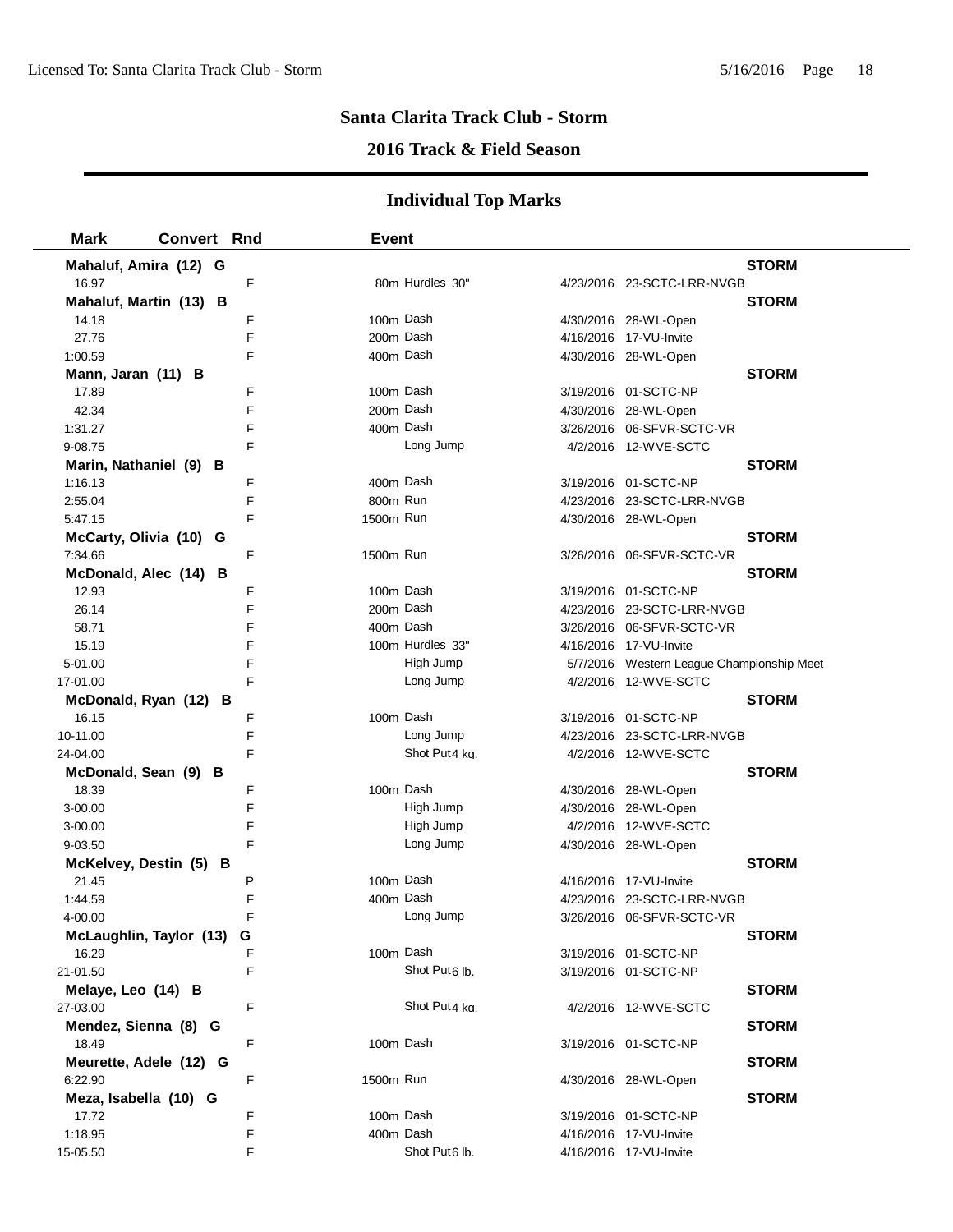## **2016 Track & Field Season**

| <b>Mark</b>              | <b>Convert</b> | Rnd | <b>Event</b> |                           |                                                   |              |
|--------------------------|----------------|-----|--------------|---------------------------|---------------------------------------------------|--------------|
| Miller, Robbie (14) B    |                |     |              |                           |                                                   | <b>STORM</b> |
| 1:09.47                  |                | F   | 400m Dash    |                           | 4/23/2016 23-SCTC-LRR-NVGB                        |              |
| 5:18.62                  |                | F   | 1500m Run    |                           | 4/30/2016 28-WL-Open                              |              |
| 12:19.18                 |                | F   | 3000m Run    |                           | 4/2/2016 12-WVE-SCTC                              |              |
| Ming, Grace (12) G       |                |     |              |                           |                                                   | <b>STORM</b> |
| 14.74                    |                | F   | 100m Dash    |                           | 4/30/2016 28-WL-Open                              |              |
| 30.31                    |                | F   | 200m Dash    |                           | 4/2/2016 12-WVE-SCTC                              |              |
| 1:12.43                  |                | F   | 400m Dash    |                           | 3/26/2016 06-SFVR-SCTC-VR                         |              |
| Mondragon, Joey (14) B   |                |     |              |                           |                                                   | <b>STORM</b> |
| 26.49                    |                | F   | 200m Dash    |                           | 3/19/2016 01-SCTC-NP                              |              |
| 58.73                    |                | F   | 400m Dash    |                           | 3/26/2016 06-SFVR-SCTC-VR                         |              |
| Morgan, Grace (9) G      |                |     |              |                           |                                                   | <b>STORM</b> |
| 18.17                    |                | F   | 100m Dash    |                           | 3/19/2016 01-SCTC-NP                              |              |
| 1:25.45                  |                | F   | 400m Dash    |                           | 4/16/2016 17-VU-Invite                            |              |
| Morgan, Preston (11) B   |                |     |              |                           |                                                   | <b>STORM</b> |
| 16.58                    |                | P   | 100m Dash    |                           | 4/16/2016 17-VU-Invite                            |              |
| 18.18                    |                | F   |              | 80m Hurdles 30"           | 3/26/2016 06-SFVR-SCTC-VR                         |              |
| 3-08.00                  |                | F   |              | High Jump                 | 4/2/2016 12-WVE-SCTC                              |              |
| 3-08.00                  |                | F   |              | High Jump                 | 3/19/2016 01-SCTC-NP                              |              |
| 3-08.00                  |                | F   |              | High Jump                 | 3/26/2016 06-SFVR-SCTC-VR                         |              |
| Morgan, Zachary (13) B   |                |     |              |                           |                                                   | <b>STORM</b> |
| 16.68                    |                | F   | 100m Dash    |                           | 3/19/2016 01-SCTC-NP                              |              |
| 1:14.05                  |                | F   | 400m Dash    |                           | 4/16/2016 17-VU-Invite                            |              |
| 5:38.99                  |                | F   | 1500m Run    |                           | 4/2/2016 12-WVE-SCTC                              |              |
| Morris-Norris, Drew (12) |                | G   |              |                           |                                                   | <b>STORM</b> |
| 17.32                    |                | F   | 100m Dash    |                           | 3/26/2016 06-SFVR-SCTC-VR                         |              |
| $9 - 10.00$              |                | F   |              | Long Jump                 | 3/26/2016 06-SFVR-SCTC-VR                         |              |
| 16-02.50                 |                | F   |              | Shot Put6 lb.             | 4/23/2016 23-SCTC-LRR-NVGB                        |              |
| Munana, Alexander (7)    |                | в   |              |                           |                                                   | <b>STORM</b> |
| 20.24                    |                | F   | 100m Dash    |                           | 4/23/2016 23-SCTC-LRR-NVGB                        |              |
| 43.18                    |                | F   | 200m Dash    |                           | 4/23/2016 23-SCTC-LRR-NVGB                        |              |
| 5-06.50                  |                | F   |              | Long Jump                 | 3/26/2016 06-SFVR-SCTC-VR                         |              |
| Nakazawa, Miya (14) G    |                |     |              |                           |                                                   | <b>STORM</b> |
| 14.36                    |                | F   | 100m Dash    |                           | 5/7/2016 Western League Championship Meet         |              |
| 22-01.00                 |                | F   |              | Shot Put4 kg.             | 5/7/2016 Western League Championship Meet         |              |
| Necessary, Collin (12)   |                | В   |              |                           |                                                   | <b>STORM</b> |
| 25-03.75                 |                | F   |              | Shot Put <sub>6</sub> lb. | 5/7/2016 Western League Championship Meet         |              |
| Nilson, Alex (12) B      |                |     |              |                           |                                                   | <b>STORM</b> |
| 30.55                    |                | F   | 200m Dash    |                           | 3/19/2016 01-SCTC-NP                              |              |
| 1:07.37                  |                | F   | 400m Dash    |                           | 3/26/2016 06-SFVR-SCTC-VR                         |              |
| 2:37.41                  |                | F   | 800m Run     |                           | 4/23/2016 23-SCTC-LRR-NVGB                        |              |
| 5:49.82                  |                | F   | 1500m Run    |                           | 4/2/2016 12-WVE-SCTC                              |              |
| 4-02.00                  |                | F   |              | High Jump                 | 3/26/2016 06-SFVR-SCTC-VR                         |              |
| 4-02.00                  |                | F   |              | High Jump                 | 5/14/2016 2016 Individual Event Championship Meet |              |
| Nilson, Daniel (7) B     |                |     |              |                           |                                                   | <b>STORM</b> |
| 19.10                    |                | P   | 100m Dash    |                           | 4/16/2016 17-VU-Invite                            |              |
| 40.73                    |                | F   | 200m Dash    |                           | 3/19/2016 01-SCTC-NP                              |              |
| 1:29.76                  |                | F   | 400m Dash    |                           | 3/26/2016 06-SFVR-SCTC-VR                         |              |
| 3:25.47                  |                | F   | 800m Run     |                           | 4/16/2016 17-VU-Invite                            |              |
| 7-03.50                  |                | F   |              | Long Jump                 | 3/19/2016 01-SCTC-NP                              |              |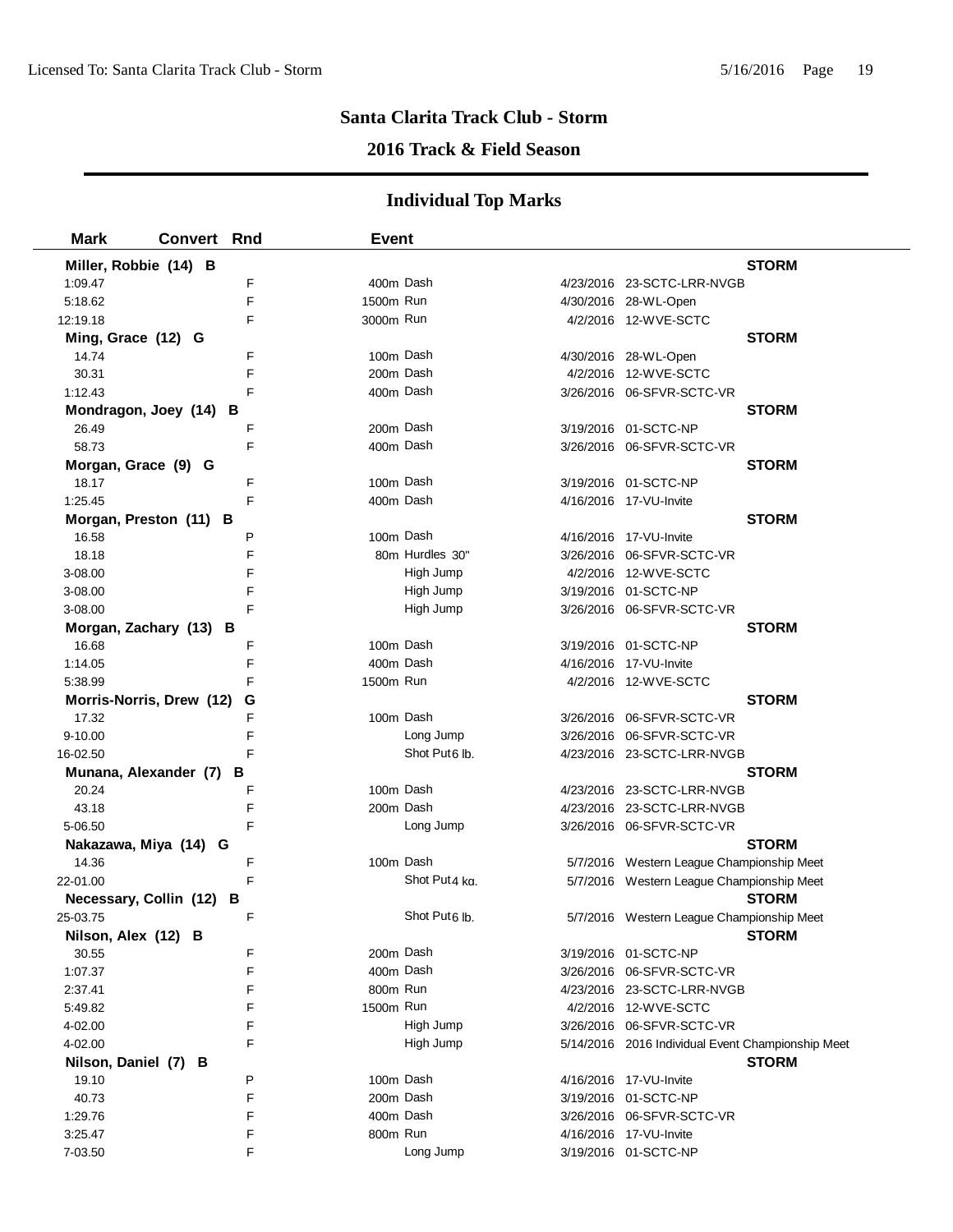## **2016 Track & Field Season**

| <b>Mark</b>             | <b>Convert Rnd</b> |   | <b>Event</b> |                           |                                                   |  |
|-------------------------|--------------------|---|--------------|---------------------------|---------------------------------------------------|--|
| Nilson, Tyler (14) B    |                    |   |              |                           | <b>STORM</b>                                      |  |
| 2:24.01                 |                    | F | 800m Run     |                           | 5/7/2016 Western League Championship Meet         |  |
| 4:54.16                 |                    | E | 1500m Run    |                           | 5/7/2016 Western League Championship Meet         |  |
| 10:56.13                |                    | F | 3000m Run    |                           | 4/16/2016 17-VU-Invite                            |  |
| Ogbu, Caleb (9) B       |                    |   |              |                           | <b>STORM</b>                                      |  |
| 14.10                   |                    | F |              | 100m Dash                 | 5/14/2016 2016 Individual Event Championship Meet |  |
| 29.22                   |                    | F | 200m Dash    |                           | 5/7/2016 Western League Championship Meet         |  |
| 1:06.28                 |                    | F |              | 400m Dash                 | 4/16/2016 17-VU-Invite                            |  |
| 3-08.00                 |                    | F |              | High Jump                 | 3/19/2016 01-SCTC-NP                              |  |
| Ogbu, Dante (12) B      |                    |   |              |                           | <b>STORM</b>                                      |  |
| 12.78                   |                    | P |              | 100m Dash                 | 4/16/2016 17-VU-Invite                            |  |
| 26.86                   |                    | F | 200m Dash    |                           | 4/16/2016 17-VU-Invite                            |  |
| 1:01.03                 |                    | F | 400m Dash    |                           | 4/23/2016 23-SCTC-LRR-NVGB                        |  |
| 13-05.50                |                    | F |              | Long Jump                 | 4/2/2016 12-WVE-SCTC                              |  |
| Ogbu, Valerie (6) G     |                    |   |              |                           | <b>STORM</b>                                      |  |
| 17.14                   |                    | F | 100m Dash    |                           | 4/16/2016 17-VU-Invite                            |  |
| 36.55                   |                    | F | 200m Dash    |                           | 4/16/2016 17-VU-Invite                            |  |
| 1:28.82                 |                    | F | 400m Dash    |                           | 4/2/2016 12-WVE-SCTC                              |  |
| Ogbu, Vanessa (13) G    |                    |   |              |                           | <b>STORM</b>                                      |  |
| 14.48                   |                    | F | 100m Dash    |                           | 3/19/2016 01-SCTC-NP                              |  |
| 26-11.50                |                    | F |              | Shot Put <sub>6</sub> lb. | 3/19/2016 01-SCTC-NP                              |  |
| Olmos, Raquel (6) G     |                    |   |              |                           | <b>STORM</b>                                      |  |
| 23.08                   |                    | F | 100m Dash    |                           | 3/26/2016 06-SFVR-SCTC-VR                         |  |
| 4-06.75                 |                    | F |              | Long Jump                 | 3/26/2016 06-SFVR-SCTC-VR                         |  |
| O'Sullivan, Jenna (7) G |                    |   |              |                           | <b>STORM</b>                                      |  |
| 3:17.05                 |                    | F | 800m Run     |                           | 5/7/2016 Western League Championship Meet         |  |
| 6:33.04                 |                    | F | 1500m Run    |                           | 4/23/2016 23-SCTC-LRR-NVGB                        |  |
| 8-08.00                 |                    | F |              | Long Jump                 | 5/7/2016 Western League Championship Meet         |  |
| O'Sullivan, Kyle (11) B |                    |   |              |                           | <b>STORM</b>                                      |  |
| 39.91                   |                    | F | 200m Dash    |                           | 3/19/2016 01-SCTC-NP                              |  |
| 1:38.44                 |                    | F | 400m Dash    |                           | 3/19/2016 01-SCTC-NP                              |  |
| 4:22.35                 |                    | F | 800m Run     |                           | 3/26/2016 06-SFVR-SCTC-VR                         |  |
| 6:20.77                 |                    | F | 1500m Run    |                           | 4/30/2016 28-WL-Open                              |  |
| 18.37                   |                    | F |              | 80m Hurdles 30"           | 3/26/2016 06-SFVR-SCTC-VR                         |  |
| 3-06.00                 |                    | F |              | High Jump                 | 4/23/2016 23-SCTC-LRR-NVGB                        |  |
| 14-00.50                |                    | F |              | Shot Put6 lb.             | 4/16/2016 17-VU-Invite                            |  |
| Oviedo, Emilio (8) B    |                    |   |              |                           | <b>STORM</b>                                      |  |
| 35.08                   |                    | F | 200m Dash    |                           | 4/2/2016 12-WVE-SCTC                              |  |
| 1:15.59                 |                    | F | 400m Dash    |                           | 5/7/2016 Western League Championship Meet         |  |
| 2:45.15                 |                    | F | 800m Run     |                           | 5/14/2016 2016 Individual Event Championship Meet |  |
| 5:26.31                 |                    | F | 1500m Run    |                           | 5/14/2016 2016 Individual Event Championship Meet |  |
| Oviedo, Nina (10) G     |                    |   |              |                           | <b>STORM</b>                                      |  |
| 40.95                   |                    | F | 200m Dash    |                           | 4/2/2016 12-WVE-SCTC                              |  |
| 1:29.88                 |                    | F | 400m Dash    |                           | 4/2/2016 12-WVE-SCTC                              |  |
| 3:21.46                 |                    | F | 800m Run     |                           | 4/30/2016 28-WL-Open                              |  |
| 6:48.23                 |                    | F | 1500m Run    |                           | 4/23/2016 23-SCTC-LRR-NVGB                        |  |
| Parada, Jared (8) B     |                    |   |              |                           | <b>STORM</b>                                      |  |
| 16.03                   |                    | F | 100m Dash    |                           | 4/30/2016 28-WL-Open                              |  |
| 34.39                   |                    | F | 200m Dash    |                           | 4/30/2016 28-WL-Open                              |  |
| 1:20.17                 |                    | F | 400m Dash    |                           | 4/16/2016 17-VU-Invite                            |  |
|                         |                    |   |              |                           |                                                   |  |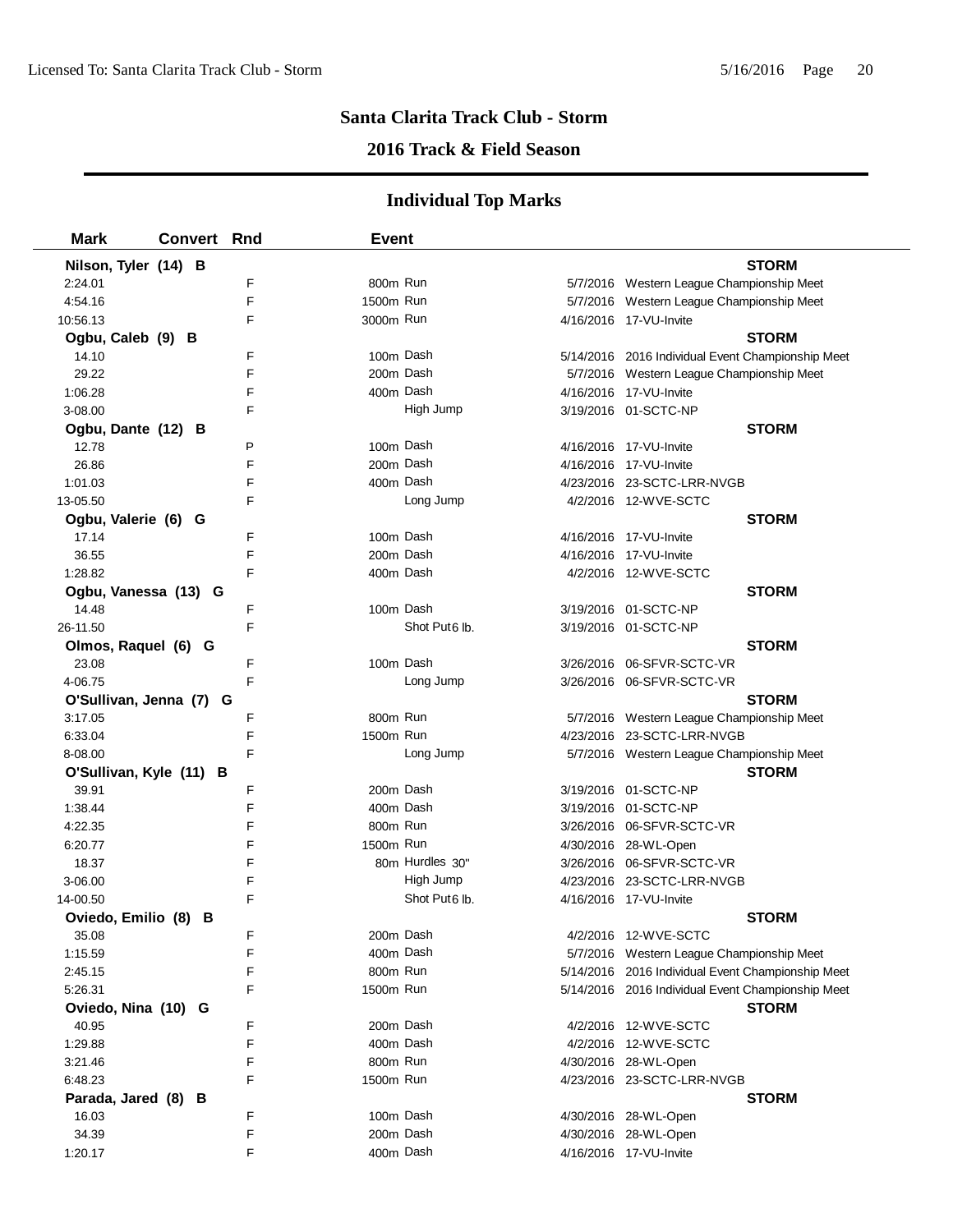### **2016 Track & Field Season**

| <b>Mark</b><br><b>Convert Rnd</b> |   | <b>Event</b> |                           |                                                   |              |
|-----------------------------------|---|--------------|---------------------------|---------------------------------------------------|--------------|
| Pascarelli, Ruby (6) G            |   |              |                           |                                                   | <b>STORM</b> |
| 1:59.54                           | F | 400m Dash    |                           | 3/26/2016 06-SFVR-SCTC-VR                         |              |
| 4:39.99                           | F | 800m Run     |                           | 3/26/2016 06-SFVR-SCTC-VR                         |              |
| 5-05.75                           | F |              | Long Jump                 | 3/26/2016 06-SFVR-SCTC-VR                         |              |
| Pascarelli, Stella (11) G         |   |              |                           |                                                   | <b>STORM</b> |
| 7:34.69                           | F | 1500m Run    |                           | 4/30/2016 28-WL-Open                              |              |
| 14-10.00                          | F |              | Shot Put <sub>6</sub> lb. | 4/30/2016 28-WL-Open                              |              |
| Pascarelli, Violet (8) G          |   |              |                           |                                                   | <b>STORM</b> |
| 1:37.81                           | F | 400m Dash    |                           | 4/30/2016 28-WL-Open                              |              |
| 3:52.19                           | F | 800m Run     |                           | 4/23/2016 23-SCTC-LRR-NVGB                        |              |
| 11-00.00                          | F |              | Shot Put <sub>6</sub> lb. | 3/26/2016 06-SFVR-SCTC-VR                         |              |
| Perkins, Asia (14) G              |   |              |                           |                                                   | <b>STORM</b> |
| 15.20                             | F | 100m Dash    |                           | 4/23/2016 23-SCTC-LRR-NVGB                        |              |
| 18.76                             | F |              | 100m Hurdles 30"          | 5/14/2016 2016 Individual Event Championship Meet |              |
| Perkins, Milan (10) G             |   |              |                           |                                                   | <b>STORM</b> |
| 17.47                             | F | 100m Dash    |                           | 4/2/2016 12-WVE-SCTC                              |              |
| 19.26                             | F |              | 80m Hurdles 30"           | 4/2/2016 12-WVE-SCTC                              |              |
| 8-02.75                           | F |              | Long Jump                 | 4/16/2016 17-VU-Invite                            |              |
| Phillips, Dane (12) B             |   |              |                           |                                                   | <b>STORM</b> |
| 15.70                             | F | 100m Dash    |                           | 3/19/2016 01-SCTC-NP                              |              |
| 16.35                             | F |              | 80m Hurdles 30"           | 5/7/2016 Western League Championship Meet         |              |
| 4-04.00                           | F |              | High Jump                 | 5/7/2016 Western League Championship Meet         |              |
| 4-04.00                           | F |              | High Jump                 | 4/23/2016 23-SCTC-LRR-NVGB                        |              |
| 10-11.00                          | F |              | Long Jump                 | 4/23/2016 23-SCTC-LRR-NVGB                        |              |
| Phillips, Kendra (13) G           |   |              |                           |                                                   | <b>STORM</b> |
| 14.52                             | F | 100m Dash    |                           | 4/30/2016 28-WL-Open                              |              |
| 31.31                             | F | 200m Dash    |                           | 4/30/2016 28-WL-Open                              |              |
| Phillips, Sydney (14) G           |   |              |                           |                                                   | <b>STORM</b> |
| 13.88                             | F |              | 100m Dash                 | 5/7/2016 Western League Championship Meet         |              |
| Pida, Bart (12) B                 |   |              |                           |                                                   | <b>STORM</b> |
| 2:41.16                           | F | 800m Run     |                           | 4/23/2016 23-SCTC-LRR-NVGB                        |              |
| 5:22.55                           | F | 1500m Run    |                           | 3/26/2016 06-SFVR-SCTC-VR                         |              |
| 11:13.69                          | F | 3000m Run    |                           | 5/14/2016 2016 Individual Event Championship Meet |              |
| Powell, Amari (12) B              |   |              |                           |                                                   | <b>STORM</b> |
| 13.39                             | P | 100m Dash    |                           | 4/16/2016 17-VU-Invite                            |              |
| 27.96                             | F | 200m Dash    |                           | 4/23/2016 23-SCTC-LRR-NVGB                        |              |
| 12-10.00                          | F |              | Long Jump                 | 4/23/2016 23-SCTC-LRR-NVGB                        |              |
| Powell, Jameel (10) B             |   |              |                           |                                                   | <b>STORM</b> |
| 15.09                             | F | 100m Dash    |                           | 4/30/2016 28-WL-Open                              |              |
| 31.75                             | F | 200m Dash    |                           | 4/30/2016 28-WL-Open                              |              |
| 11-05.00                          | F |              | Long Jump                 | 4/2/2016 12-WVE-SCTC                              |              |
| Price, Sophie (11) G              |   |              |                           |                                                   | <b>STORM</b> |
| 13:34.45                          | F | 3000m Run    |                           | 3/19/2016 01-SCTC-NP                              |              |
| Prieto, Kasey (13) G              |   |              |                           |                                                   | <b>STORM</b> |
| 17.95                             | F |              | 100m Dash                 | 3/19/2016 01-SCTC-NP                              |              |
| Prieto, Kayla (14) G              |   |              |                           |                                                   | <b>STORM</b> |
| 6:27.65                           | F | 1500m Run    |                           | 4/23/2016 23-SCTC-LRR-NVGB                        |              |
| Provens, Gideon (7) B             |   |              |                           |                                                   | <b>STORM</b> |
| 17.87                             | F | 100m Dash    |                           | 4/2/2016 12-WVE-SCTC                              |              |
| 39.40                             | F | 200m Dash    |                           | 4/2/2016 12-WVE-SCTC                              |              |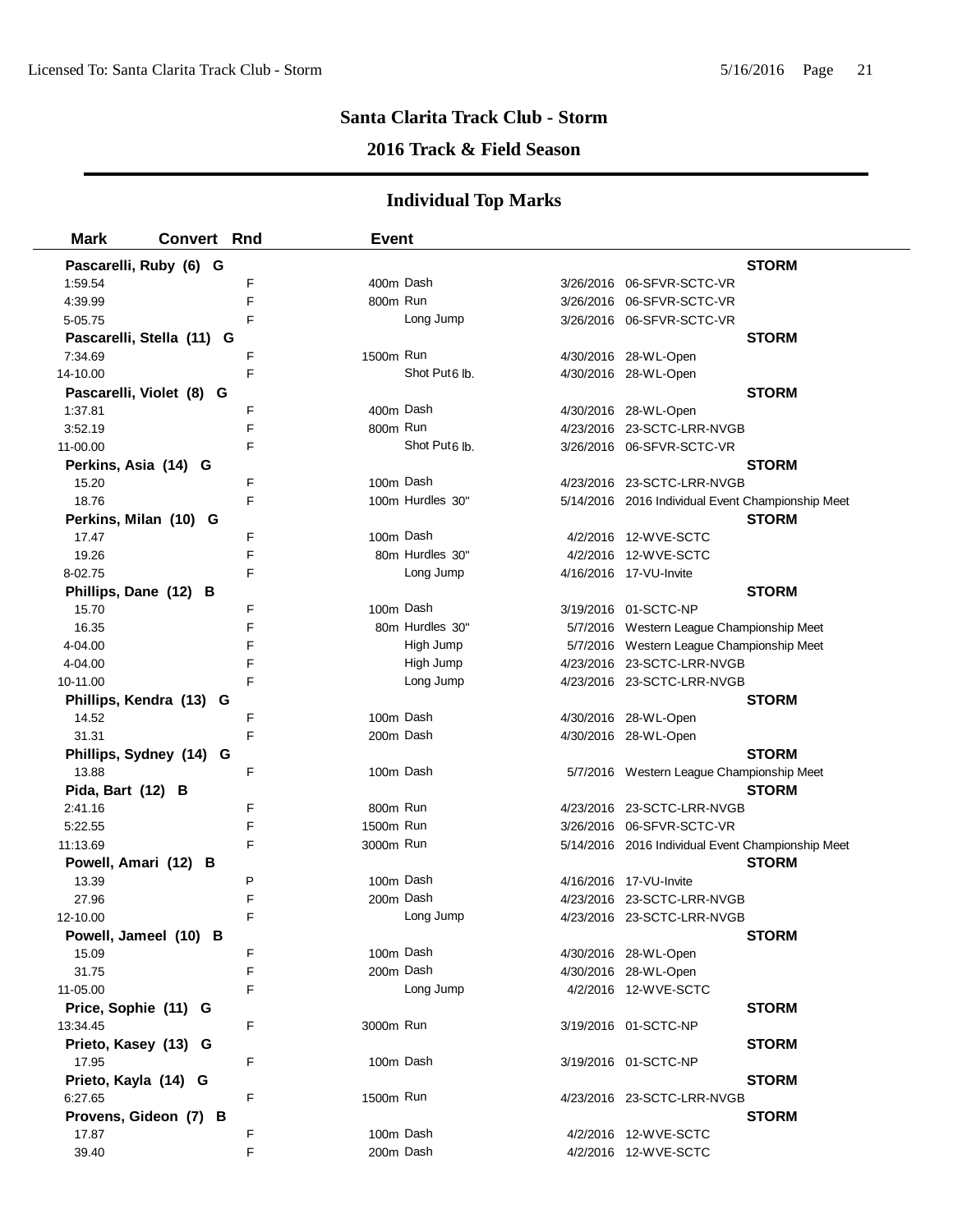## **2016 Track & Field Season**

| <b>Mark</b>             | Convert Rnd | <b>Event</b> |           |                                           |  |
|-------------------------|-------------|--------------|-----------|-------------------------------------------|--|
| Provens, Gideon (7) B   |             |              |           | <b>STORM</b>                              |  |
| 1:57.58                 | F           | 400m Dash    |           | 3/26/2016 06-SFVR-SCTC-VR                 |  |
| 3:23.23                 | F           | 800m Run     |           | 4/16/2016 17-VU-Invite                    |  |
| 6:50.30                 | F           | 1500m Run    |           | 4/30/2016 28-WL-Open                      |  |
| 8-01.00                 | F           |              | Long Jump | 4/30/2016 28-WL-Open                      |  |
| Provens, Xavier (14) B  |             |              |           | <b>STORM</b>                              |  |
| 13.57                   | P           | 100m Dash    |           | 4/16/2016 17-VU-Invite                    |  |
| 4-02.00                 | F           |              | High Jump | 5/7/2016 Western League Championship Meet |  |
| 4-02.00                 | F           |              | High Jump | 3/26/2016 06-SFVR-SCTC-VR                 |  |
| 4-02.00                 | F           |              | High Jump | 4/2/2016 12-WVE-SCTC                      |  |
| 14-10.50                | F           |              | Long Jump | 3/19/2016 01-SCTC-NP                      |  |
| Ramirez, Jazmin (8) G   |             |              |           | <b>STORM</b>                              |  |
| 16.35                   | P           | 100m Dash    |           | 4/16/2016 17-VU-Invite                    |  |
| 35.72                   | F           | 200m Dash    |           | 4/23/2016 23-SCTC-LRR-NVGB                |  |
| 1:24.12                 | F           |              | 400m Dash | 3/26/2016 06-SFVR-SCTC-VR                 |  |
| Randall, Jayden (7) B   |             |              |           | <b>STORM</b>                              |  |
| 2:01.33                 | F           | 400m Dash    |           | 3/19/2016 01-SCTC-NP                      |  |
| 7-02.50                 | F           |              | Long Jump | 4/30/2016 28-WL-Open                      |  |
| Rasplicka, Ashley (12)  | G           |              |           | <b>STORM</b>                              |  |
| 17.35                   | P           | 100m Dash    |           | 4/16/2016 17-VU-Invite                    |  |
| 9-08.00                 | F           |              | Long Jump | 4/16/2016 17-VU-Invite                    |  |
| Rasplicka, Holly (7) G  |             |              |           | <b>STORM</b>                              |  |
| 23.15                   | F           | 100m Dash    |           | 4/30/2016 28-WL-Open                      |  |
| 5-02.25                 | F           |              | Long Jump | 3/26/2016 06-SFVR-SCTC-VR                 |  |
| Reading, Mitchell (12)  | в           |              |           | <b>STORM</b>                              |  |
| 14.42                   | F           | 100m Dash    |           | 4/2/2016 12-WVE-SCTC                      |  |
| 28.41                   | F           | 200m Dash    |           | 4/23/2016 23-SCTC-LRR-NVGB                |  |
| 1:02.40                 | F           | 400m Dash    |           | 4/23/2016 23-SCTC-LRR-NVGB                |  |
| 4-06.00                 | F           |              | High Jump | 4/23/2016 23-SCTC-LRR-NVGB                |  |
| 13-03.00                | F           |              | Long Jump | 4/2/2016 12-WVE-SCTC                      |  |
| Rivas, Emily (6) G      |             |              |           | <b>STORM</b>                              |  |
| 2:02.45                 | F           | 400m Dash    |           | 3/26/2016 06-SFVR-SCTC-VR                 |  |
| 3-11.00                 | F           |              | Long Jump | 4/23/2016 23-SCTC-LRR-NVGB                |  |
| 3-11.00                 | F           |              | Long Jump | 3/26/2016 06-SFVR-SCTC-VR                 |  |
| Roberts, Jaden (12) B   |             |              |           | <b>STORM</b>                              |  |
| 14.41                   | P           | 100m Dash    |           | 4/16/2016 17-VU-Invite                    |  |
| 33.08                   | F           |              | 200m Dash | 3/19/2016 01-SCTC-NP                      |  |
| 11-05.00                |             |              | Long Jump | 3/19/2016 01-SCTC-NP                      |  |
| Rodriguez, Dylan (11) B |             |              |           | <b>STORM</b>                              |  |
| 14.58                   | F           |              | 100m Dash | 3/19/2016 01-SCTC-NP                      |  |
| 13-03.25                | F           |              | Long Jump | 3/19/2016 01-SCTC-NP                      |  |
| Rodriguez, Jacob (10)   | в           |              |           | <b>STORM</b>                              |  |
| 3:19.64                 | F           | 800m Run     |           | 4/30/2016 28-WL-Open                      |  |
| 6:31.71                 | F           | 1500m Run    |           | 4/23/2016 23-SCTC-LRR-NVGB                |  |
| 14:20.24                | F           | 3000m Run    |           | 3/26/2016 06-SFVR-SCTC-VR                 |  |
| Roggentien, Emma (9)    | G           |              |           | <b>STORM</b>                              |  |
| 17.27                   | P           |              | 100m Dash | 4/16/2016 17-VU-Invite                    |  |
| 1:25.51                 | F           |              | 400m Dash | 4/2/2016 12-WVE-SCTC                      |  |
| Romine, Caleb (7) B     |             |              |           | <b>STORM</b>                              |  |
| 21.20                   | F           |              | 100m Dash | 3/19/2016 01-SCTC-NP                      |  |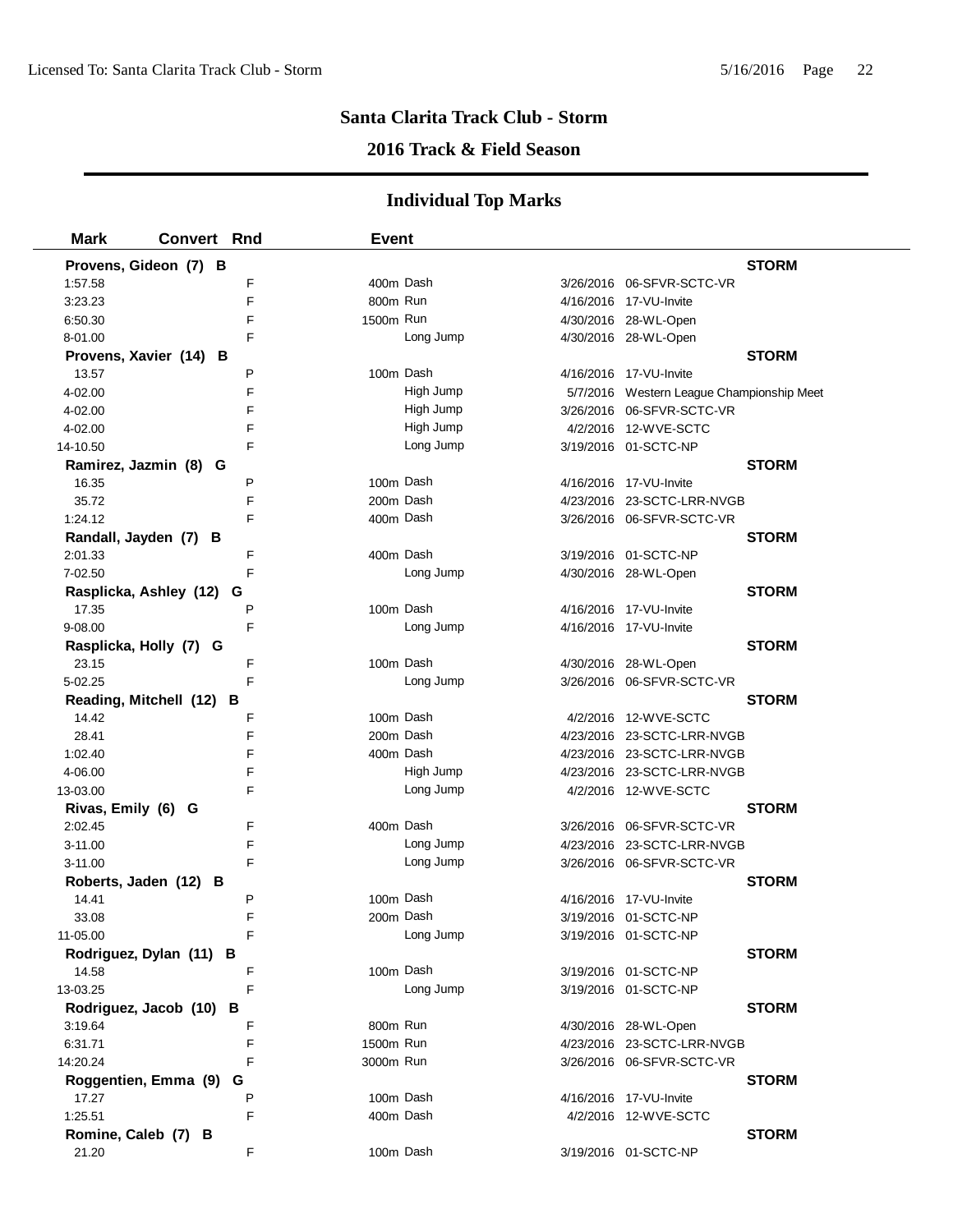## **2016 Track & Field Season**

| <b>Mark</b>          | <b>Convert</b><br>Rnd       | <b>Event</b>              |                                                   |
|----------------------|-----------------------------|---------------------------|---------------------------------------------------|
| Romine, Caleb (7) B  |                             |                           | <b>STORM</b>                                      |
| 1:48.09              | F                           | 400m Dash                 |                                                   |
|                      | Romine, Hunter (14) B       |                           | <b>STORM</b>                                      |
| 2:06.38              | F                           | 800m Run                  | 4/23/2016 23-SCTC-LRR-NVGB                        |
| 4:25.72              | E                           | 1500m Run                 | 4/16/2016 17-VU-Invite                            |
| 9:33.32              | F                           | 3000m Run                 | 4/16/2016 17-VU-Invite                            |
|                      | Salgado, Michael (5) B      |                           | <b>STORM</b>                                      |
| 22.67                | P                           | 100m Dash                 | 4/16/2016 17-VU-Invite                            |
| 1:45.50              | F                           | 400m Dash                 | 4/30/2016 28-WL-Open                              |
| 3-02.50              | F                           | Long Jump                 | 3/19/2016 01-SCTC-NP                              |
| Salgado, Sadie (7) G |                             |                           | <b>STORM</b>                                      |
| 44.55                | F                           | 200m Dash                 | 4/30/2016 28-WL-Open                              |
| 1:44.83              | F                           | 400m Dash                 | 3/26/2016 06-SFVR-SCTC-VR                         |
| 3:39.68              | F                           | 800m Run                  | 4/30/2016 28-WL-Open                              |
| 7:09.30              | F                           | 1500m Run                 | 4/23/2016 23-SCTC-LRR-NVGB                        |
|                      | Sanchez, Bridget (13) G     |                           | <b>STORM</b>                                      |
| 15.55                | F                           | 100m Dash                 | 3/19/2016 01-SCTC-NP                              |
| 1:13.39              | F                           | 400m Dash                 | 3/19/2016 01-SCTC-NP                              |
|                      | Schauble, Kelsey (12) G     |                           | <b>STORM</b>                                      |
| 14.46                | F                           | 100m Dash                 | 4/2/2016 12-WVE-SCTC                              |
| 39-06.00             | F                           | Shot Put <sub>6</sub> lb. | 5/14/2016 2016 Individual Event Championship Meet |
|                      | Schauble, Kendall (12)<br>G |                           | <b>STORM</b>                                      |
| 13.99                | F                           | 80m Hurdles 30"           | 4/2/2016 12-WVE-SCTC                              |
| 4-08.00              | F                           | High Jump                 | 4/2/2016 12-WVE-SCTC                              |
| 4-08.00              | F                           | High Jump                 | 4/23/2016 23-SCTC-LRR-NVGB                        |
|                      | Shah, Anna-Lise (8) G       |                           | <b>STORM</b>                                      |
| 18.20                | F                           | 100m Dash                 | 3/19/2016 01-SCTC-NP                              |
| 38.94                | F                           | 200m Dash                 | 4/23/2016 23-SCTC-LRR-NVGB                        |
| Shepard, Lily (8) G  |                             |                           | <b>STORM</b>                                      |
| 22.69                | F                           | 100m Dash                 | 4/23/2016 23-SCTC-LRR-NVGB                        |
| 51.92                | F                           | 200m Dash                 | 3/19/2016 01-SCTC-NP                              |
| 1:50.90              | F                           | 400m Dash                 | 4/23/2016 23-SCTC-LRR-NVGB                        |
| Shepard, Molly (6) G |                             |                           | <b>STORM</b>                                      |
| 22.87                | F                           | 100m Dash                 | 4/23/2016 23-SCTC-LRR-NVGB                        |
| 49.21                | F                           | 200m Dash                 | 4/30/2016 28-WL-Open                              |
| 1:50.99              | F                           | 400m Dash                 | 4/30/2016 28-WL-Open                              |
|                      | Sherwood, Delaney (13)<br>G |                           | <b>STORM</b>                                      |
| 13.55                | P                           | 100m Dash                 | 4/16/2016 17-VU-Invite                            |
| 27.89                | F                           | 200m Dash                 | 5/7/2016 Western League Championship Meet         |
| 1:03.20              | F                           | 400m Dash                 | 5/7/2016 Western League Championship Meet         |
| 20.55                | F                           | 100m Hurdles 30"          | 4/2/2016 12-WVE-SCTC                              |
| 13-11.00             | F                           | Long Jump                 | 4/2/2016 12-WVE-SCTC                              |
| Shields, Amara (9) G |                             |                           | <b>STORM</b>                                      |
| 1:24.51              | F                           | 400m Dash                 |                                                   |
| 3:05.26              | F                           | 800m Run                  | 4/16/2016 17-VU-Invite                            |
| 5:55.59              | F                           | 1500m Run                 | 5/14/2016 2016 Individual Event Championship Meet |
| Shields, Mzuri (5) G |                             |                           | <b>STORM</b>                                      |
| 20.93                | P                           | 100m Dash                 | 4/16/2016 17-VU-Invite                            |
| 1:42.08              | F                           | 400m Dash                 | 4/30/2016 28-WL-Open                              |
| 5-02.75              | F                           | Long Jump                 | 4/30/2016 28-WL-Open                              |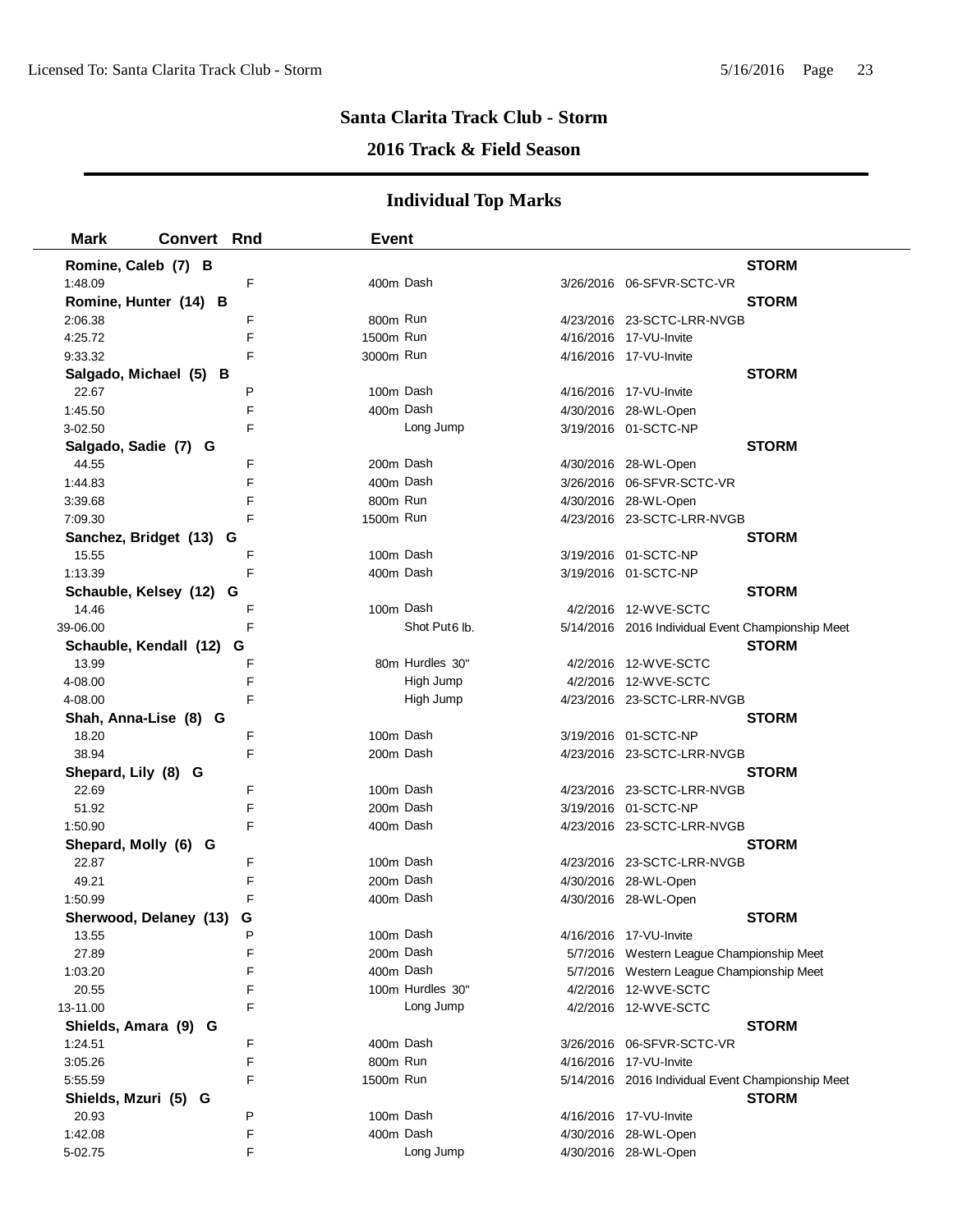## **2016 Track & Field Season**

| <b>Mark</b>            | <b>Convert Rnd</b>      |        | <b>Event</b> |                           |                                                      |              |
|------------------------|-------------------------|--------|--------------|---------------------------|------------------------------------------------------|--------------|
|                        | Siebaldi, Francesca (8) | G      |              |                           |                                                      | <b>STORM</b> |
| 18.78                  |                         | F      | 100m Dash    |                           | 4/2/2016 12-WVE-SCTC                                 |              |
| 40.11                  |                         | F      | 200m Dash    |                           | 4/23/2016 23-SCTC-LRR-NVGB                           |              |
| 1:32.69                |                         | F      | 400m Dash    |                           | 4/2/2016 12-WVE-SCTC                                 |              |
| Siebaldi, Lucia (9) G  |                         |        |              |                           |                                                      | <b>STORM</b> |
| 18.34                  |                         | P      | 100m Dash    |                           | 4/16/2016 17-VU-Invite                               |              |
| 40.61                  |                         | F      | 200m Dash    |                           | 4/23/2016 23-SCTC-LRR-NVGB                           |              |
| 1:33.30                |                         | F      | 400m Dash    |                           | 3/19/2016 01-SCTC-NP                                 |              |
|                        | Simpson, Clarence (12)  | В      |              |                           |                                                      | <b>STORM</b> |
| 14.14                  |                         | P      | 100m Dash    |                           | 4/16/2016 17-VU-Invite                               |              |
| 1:06.20                |                         | F      | 400m Dash    |                           | 4/23/2016 23-SCTC-LRR-NVGB                           |              |
| 3-08.00                |                         | F      |              | High Jump                 | 3/26/2016 06-SFVR-SCTC-VR                            |              |
|                        | Simpson, Natalia (11) G |        |              |                           |                                                      | <b>STORM</b> |
| 15.96                  |                         | F      | 100m Dash    |                           | 3/19/2016 01-SCTC-NP                                 |              |
| 1:19.75                |                         | F      | 400m Dash    |                           | 4/23/2016 23-SCTC-LRR-NVGB                           |              |
| 16.67                  |                         | F      |              | 80m Hurdles 30"           | 4/2/2016 12-WVE-SCTC                                 |              |
| 16-04.00               |                         | F      |              | Shot Put <sub>6</sub> lb. | 4/23/2016 23-SCTC-LRR-NVGB                           |              |
| Smelcer, Luke (6) B    |                         |        |              |                           |                                                      | <b>STORM</b> |
| 25.67                  |                         | P      | 100m Dash    |                           | 4/16/2016 17-VU-Invite                               |              |
| 58.62                  |                         | F      | 200m Dash    |                           | 4/30/2016 28-WL-Open                                 |              |
| 5-03.00                |                         | F      |              | Long Jump                 | 3/19/2016 01-SCTC-NP                                 |              |
|                        | Smilanich, Michael (8)  | в      |              |                           |                                                      | <b>STORM</b> |
| 20.07                  |                         | F      | 100m Dash    |                           | 3/26/2016 06-SFVR-SCTC-VR                            |              |
| Stella, Sidney (7) G   |                         |        |              |                           |                                                      | <b>STORM</b> |
| 1:36.70                |                         | F      | 400m Dash    |                           | 4/23/2016 23-SCTC-LRR-NVGB                           |              |
| 6:55.10                |                         | F      | 1500m Run    |                           | 4/30/2016 28-WL-Open                                 |              |
| 7-05.50                |                         | F      |              | Long Jump                 | 3/19/2016 01-SCTC-NP                                 |              |
| Stella, Vincent (10) B |                         |        |              |                           |                                                      | <b>STORM</b> |
| 28.02                  |                         | F      | 100m Dash    |                           | 4/30/2016 28-WL-Open                                 |              |
| 2:08.46                |                         | F      | 400m Dash    |                           | 4/23/2016 23-SCTC-LRR-NVGB                           |              |
|                        | Stepan, Aleesa (12) G   |        |              |                           |                                                      | <b>STORM</b> |
| 1:14.24                |                         | F      | 400m Dash    |                           | 4/23/2016 23-SCTC-LRR-NVGB                           |              |
| 5:39.65                |                         | F      | 1500m Run    |                           | 4/16/2016 17-VU-Invite                               |              |
| 12:09.50               |                         | F      | 3000m Run    |                           | 3/19/2016 01-SCTC-NP                                 |              |
|                        | Strader, Solomon (14)   | в      |              |                           |                                                      | <b>STORM</b> |
| 11.27                  |                         | F      | 100m Dash    |                           | 5/14/2016 2016 Individual Event Championship Meet    |              |
| 22.79                  |                         | F      | 200m Dash    |                           | 3/19/2016 01-SCTC-NP                                 |              |
| 50.13                  |                         |        | 400m Dash    |                           | 4/16/2016 17-VU-Invite                               |              |
| Tariq, Sahil (6) B     |                         |        |              |                           |                                                      | <b>STORM</b> |
| 19.80                  |                         | F<br>F | 100m Dash    |                           | 4/30/2016 28-WL-Open                                 |              |
| 45.78                  |                         |        | 200m Dash    |                           | 4/2/2016 12-WVE-SCTC                                 |              |
|                        | Taylor, Cameron (10) B  | P      | 100m Dash    |                           |                                                      | <b>STORM</b> |
| 16.17<br>1:22.13       |                         | F      | 400m Dash    |                           | 4/16/2016 17-VU-Invite<br>4/23/2016 23-SCTC-LRR-NVGB |              |
|                        |                         |        |              |                           |                                                      |              |
| 14.59                  | Teymouri, Angelina (9)  | G<br>F | 100m Dash    |                           |                                                      | <b>STORM</b> |
| 30.39                  |                         | F      | 200m Dash    |                           | 3/19/2016 01-SCTC-NP                                 |              |
| 1:06.61                |                         | F      | 400m Dash    |                           | 4/16/2016 17-VU-Invite                               |              |
| 2:38.81                |                         | F      | 800m Run     |                           | 5/7/2016 Western League Championship Meet            |              |
| 2:38.81                |                         | F      | 800m Run     |                           | 5/14/2016 2016 Individual Event Championship Meet    |              |
|                        |                         |        |              |                           |                                                      |              |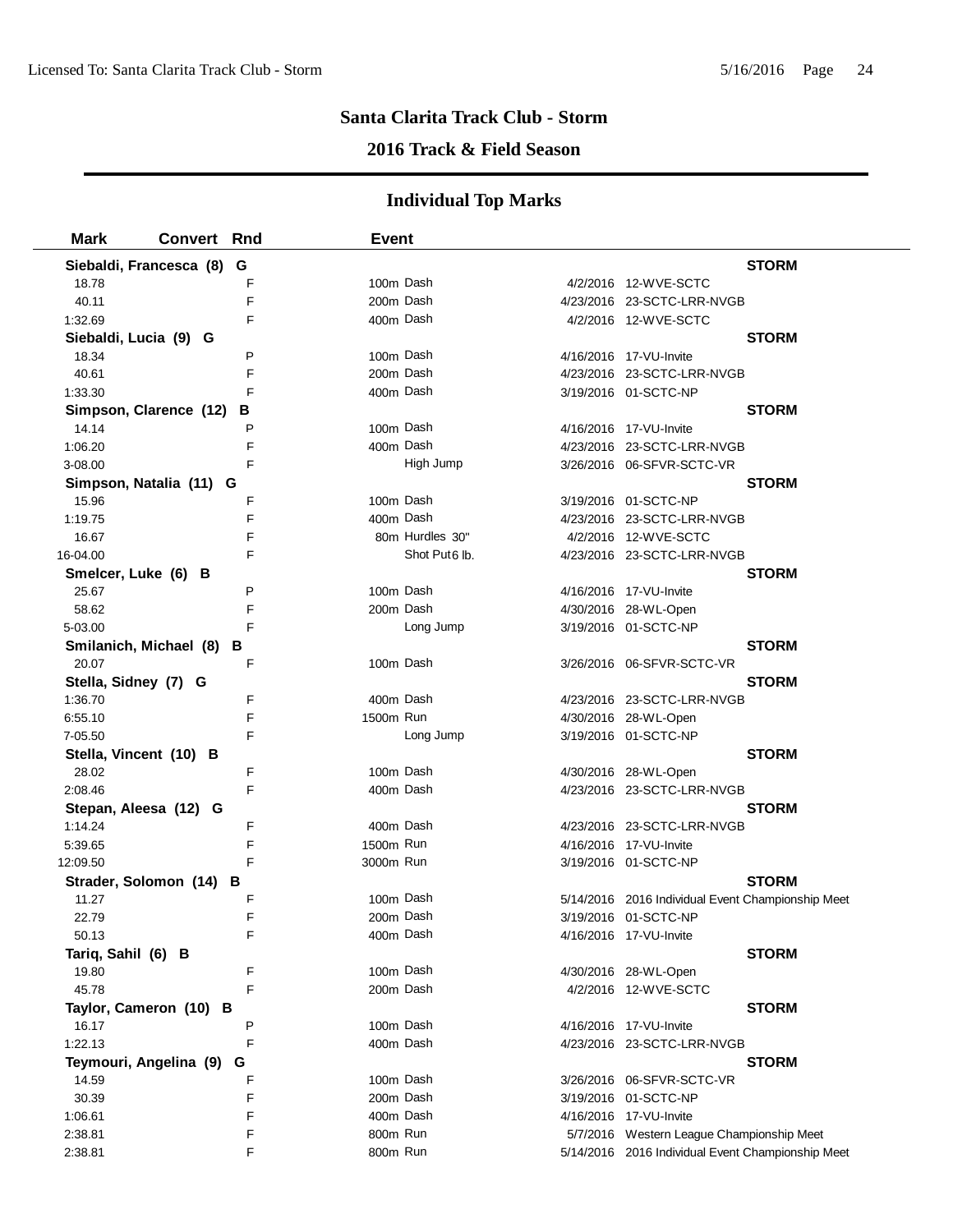### **2016 Track & Field Season**

| <b>Mark</b>          | Convert Rnd                 | <b>Event</b> |                           |                                                   |
|----------------------|-----------------------------|--------------|---------------------------|---------------------------------------------------|
|                      | Theobald, Gavin (6) B       |              |                           | <b>STORM</b>                                      |
| 23.51                | F                           |              | 100m Dash                 | 4/23/2016 23-SCTC-LRR-NVGB                        |
| 55.58                | F                           |              | 200m Dash                 | 4/23/2016 23-SCTC-LRR-NVGB                        |
|                      | Thompson, Corynn (12)<br>G  |              |                           | <b>STORM</b>                                      |
| 15.80                | F                           |              | 100m Dash                 | 4/2/2016 12-WVE-SCTC                              |
| 18.12                | F                           |              | 80m Hurdles 30"           | 4/23/2016 23-SCTC-LRR-NVGB                        |
| 11-00.25             | F                           |              | Long Jump                 | 4/16/2016 17-VU-Invite                            |
|                      | Thompson, Kellynn (4)<br>G  |              |                           | <b>STORM</b>                                      |
| 22.08                | P                           |              | 100m Dash                 | 4/16/2016 17-VU-Invite                            |
| 1:48.25              | F                           |              | 400m Dash                 | 4/30/2016 28-WL-Open                              |
| 5-02.00              | F                           |              | Long Jump                 | 3/19/2016 01-SCTC-NP                              |
|                      | в<br>Thompson, Quentin (13) |              |                           | <b>STORM</b>                                      |
| 14.15                | P                           |              | 100m Dash                 | 4/16/2016 17-VU-Invite                            |
| 15-10.75             | F                           |              | Long Jump                 | 3/19/2016 01-SCTC-NP                              |
|                      | Thompson, Reagan (9) G      |              |                           | <b>STORM</b>                                      |
| 16.67                | F                           |              | 100m Dash                 | 4/30/2016 28-WL-Open                              |
| 35.12                | F                           |              | 200m Dash                 | 4/30/2016 28-WL-Open                              |
| 10-10.00             | F                           |              | Long Jump                 | 4/30/2016 28-WL-Open                              |
| Ticas, Katie (14) G  |                             |              |                           | <b>STORM</b>                                      |
| 18.19                | F                           |              | 100m Dash                 | 4/30/2016 28-WL-Open                              |
| 19-06.50             | F                           |              | Shot Put <sub>6</sub> lb. | 3/26/2016 06-SFVR-SCTC-VR                         |
| Toliver, Alana (7) G |                             |              |                           | <b>STORM</b>                                      |
| 16.66                | F                           |              | 100m Dash                 | 5/14/2016 2016 Individual Event Championship Meet |
| 34.78                | F                           |              | 200m Dash                 | 5/14/2016 2016 Individual Event Championship Meet |
| 11-02.00             | F                           |              | Long Jump                 | 5/14/2016 2016 Individual Event Championship Meet |
|                      | Toliver, Mikayla (10) G     |              |                           | <b>STORM</b>                                      |
| 14.33                | F                           |              | 100m Dash                 | 3/19/2016 01-SCTC-NP                              |
| 29.39                | F                           |              | 200m Dash                 | 3/19/2016 01-SCTC-NP                              |
| 1:08.27              | F                           |              | 400m Dash                 | 3/26/2016 06-SFVR-SCTC-VR                         |
| Toon, Jordyn (10) G  |                             |              |                           | <b>STORM</b>                                      |
| 2:57.74              | F                           |              | 800m Run                  | 3/19/2016 01-SCTC-NP                              |
| 5:40.67              | F                           | 1500m Run    |                           | 3/19/2016 01-SCTC-NP                              |
| 12:10.60             | F                           | 3000m Run    |                           | 4/16/2016 17-VU-Invite                            |
| 3-06.00              | F                           |              | High Jump                 | 4/23/2016 23-SCTC-LRR-NVGB                        |
| 15-06.50             | F                           |              | Shot Put <sub>6</sub> lb. | 4/16/2016 17-VU-Invite                            |
| Tor, Sophia (10) G   |                             |              |                           | <b>STORM</b>                                      |
| 18.26                | F                           |              | 100m Dash                 | 4/23/2016 23-SCTC-LRR-NVGB                        |
| 35.99                | F                           |              | 200m Dash                 | 4/23/2016 23-SCTC-LRR-NVGB                        |
| 1:21.72              | F                           |              | 400m Dash                 | 4/23/2016 23-SCTC-LRR-NVGB                        |
|                      | Tovar, Alexander (11) B     |              |                           | <b>STORM</b>                                      |
| 17.62                | F                           |              | 100m Dash                 | 4/23/2016 23-SCTC-LRR-NVGB                        |
| 1:22.88              | F                           |              | 400m Dash                 | 4/23/2016 23-SCTC-LRR-NVGB                        |
| Tovar, Olivia (8) G  |                             |              |                           | <b>STORM</b>                                      |
| 20.05                | F                           |              | 100m Dash                 | 3/19/2016 01-SCTC-NP                              |
| 1:48.53              | F                           |              | 400m Dash                 | 4/23/2016 23-SCTC-LRR-NVGB                        |
| Turner, Micah (11) G |                             |              |                           | <b>STORM</b>                                      |
| 1:22.56              | F                           |              | 400m Dash                 |                                                   |
| 3:03.07              | F                           |              | 800m Run                  | 4/23/2016 23-SCTC-LRR-NVGB                        |
| 6:16.97              | F                           | 1500m Run    |                           | 4/23/2016 23-SCTC-LRR-NVGB                        |
| 13:40.67             | F                           | 3000m Run    |                           | 4/30/2016 28-WL-Open                              |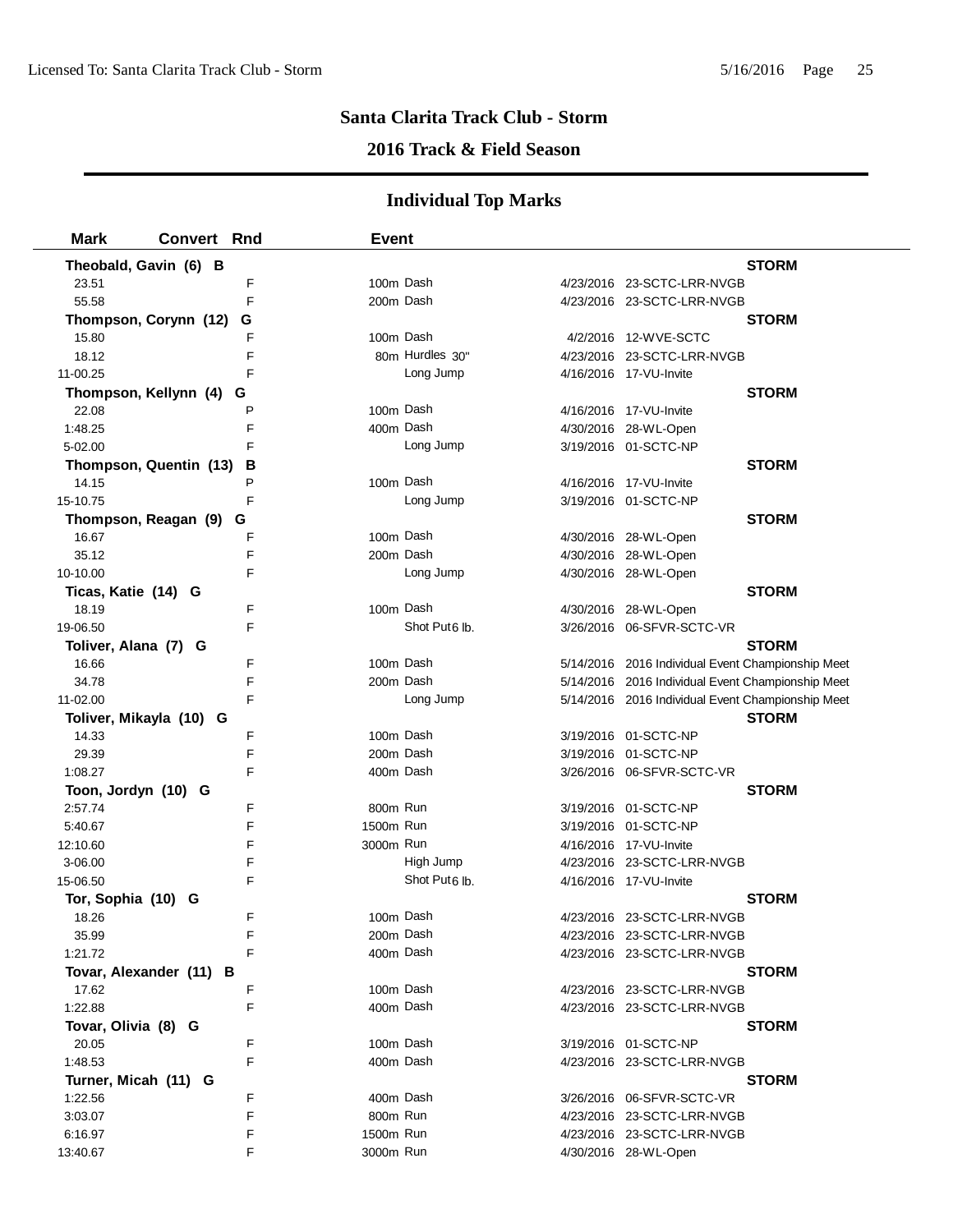## **2016 Track & Field Season**

| <b>Mark</b>            | <b>Convert Rnd</b>            | Event     |           |                                           |
|------------------------|-------------------------------|-----------|-----------|-------------------------------------------|
| Turner, Samara (10) G  |                               |           |           | <b>STORM</b>                              |
| 22.25                  | F                             |           | 100m Dash | 3/26/2016 06-SFVR-SCTC-VR                 |
| 50.01                  | E                             |           | 200m Dash | 4/23/2016 23-SCTC-LRR-NVGB                |
| 1:55.26                | F                             |           | 400m Dash | 3/19/2016 01-SCTC-NP                      |
| 4:04.06                | F                             | 800m Run  |           | 4/23/2016 23-SCTC-LRR-NVGB                |
| 7-02.25                | F                             |           | Long Jump | 4/16/2016 17-VU-Invite                    |
| Turner, Zach (13) B    |                               |           |           | <b>STORM</b>                              |
| 54.68                  | F                             |           | 400m Dash | 5/7/2016 Western League Championship Meet |
| 2:16.19                | F                             | 800m Run  |           | 5/7/2016 Western League Championship Meet |
| Uleman, Christian (11) | в                             |           |           | <b>STORM</b>                              |
| 19.25                  | F                             |           | 100m Dash | 4/30/2016 28-WL-Open                      |
| 43.35                  | F                             |           | 200m Dash | 3/26/2016    06-SFVR-SCTC-VR              |
| 1:35.75                | F                             |           | 400m Dash | 4/30/2016 28-WL-Open                      |
|                        | Valenzuela, Nickolas (9)<br>В |           |           | <b>STORM</b>                              |
| 14.86                  | P                             |           | 100m Dash | 4/16/2016 17-VU-Invite                    |
| 33.13                  | F                             |           | 200m Dash | 4/23/2016 23-SCTC-LRR-NVGB                |
| 3-11.00                | F                             |           | High Jump | 3/19/2016 01-SCTC-NP                      |
| 11-04.50               | F                             |           | Long Jump | 3/19/2016 01-SCTC-NP                      |
| Valles, Leah (13) G    |                               |           |           | <b>STORM</b>                              |
| 2:47.04                | F                             | 800m Run  |           | 4/2/2016 12-WVE-SCTC                      |
| Varnon, Kendall (9) G  |                               |           |           | <b>STORM</b>                              |
| 18.11                  | F                             |           | 100m Dash |                                           |
| 38.97                  | F                             |           | 200m Dash | 4/23/2016 23-SCTC-LRR-NVGB                |
|                        | Vatcher, Torianna (13) G      |           |           | <b>STORM</b>                              |
| 13.34                  | F                             |           | 100m Dash | 3/19/2016 01-SCTC-NP                      |
| 26.88                  | F                             |           | 200m Dash | 4/16/2016 17-VU-Invite                    |
| 59.86                  | F                             |           | 400m Dash | 4/16/2016 17-VU-Invite                    |
|                        | Vielma, Madeleine (9) G       |           |           | <b>STORM</b>                              |
| 19.48                  | F                             |           | 100m Dash | 3/19/2016 01-SCTC-NP                      |
| 1:30.67                | F                             |           | 400m Dash | 4/2/2016 12-WVE-SCTC                      |
| 2-07.00                | F                             |           | High Jump | 4/30/2016 28-WL-Open                      |
| Vielma, Olivia (6) G   |                               |           |           | <b>STORM</b>                              |
| 22.07                  | F                             |           | 100m Dash | 4/2/2016 12-WVE-SCTC                      |
| 1:50.10                | F                             |           | 400m Dash | 4/2/2016 12-WVE-SCTC                      |
| Vienna, Boone (7) B    |                               |           |           | <b>STORM</b>                              |
| 20.81                  | F                             |           | 100m Dash | 4/30/2016 28-WL-Open                      |
| 6-09.00                | F                             |           | Long Jump | 4/2/2016 12-WVE-SCTC                      |
| Vienna, Wyatt (7) B    |                               |           |           | <b>STORM</b>                              |
| 19.86                  | F                             |           | 100m Dash | 4/23/2016 23-SCTC-LRR-NVGB                |
| 8-01.00                | F                             |           | Long Jump | 4/2/2016 12-WVE-SCTC                      |
| Von Busch, Trevor (8)  | в                             |           |           | <b>STORM</b>                              |
| 1:45.05                | F                             |           | 400m Dash | 3/26/2016    06-SFVR-SCTC-VR              |
| Vooijs, Lucas (9) B    |                               |           |           | <b>STORM</b>                              |
| 6:19.66                | F                             | 1500m Run |           | 4/30/2016 28-WL-Open                      |
| Vooijs, Matthew (11) B |                               |           |           | <b>STORM</b>                              |
| 6:24.96                | F                             | 1500m Run |           | 4/2/2016 12-WVE-SCTC                      |
| 12:57.89               | F                             | 3000m Run |           | 4/30/2016 28-WL-Open                      |
| Waddell, Isabel (6) G  |                               |           |           | <b>STORM</b>                              |
| 19.47                  | F                             |           | 100m Dash | 4/23/2016 23-SCTC-LRR-NVGB                |
| 1:45.50                | F                             |           | 400m Dash | 3/19/2016 01-SCTC-NP                      |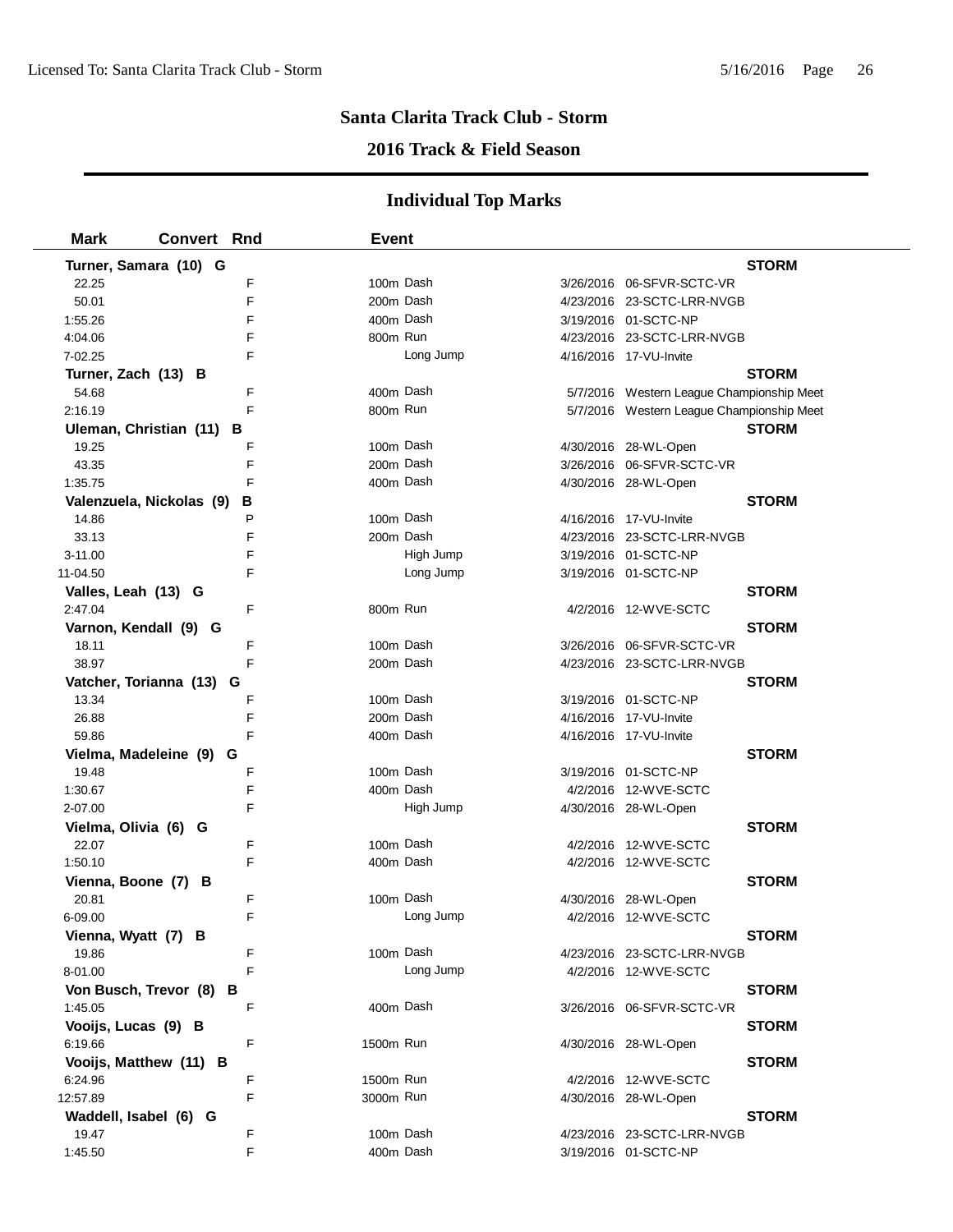## **2016 Track & Field Season**

| <b>Mark</b>                 | <b>Convert Rnd</b> |   | <b>Event</b> |                           |                                                   |  |
|-----------------------------|--------------------|---|--------------|---------------------------|---------------------------------------------------|--|
| Waddell, Isabel (6) G       |                    |   |              |                           | <b>STORM</b>                                      |  |
| 5-11.00                     |                    | F |              | Long Jump                 | 3/19/2016 01-SCTC-NP                              |  |
| Wadkins, Rylan (14) B       |                    |   |              |                           | <b>STORM</b>                                      |  |
| 2:12.10                     |                    | F | 800m Run     |                           | 5/7/2016 Western League Championship Meet         |  |
| 4:38.38                     |                    | F | 1500m Run    |                           | 3/26/2016 06-SFVR-SCTC-VR                         |  |
| 11:16.93                    |                    | F | 3000m Run    |                           | 3/19/2016 01-SCTC-NP                              |  |
| Waldeck, Tori (13) G        |                    |   |              |                           | <b>STORM</b>                                      |  |
| 59.43                       |                    | F | 400m Dash    |                           | 3/26/2016 06-SFVR-SCTC-VR                         |  |
| 2:22.09                     |                    | F | 800m Run     |                           | 5/14/2016 2016 Individual Event Championship Meet |  |
| 4:51.86                     |                    | F | 1500m Run    |                           | 4/16/2016 17-VU-Invite                            |  |
| 10:29.35                    |                    | F | 3000m Run    |                           | 3/26/2016 06-SFVR-SCTC-VR                         |  |
| Ward, Wyatt (12) B          |                    |   |              |                           | <b>STORM</b>                                      |  |
| 16.53                       |                    | F | 100m Dash    |                           | 3/19/2016 01-SCTC-NP                              |  |
| 1:23.71                     |                    | F | 400m Dash    |                           | 3/19/2016 01-SCTC-NP                              |  |
| 6:49.61                     |                    | F | 1500m Run    |                           | 4/23/2016 23-SCTC-LRR-NVGB                        |  |
| 24-04.50                    |                    | E |              | Shot Put <sub>6</sub> lb. | 4/16/2016 17-VU-Invite                            |  |
| Warman, Justin (10) B       |                    |   |              |                           | <b>STORM</b>                                      |  |
| 17.69                       |                    | F | 100m Dash    |                           | 3/19/2016 01-SCTC-NP                              |  |
| 1:21.88                     |                    | F | 400m Dash    |                           | 3/19/2016 01-SCTC-NP                              |  |
| 11-00.00                    |                    | F |              | Long Jump                 | 3/26/2016 06-SFVR-SCTC-VR                         |  |
| Washington, Hayden (12)     |                    | G |              |                           | <b>STORM</b>                                      |  |
| 5:31.43                     |                    | F | 1500m Run    |                           | 4/23/2016 23-SCTC-LRR-NVGB                        |  |
| 11:52.36                    |                    | F | 3000m Run    |                           | 3/26/2016 06-SFVR-SCTC-VR                         |  |
| Webster, Cristian (7) B     |                    |   |              |                           | <b>STORM</b>                                      |  |
| 16.04                       |                    | F | 100m Dash    |                           | 5/14/2016 2016 Individual Event Championship Meet |  |
| 35.93                       |                    | F | 200m Dash    |                           | 3/26/2016 06-SFVR-SCTC-VR                         |  |
| 1:19.39                     |                    | F | 400m Dash    |                           | 4/2/2016 12-WVE-SCTC                              |  |
| 1:19.39                     |                    | F | 400m Dash    |                           | 5/7/2016 Western League Championship Meet         |  |
| 10-03.50                    |                    | F |              | Long Jump                 | 5/7/2016 Western League Championship Meet         |  |
| Wesley, Ethan (13) B        |                    |   |              |                           | <b>STORM</b>                                      |  |
| 2:38.52                     |                    | F | 800m Run     |                           | 3/26/2016 06-SFVR-SCTC-VR                         |  |
| 5:02.23                     |                    | F | 1500m Run    |                           | 5/14/2016 2016 Individual Event Championship Meet |  |
| 10:59.01                    |                    | F | 3000m Run    |                           | 4/23/2016 23-SCTC-LRR-NVGB                        |  |
| White, Morgan (7) G         |                    |   |              |                           | <b>STORM</b>                                      |  |
| 24.65                       |                    | F | 100m Dash    |                           | 3/19/2016 01-SCTC-NP                              |  |
| 2:15.18                     |                    | F | 400m Dash    |                           | 3/26/2016 06-SFVR-SCTC-VR                         |  |
| 4-04.00                     |                    | F |              | Long Jump                 | 3/19/2016 01-SCTC-NP                              |  |
| Wilkinson, Nathaniel (11) B |                    |   |              |                           | <b>STORM</b>                                      |  |
| 16.73                       |                    | F | 100m Dash    |                           | 3/19/2016 01-SCTC-NP                              |  |
| 35.79                       |                    | F | 200m Dash    |                           | 4/23/2016 23-SCTC-LRR-NVGB                        |  |
| 1:16.46                     |                    | F | 400m Dash    |                           | 4/2/2016 12-WVE-SCTC                              |  |
| 2:58.43                     |                    | F | 800m Run     |                           | 4/16/2016 17-VU-Invite                            |  |
| 5:58.00                     |                    | F | 1500m Run    |                           | 4/16/2016 17-VU-Invite                            |  |
| 12:29.38                    |                    | F | 3000m Run    |                           | 4/23/2016 23-SCTC-LRR-NVGB                        |  |
| 9-08.75                     |                    | F |              | Long Jump                 | 3/19/2016 01-SCTC-NP                              |  |
| Wilkinson, Vivian (8) G     |                    |   |              |                           | <b>STORM</b>                                      |  |
| 18.07                       |                    | F | 100m Dash    |                           | 4/2/2016 12-WVE-SCTC                              |  |
| 1:27.97                     |                    | F | 400m Dash    |                           | 3/19/2016 01-SCTC-NP                              |  |
| 8-02.50                     |                    | F |              | Long Jump                 | 4/2/2016 12-WVE-SCTC                              |  |
| Williams, Breon (5) B       |                    |   |              |                           | <b>STORM</b>                                      |  |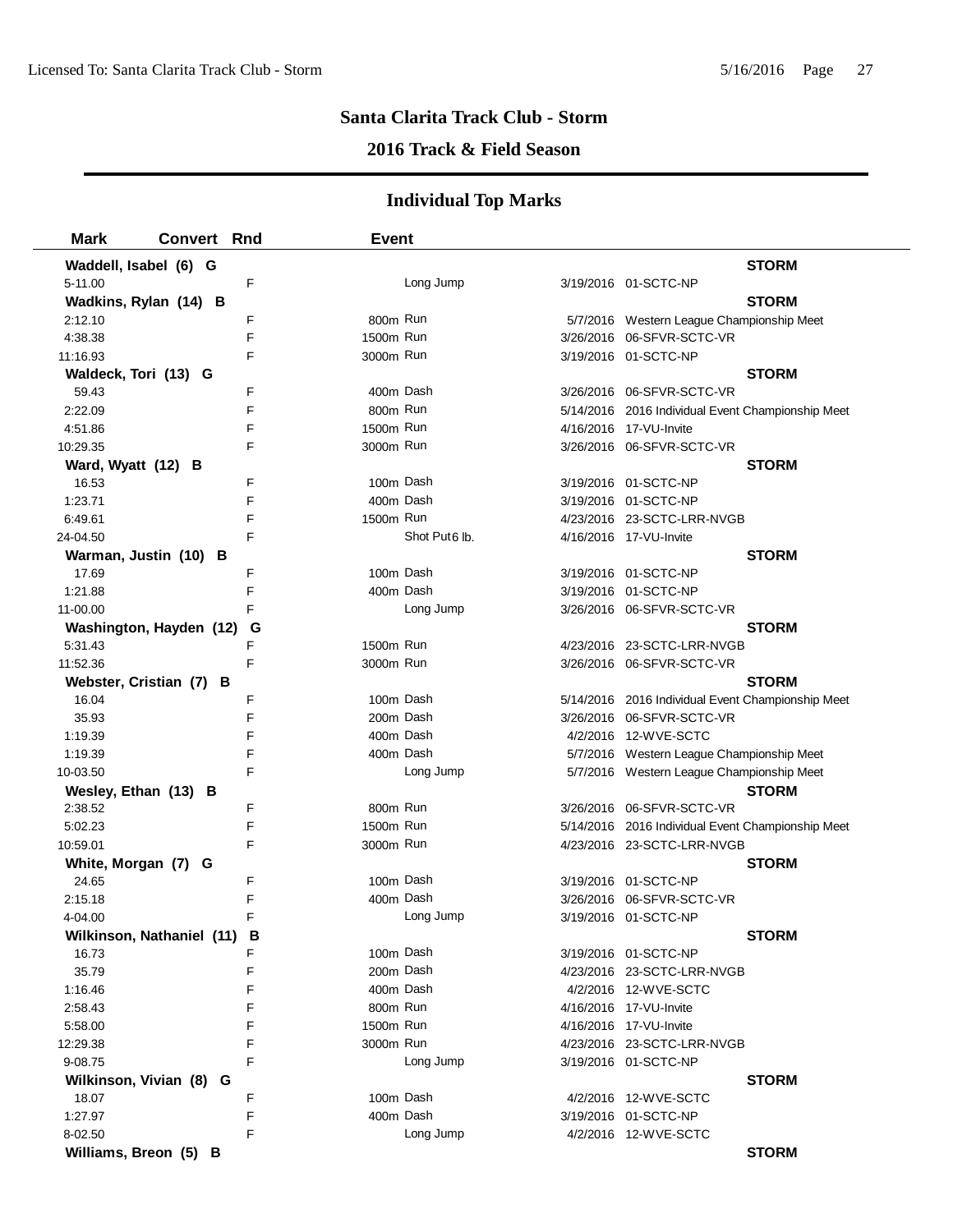## **2016 Track & Field Season**

| <b>Mark</b>            | Convert Rnd |   | <b>Event</b> |                  |                                           |              |
|------------------------|-------------|---|--------------|------------------|-------------------------------------------|--------------|
| Williams, Breon (5) B  |             |   |              |                  |                                           | <b>STORM</b> |
| 18.98                  |             | F |              | 100m Dash        | 4/30/2016 28-WL-Open                      |              |
| 2:14.05                |             | F |              | 400m Dash        | 4/2/2016 12-WVE-SCTC                      |              |
| 6-03.75                |             | F |              | Long Jump        | 4/16/2016 17-VU-Invite                    |              |
| Wolf, Danae (12) G     |             |   |              |                  |                                           | <b>STORM</b> |
| 31.12                  |             | F |              | 200m Dash        | 4/2/2016 12-WVE-SCTC                      |              |
| 1:05.30                |             | F |              | 400m Dash        | 4/16/2016 17-VU-Invite                    |              |
| 19.67                  |             | F |              | 100m Hurdles 30" | 3/26/2016 06-SFVR-SCTC-VR                 |              |
| Wright, Ayla (14) G    |             |   |              |                  |                                           | <b>STORM</b> |
| 16.33                  |             | F | 100m Dash    |                  | 4/2/2016 12-WVE-SCTC                      |              |
| 36.36                  |             | F |              | 200m Dash        | 4/30/2016 28-WL-Open                      |              |
| Wright, Shaya (12) G   |             |   |              |                  |                                           | <b>STORM</b> |
| 17.53                  |             | F |              | 100m Dash        | 4/2/2016 12-WVE-SCTC                      |              |
| 35.66                  |             | F |              | 200m Dash        | 4/30/2016 28-WL-Open                      |              |
| Yamamoto, Jordan (14)  |             | G |              |                  |                                           | <b>STORM</b> |
| 15.45                  |             | F | 100m Dash    |                  | 3/26/2016 06-SFVR-SCTC-VR                 |              |
| 11-09.00               |             | F |              | Long Jump        | 3/26/2016 06-SFVR-SCTC-VR                 |              |
| Yamasaki, Jayden (14)  |             | G |              |                  |                                           | <b>STORM</b> |
| 14.89                  |             | F | 100m Dash    |                  | 3/26/2016 06-SFVR-SCTC-VR                 |              |
| 11-05.75               |             | F |              | Long Jump        | 3/26/2016 06-SFVR-SCTC-VR                 |              |
| Yoakum, Jalil (4) B    |             |   |              |                  |                                           | <b>STORM</b> |
| 24.21                  |             | P | 100m Dash    |                  | 4/16/2016 17-VU-Invite                    |              |
| 57.88                  |             | F |              | 200m Dash        | 3/19/2016 01-SCTC-NP                      |              |
| 2:18.61                |             | F |              | 400m Dash        | 3/26/2016 06-SFVR-SCTC-VR                 |              |
| 5-06.75                |             | F |              | Long Jump        | 4/16/2016 17-VU-Invite                    |              |
| Yoakum, Rafiel (6) B   |             |   |              |                  |                                           | <b>STORM</b> |
| 17.65                  |             | F |              | 100m Dash        | 3/19/2016 01-SCTC-NP                      |              |
| 38.13                  |             | F |              | 200m Dash        | 3/26/2016 06-SFVR-SCTC-VR                 |              |
| 1:28.19                |             | F |              | 400m Dash        | 4/23/2016 23-SCTC-LRR-NVGB                |              |
| 8-07.00                |             | F |              | Long Jump        | 4/2/2016 12-WVE-SCTC                      |              |
| Yoho, Ellie (8) G      |             |   |              |                  |                                           | <b>STORM</b> |
| 17.74                  |             | F |              | 100m Dash        | 3/19/2016 01-SCTC-NP                      |              |
| 3-06.00                |             | F |              | High Jump        | 5/7/2016 Western League Championship Meet |              |
| $9 - 05.75$            |             | F |              | Long Jump        | 3/19/2016 01-SCTC-NP                      |              |
| Yoho, Julia (11) G     |             |   |              |                  |                                           | <b>STORM</b> |
| 14.67                  |             | F |              | 100m Dash        | 4/23/2016 23-SCTC-LRR-NVGB                |              |
| 30.65                  |             | F |              | 200m Dash        | 4/23/2016 23-SCTC-LRR-NVGB                |              |
| 4-05.00                |             | F |              | High Jump        | 3/26/2016 06-SFVR-SCTC-VR                 |              |
| Young, Grant (9) B     |             |   |              |                  |                                           | <b>STORM</b> |
| 5:34.19                |             | F | 1500m Run    |                  | 5/7/2016 Western League Championship Meet |              |
| Zapata, Matthew (9) B  |             |   |              |                  |                                           | <b>STORM</b> |
| 20.13                  |             | F |              | 100m Dash        | 3/19/2016 01-SCTC-NP                      |              |
| 44.45                  |             | F | 200m Dash    |                  | 3/19/2016 01-SCTC-NP                      |              |
| 1:39.27                |             | F |              | 400m Dash        | 4/2/2016 12-WVE-SCTC                      |              |
| 13-10.00               |             | F |              | Shot Put6 lb.    | 4/30/2016 28-WL-Open                      |              |
| Zapata, Maximilian (9) |             | в |              |                  |                                           | <b>STORM</b> |
| 16.96                  |             | F |              | 100m Dash        | 4/23/2016 23-SCTC-LRR-NVGB                |              |
| 36.50                  |             | F |              | 200m Dash        | 4/2/2016 12-WVE-SCTC                      |              |
| 1:28.12                |             | F |              | 400m Dash        | 4/2/2016 12-WVE-SCTC                      |              |
| 18-10.50               |             | F |              | Shot Put6 lb.    | 4/23/2016 23-SCTC-LRR-NVGB                |              |